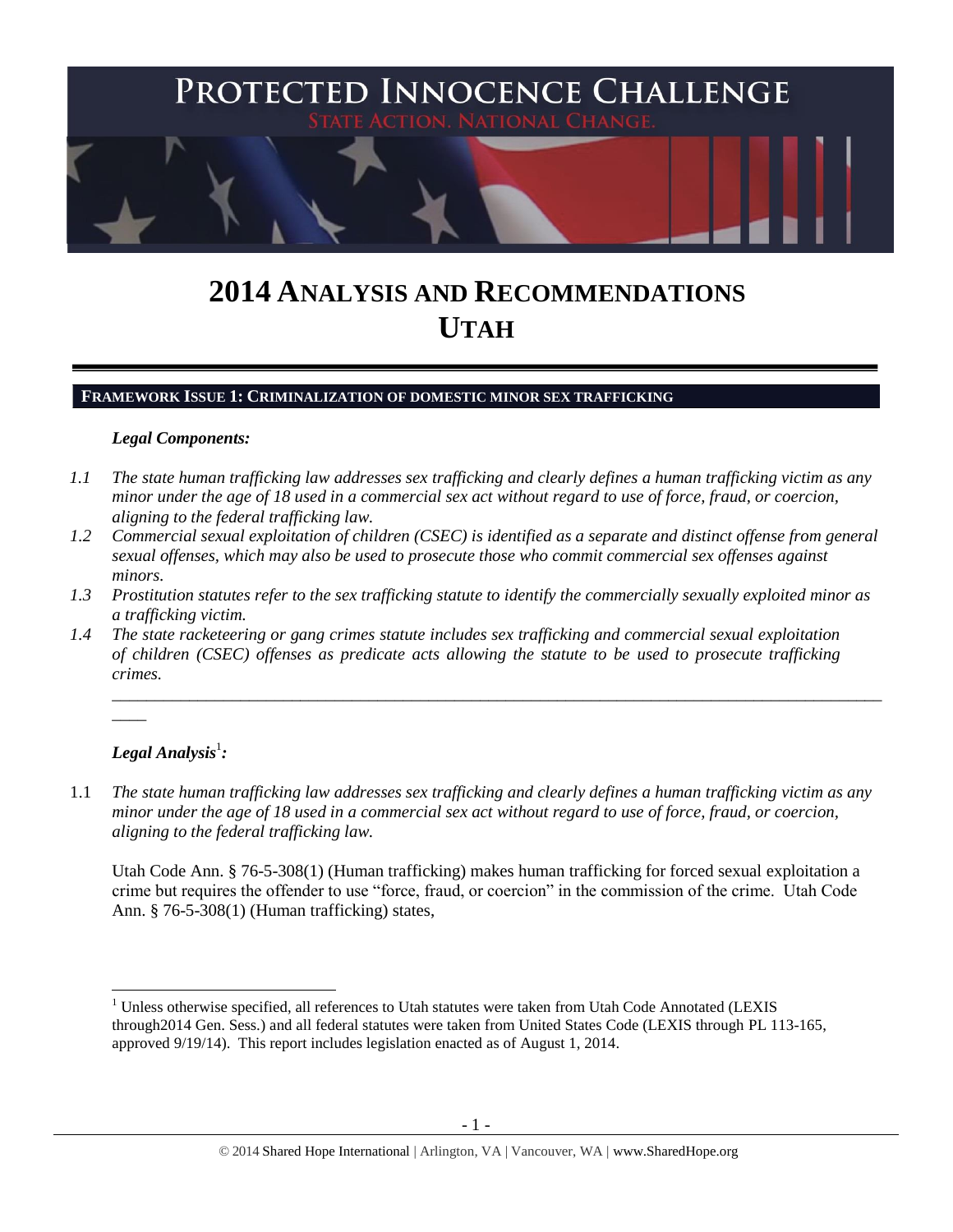An actor commits human trafficking for forced labor or forced sexual exploitation if the actor recruits, harbors, transports, or obtains a person through the use of force, fraud, or coercion by means of:

(a) threatening serious harm to, or physical restraint against, that person or a third person; (b) destroying, concealing, removing, confiscating, or possessing any passport, immigration document, or other government identification document;

(c) abusing or threatening abuse of the law or legal process against the person or a third person; (d) using a condition of a person being a debtor due to a pledge of the debtor's personal services or the personal services of a person under the control of the debtor as a security for debt where the reasonable value of the services is not applied toward the liquidation of the debt or the length and nature of those services are not respectively limited and defined; or

(e) using a condition of servitude by means of any scheme, plan, or pattern intended to cause a person to believe that if the person did not enter into or continue in a condition of servitude, that person or a third person would suffer serious harm or physical restraint, or would be threatened with abuse of legal process.

Utah Code Ann. § 76-5-308(2)(b) further expounds by stating that "[h]uman trafficking for forced sexual exploitation includes all forms of forced commercial sexual activity, including forced sexually explicit performance, forced prostitution, forced participation in the production of pornography, forced performance in strip clubs, and forced exotic dancing or display."

Pursuant to Utah Code Ann. § 76-5-309(1) (Human trafficking and human smuggling—Penalties), "Human trafficking for forced labor and human trafficking for forced sexual exploitation are each a second degree felony, except under Section 76-5-310."

Utah Code Ann. § 76-5-310(1), which establishes the crime of aggravated human trafficking for forced sexual exploitation and enhances the penalty for trafficking under certain circumstances, states,

An actor commits aggravated human trafficking for forced labor or forced sexual exploitation or aggravated human smuggling if, in the course of committing a human trafficking for forced labor or for forced sexual exploitation, a violation of Section 76–5–308, or human smuggling offense under Section 76-5-308, the offense:

- (a) results in the death of the trafficked or smuggled person;
- (b) results in serious bodily injury of the trafficked or smuggled person;
- (c) involves:
	- (i) rape under Section 76-5-402;
	- (ii) rape of a child under Section 76-5-402.1;
	- (iii) object rape under Section 76-5-402.2;
	- (iv) object rape of a child under Section 76-5-402.3;
	- (v) forcible sodomy under Section 76-5-403;
	- (vi) sodomy on a child under Section 76-5-403.1;
	- (vii) aggravated sexual abuse of a child under Section 76-5-404.1; or
	- (viii) aggravated sexual assault under 76-5-405;
- (d) involves ten or more victims in a single episode of human trafficking or human smuggling; or
- (e) involves a victim who is held against the victim's will for longer than 30 consecutive days.

Utah Code Ann. § 76-5-310(2) (Aggravated human trafficking and aggravated human smuggling—Penalties) further provides, "An actor commits aggravated human trafficking for forced labor or forced sexual exploitation if the actor recruits, harbors, transports, or obtains a child for forced labor or forced sexual exploitation." A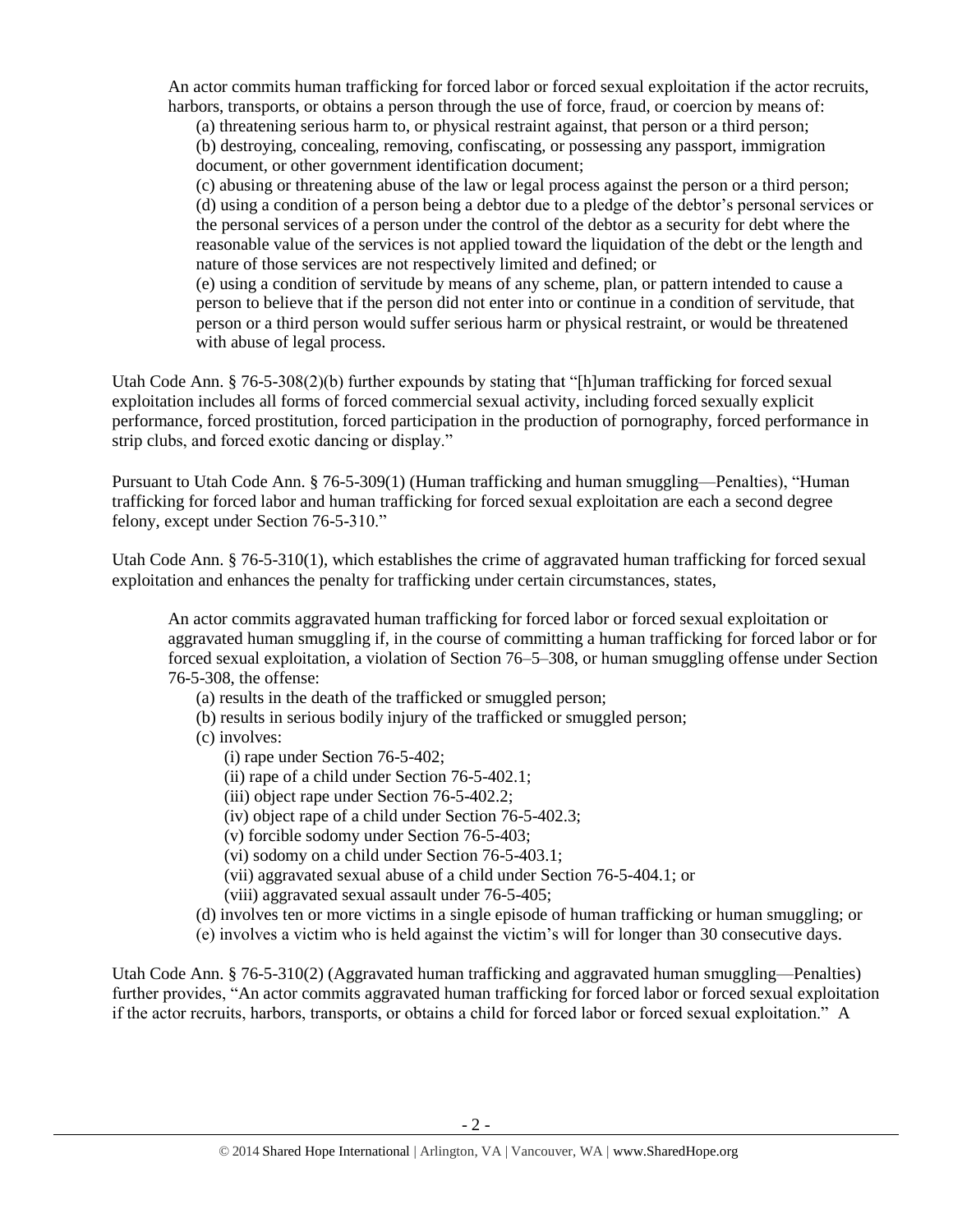conviction under Utah Code Ann. § 76-5-310 is punishable as a first degree felony by 5 years to life imprisonment and a possible fine not to exceed  $$10,000$ .<sup>2</sup> Utah Code Ann. §§ 76-5-310(4)(a), 76-3-203(1), 76-3-301(1)(a). In contrast, a conviction under Utah Code Ann. § 76-5-308 (Human trafficking), applicable when the victim trafficked for forced sexual exploitation is an adult, is punishable as a second degree felony by imprisonment for 1–15 years and a possible fine not to exceed \$10,000. Utah Code Ann. §§ 76-5-309(1), 76-3- 203(2), 76-3-301(1)(a).

- <span id="page-2-0"></span>1.1.1 Recommendation: Amend Utah Code Ann. § 76-5-308(1) (Human trafficking) and Utah Code Ann. § 76-5-310(2) (Aggravated human trafficking and aggravated human smuggling—Penalties) to eliminate the requirement to prove force, fraud, or coercion in the sex trafficking of minors.<sup>3</sup>
- 1.2 *Commercial sexual exploitation of children (CSEC) is identified as a separate and distinct offense from general sexual offenses, which may also be used to prosecute those who commit commercial sex offenses against minors.*

Utah has several statutes specifically criminalizing CSEC, including the following:

<span id="page-2-1"></span>1. Under Utah Code Ann. § 76-10-1306(1)(b) (Aggravated exploitation of prostitution), a person who commits the act of exploiting prostitution<sup>4</sup> will be guilty of aggravated exploitation if "the person procured, transported, or persuaded or with whom he shares the proceeds of prostitution is under eighteen years of age." A conviction under Utah Code Ann. § 76-10-1306(1)(b) is punishable as a second degree felony by imprisonment for 1–15 years and a possible fine not to exceed \$10,000. Utah Code Ann. §§ 76-10-1306(2), 76-3-203(2), 76-3-301(1)(a).

A corporation, association, partnership, or governmental instrumentality shall pay a fine for an offense defined in this code for which no special corporate fine is specified. The fine shall not exceed:

(1) \$20,000 for a felony conviction;

 $\overline{\phantom{a}}$ 

- (2) \$10,000 for a class A misdemeanor conviction;
- (3) \$5,000 for a class B misdemeanor conviction; and
- (4) \$1,000 for a class C misdemeanor conviction or for an infraction conviction.

 $3$  Subsequent recommendations in this report referring to the human state trafficking laws are predicated upon the recommendations contained in Section 1.1 being previously or simultaneously implemented.

 $4$  Utah Code Ann. § 76-10-1305(1) (Exploiting Prostitution) states,

(1) A person is guilty of exploiting prostitution if he:

(a) procures an inmate for a house of prostitution or place in a house of prostitution for one who would be an inmate;

(b) encourages, induces, or otherwise purposely causes another to become or remain a prostitute;

(c) transports a person into or within this state with a purpose to promote that person's engaging in prostitution or procuring or paying for transportation with that purpose;

(d) not being a child or legal dependent of a prostitute, shares the proceeds of prostitution with a prostitute pursuant to their understanding that he is to share therein; or

(e) owns, controls, manages, supervises, or otherwise keeps, alone or in association with another, a house of prostitution or a prostitution business.

<sup>&</sup>lt;sup>2</sup> Utah Code Ann. § 76-3-301(2) (Fines of persons) provides, "This section does not apply to a corporation, association, partnership, government, or governmental instrumentality." Utah Code Ann. § 76-3-302 (Fines of corporations, associations, partnerships, or government instrumentalities) provides,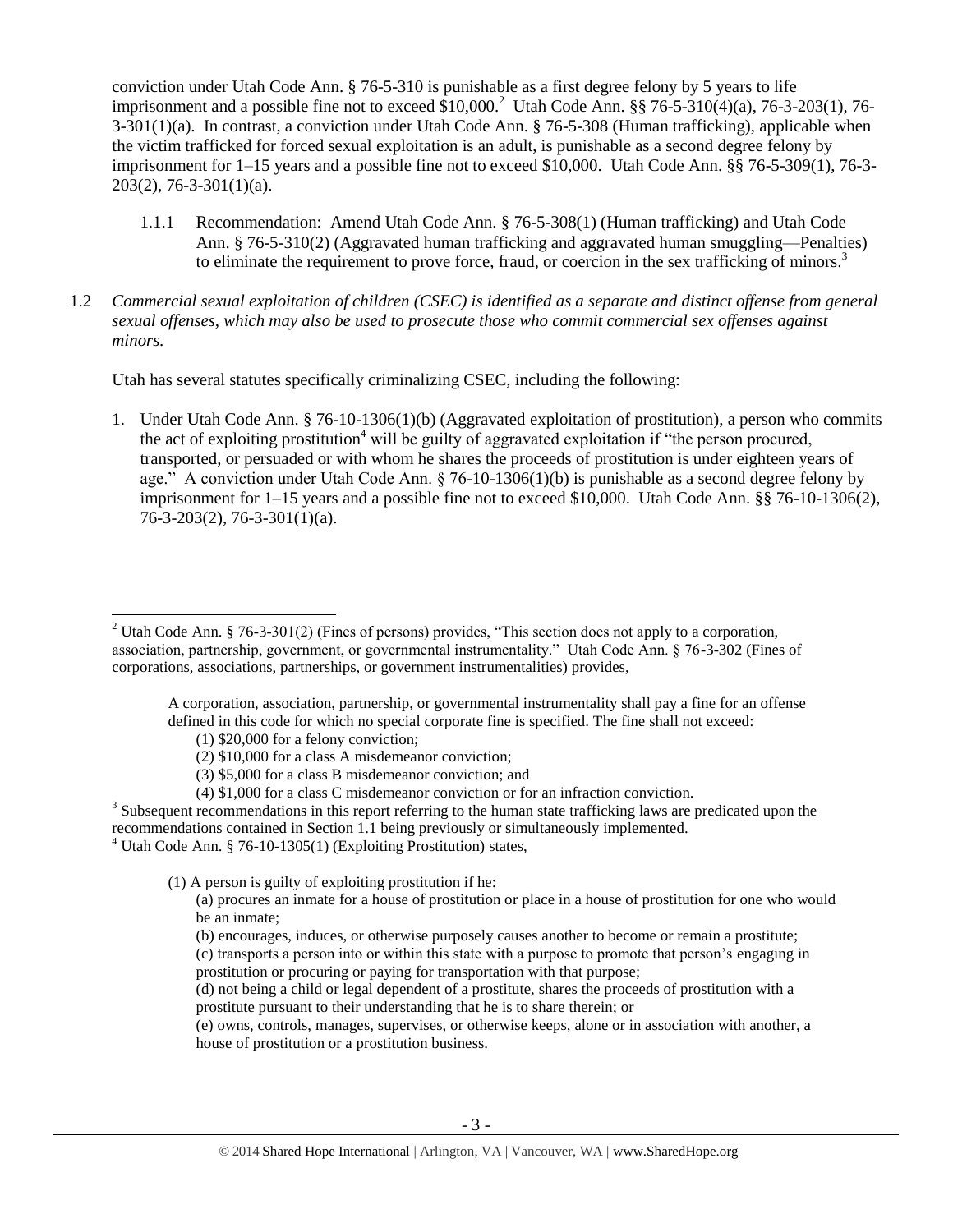2. Utah Code Ann. § 76-5-404.1(4) $(i)^5$  (Sexual abuse of a child—Aggravated sexual abuse of a child) states the following:

<span id="page-3-0"></span>(4) A person commits aggravated sexual abuse of a child when in conjunction with the offense [of sexual abuse under Utah Code Ann. § 76-5-404.1(2)<sup>6</sup>] any of the following circumstances have been charged and admitted or found true in the action for the offense:

<span id="page-3-3"></span><span id="page-3-2"></span>(i) the accused encouraged, aided, allowed, or benefited from acts of prostitution or sexual acts by the victim with any other person, or sexual performance by the victim before any other person.

Utah Code Ann. § 76-5-404.1(4) applies only where the victim is under the age of 14.<sup>7</sup> Utah Code Ann. § 76-5-404.1(1). A conviction under Utah Code Ann. § 76-5-404.1(4) is punishable as a first degree felony by 15 years to life imprisonment, unless the defendant "caused serious bodily injury" during the commission of the crime or has a prior conviction for a "grievous sexual offense," in which case a conviction is punishable by life imprisonment without the possibility of parole. Utah Code Ann. § 76-5- 404.1(5). However, offenders who have not been previously convicted of a "grievous sexual offense," even those who have "caused serious bodily injury" during the commission of aggravated sexual abuse of a child, are eligible to receive lesser sentences<sup>8</sup> if the court determines that it "is in the interests of justice" and states those reasons on the record. Utah Code Ann. § 76-5-404.1(6). The defendant is also subject to a possible fine not to exceed \$10,000. Utah Code Ann. § 76-3-301(1)(a).

3. Utah Code Ann. § 76-5b-201 (Sexual exploitation of a minor—Offenses) criminalizes a variety of conduct related to the sexual exploitation of a minor through child pornography. Specifically, Utah Code Ann. § 76-5b-201(1) provides the following:

<span id="page-3-1"></span>. . . .

A person commits sexual abuse of a child if, under circumstances not amounting to rape of a child, object rape of a child, sodomy upon a child, or an attempt to commit any of these offenses, the actor touches the anus, buttocks, or genitalia of any child, the breast of a female child, or otherwise takes indecent liberties with a child, or causes a child to take indecent liberties with the actor or another with intent to cause substantial emotional or bodily pain to any person or with the intent to arouse or gratify the sexual desire of any person regardless of the sex of any participant.

<sup>7</sup> Pursuant to Utah Code Ann. § 76-5-404.1(1)(b), ""Child' means an individual under the age of 14." *See supra* note [5.](#page-3-0)

 $8$  Utah Code Ann. § 76-5-404.1(6) specifically provides,

(6) If, when imposing a sentence under Subsection  $(5)(a)$  [aggravated sexual abuse of a child] or (b) [aggravated sexual abuse of a child causing serious bodily injury], a court finds that a lesser term than the term described in Subsection (5)(a) or (b) is in the interests of justice and states the reasons for this finding on the record, the court may impose a term of imprisonment of not less than:

- (a) for purposes of Subsection  $(5)(b)$ , 15 years and which may be for life;
- (b) for purposes of Subsection  $(5)(a)$  or  $(b)$ ;
	- (i) ten years and which may be for life; or
	- (ii) six years and which may be for life.

*See supra* note [5.](#page-3-0)

 $\overline{a}$  $<sup>5</sup>$  The text of Utah Code Ann. § 76-5-404.1 included here and elsewhere in this report includes amendments made by</sup> the passage of House Bill 213 and House Bill 257 during the 2014 general session of the Utah Legislature (effective May 13, 2014).

 $6$  Utah Code Ann. § 76-5-404.1(2) provides,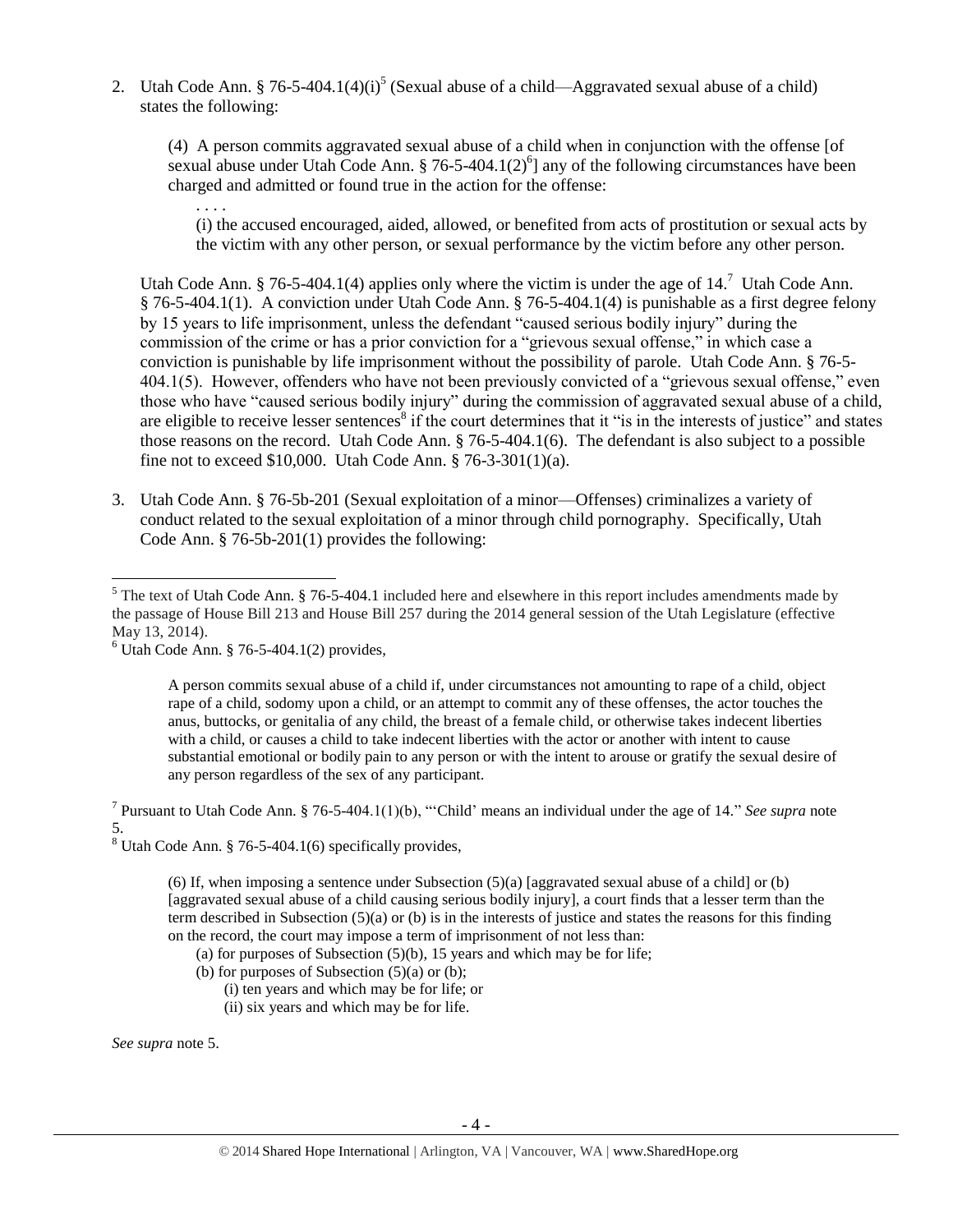- <span id="page-4-0"></span>(1) A person is guilty of sexual exploitation of a minor:
	- (a) when the person:
		- (i) knowingly produces, possesses, or possesses with intent to distribute child pornography;  $\degree$  or (ii) intentionally distributes or views child pornography; or
	- (b) if the person is a minor's parent or legal guardian and knowingly consents to or permits the minor to be sexually exploited as described in Subsection (1)(a).

A conviction under this statute is punishable as a second degree felony by imprisonment for 1–15 years and a possible fine not to exceed \$10,000. Utah Code Ann. §§ 76-5b-201(2), 76-3-203(2), 76-  $3-301(1)(a)$ .

- 4. Utah Code Ann. § 76-10-1303 (Patronizing a prostitute) states,
	- (1) A person is guilty of patronizing a prostitute when the person:

(a) pays or offers or agrees to pay another person a fee for the purpose of engaging in an act of sexual activity; or

(b) enters or remains in a house of prostitution for the purpose of engaging in sexual activity. (2) Patronizing a prostitute is a class B misdemeanor, except as provided in Subsection (3) or (4) and in Section 76-10-1309.

(3) A violation of this section that is preceded by a conviction under this section or a conviction under local ordinance adopted under Section 76-10-1307 is a class A misdemeanor.

(4) If the patronizing of a prostitute under Subsection (1)(a) involves a child as the other person, a violation of Subsection (1)(a) is a third degree felony.

- 5. Utah Code Ann. § 76-10-1313 (Sexual solicitation—Penalty) makes it a crime when a person,
	- (1) (a) offers or agrees to commit any sexual activity with another person for a fee;

(b) pays or offers or agrees to pay a fee to another person to commit any sexual activity; or (c) with intent to engage in sexual activity for a fee or to pay another person to commit any sexual activity for a fee engages in, offers or agrees to engage in, or requests or directs another to engage in any of the following acts:

(i) exposure of a person's genitals, the buttocks, the anus, the pubic area, or the female breast below the top of the areola;

(ii) masturbation;

(iii) touching of a person's genitals, the buttocks, the anus, the pubic area, or the female breast; or

(iv) any act of lewdness.

. . .

 $\overline{\phantom{a}}$ 

(a) the production of the visual depiction involves the use of a minor engaging in sexually explicit conduct;

(b) the visual depiction is of a minor engaging in sexually explicit conduct; or

(c) the visual depiction has been created, adapted, or modified to appear that an identifiable minor is engaging in sexually explicit conduct.

<sup>&</sup>lt;sup>9</sup> Utah Code Ann. § 76-5b-103(1) (Definitions) defines "child pornography" as

any visual depiction, including any live performance, photograph, film, video, picture, or computer or computer-generated image or picture, whether made or produced by electronic, mechanical, or other means, of sexually explicit conduct, where: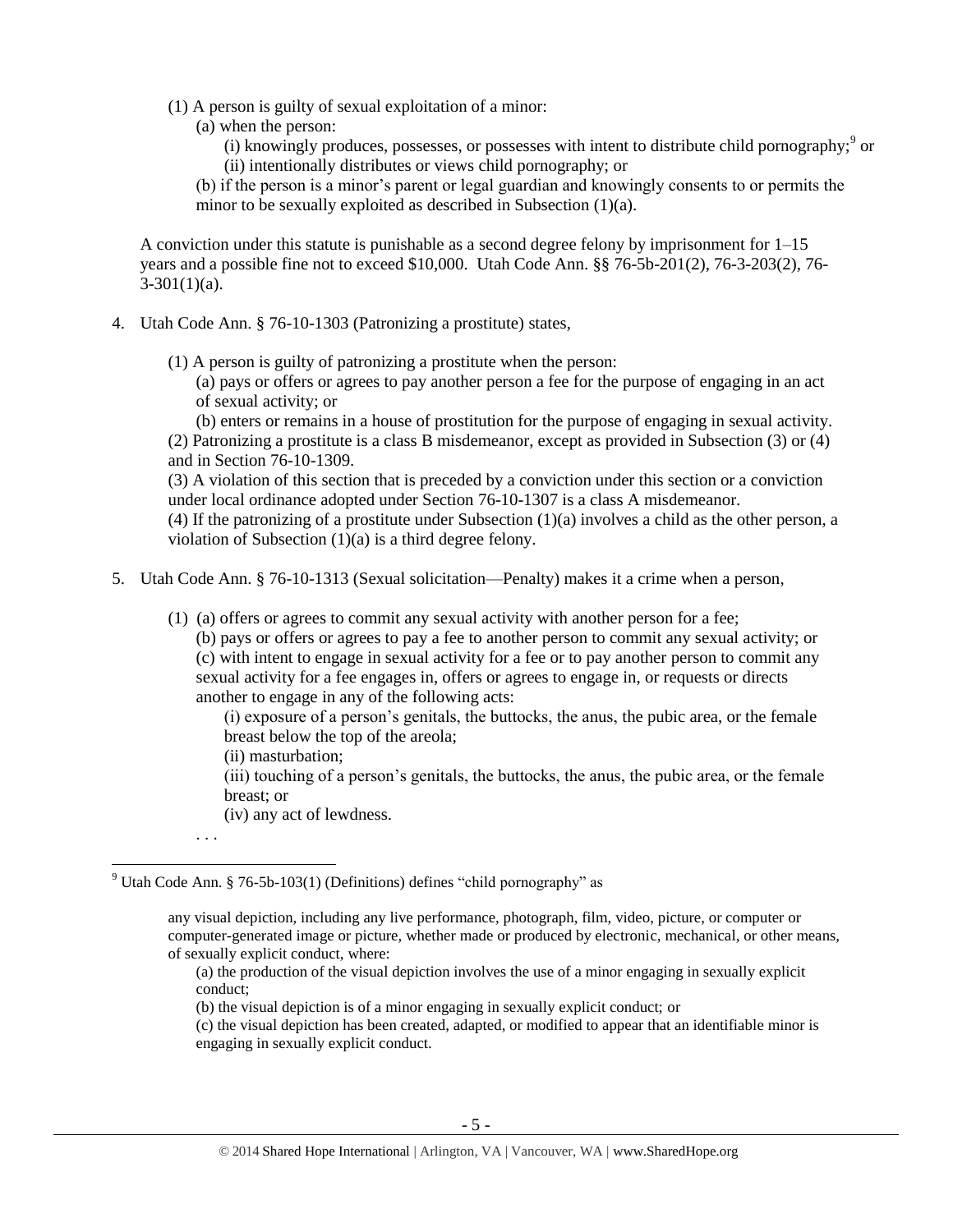(4) If a person commits an act of sexual solicitation and the person solicited is a child, the offense is a third degree felony if the solicitation does not amount to human trafficking or human smuggling, a violation of Section 76–5–308, or aggravated human trafficking or aggravated human smuggling, a violation of Section 76–5–310.

Several other laws, while non-commercial in nature, may also apply in cases of commercial sexual exploitation of a child. $10^{10}$ 

1. Utah Code Ann. § 76-5-401.1(2) (Sexual abuse of a minor) states,

(2) A person commits sexual abuse of a minor if the person is seven years or more older than the minor and, under circumstances not amounting to rape, in violation of Section 76-5-402, object rape, in violation of Section 76-5-402.2, forcible sodomy, in violation of Section 76-5-403, aggravated sexual assault, in violation of Section 76-5-405, unlawful sexual activity with a minor, in violation of Section 76-5-401, or an attempt to commit any of those offenses, the person touches the anus, buttocks, or any part of the genitals of the minor, or touches the breast of a female minor, or otherwise takes indecent liberties with the minor, or causes a minor to take indecent liberties with the actor or another person, with the intent to cause substantial emotional or bodily pain to any person or with the intent to arouse or gratify the sexual desire of any person regardless of the sex of any participant.

Pursuant to subsection (1), "minor" means "a person who is 14 years of age or older, but younger than 16 years of age, at the time the sexual activity described in this section occurred." A conviction under this statute is punishable as a Class A misdemeanor by imprisonment up to 1 year and a possible fine not to exceed \$2,500 unless it is a violation of subsection  $(3)(b)$ . Utah Code Ann. §§ 76-5-401.1(3),<sup>11</sup> 76-3-204(1), 76-3-301(1)(c).

A violation of subsection 3(b) is a third degree felony, which applies if "the actor at the time of the commission of the offense: (i) is 18 years of age or older; (ii) held a position of special trust as a teacher or a volunteer at a school, as that position is defined in Subsection 76-5-404.1(1)(c)(xix);<sup>12</sup> and (iii)

 $\overline{\phantom{a}}$ 

<sup>&</sup>lt;sup>10</sup> Utah Code Ann. § 76-5-415 (Educator's license subject to action for violation of this part) states, "Commission of any offense under this Title 76, Chapter 5, Part 4, Sexual Offenses, by an educator as defined in Section 53A-6-103, is grounds under Section 53A-6-501 for disciplinary action against the educator, including revocation of the educator's license." The text of Utah Code Ann. § 76-5-415 included here and elsewhere in this report includes amendments made by the passage of House Bill 213 during the 2014 General Session of the Utah Legislature. <sup>11</sup> The text of Utah Code Ann. § 76-5-309 included here and elsewhere in this report includes amendments made by the passage of House Bill 213 during the 2014 General Session of the Utah Legislature. <sup>12</sup> Utah Code Ann. §§ 76-5-404.1(1)(c) defines a "position of special trust" as:

<sup>(</sup>i) an adoptive parent; (ii) an athletic manager who is an adult; (iii) an aunt; (iv) a babysitter; (v) a coach; (vi) a cohabitant of a parent if the cohabitant is an adult; (vii) a counselor; (viii) a doctor or physician; (ix) an employer; (x) a foster parent; (xi) a grandparent; (xii) a legal guardian;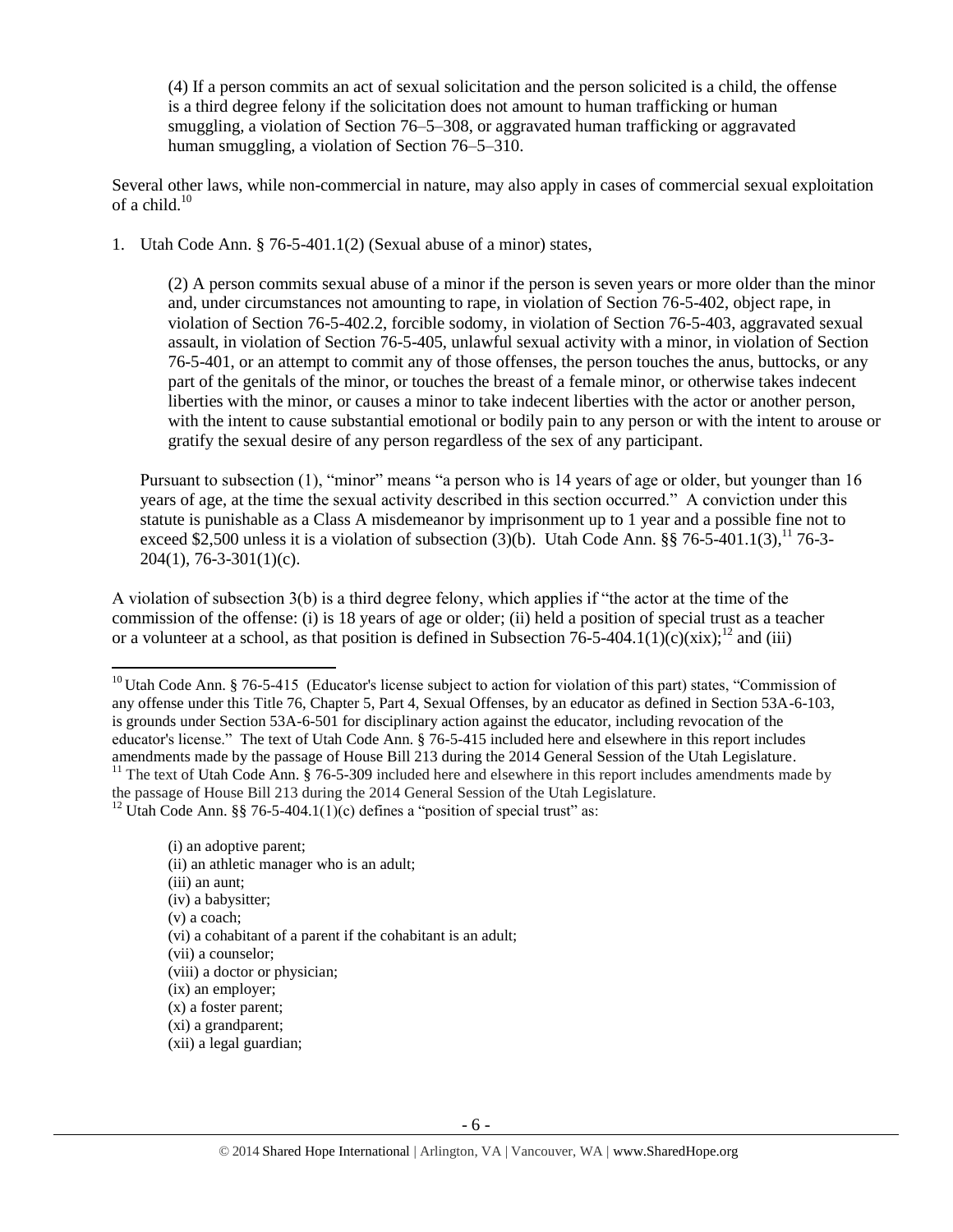committed the offense against an individual who at the time of the offense was enrolled as a student at the school where the actor was employed or was acting as a volunteer."

2. Utah Code Ann. § 76-5-404.1(4) (Sexual abuse of a child—Aggravated sexual abuse of a child) states the following:

A person commits aggravated sexual abuse of a child when in conjunction with the offense [of sexual abuse under Utah Code Ann. § 76-5-404.1(2)<sup>13</sup>] any of the following circumstances have been charged and admitted or found true in the action for the offense:

(a) the offense was committed by the use of a dangerous weapon as defined in Section 76-1-601, or by force, duress, violence, intimidation, coercion, menace, or threat of harm, or was committed during the course of a kidnaping;

. . . (d) the accused used, showed, or displayed pornography or caused the victim to be photographed in a lewd condition during the course of the offense;

(e) the accused, prior to sentencing for this offense, was previously convicted of any felony, or of a misdemeanor involving a sexual offense;

(f) the accused committed the same or similar sexual act upon two or more victims at the same time or during the same course of conduct;

(g) the accused committed, in Utah or elsewhere, more than five separate acts, which if committed in Utah would constitute an offense described in this chapter, and were committed at the same time, or during the same course of conduct, or before or after the instant offense;

. . . .

Utah Code Ann. § 76-5-404.1(4) applies only where the victim is under the age of  $14.^{14}$  Utah Code Ann. § 76-5-404.1(1). A conviction under Utah Code Ann. § 76-5-404.1(4) is punishable as a first degree felony<sup>15</sup> by 15 years to life imprisonment, unless the defendant "caused serious bodily injury" during the

(xv) a religious leader;

(xvi) a sibling or a step-sibling who is an adult;

(xvii) a scout leader who is an adult;

(xviii) a stepparent;

(xix) a teacher or any other person employed by or volunteering at a public or private elementary school or secondary school, and who is 18 years of age or older;

(xx) an uncle;

(xxi) a youth leader who is an adult; or any person in a position of authority, other than those persons listed in Subsections  $(1)(c)(i)$  through (xxi), which enables the person to exercise undue influence over the child.

*See supra* note [5.](#page-3-0)

l

<sup>13</sup> *See supra* note [6.](#page-3-1)

<sup>15</sup> Pursuant to Utah Code Ann. § 76-3-406 (Crimes for which probation, suspension of sentence, lower category of offense, or hospitalization may not be granted),

Notwithstanding Sections 76-3-201 and 77-18-1 and Title 77, Chapter 16a, Commitment and Treatment of Mentally Ill Persons, except as provided in Section 76-5-406.5, probation shall not be granted, the execution or imposition of sentence shall not be suspended, the court shall not enter a judgment for a lower category of offense, and hospitalization shall not be ordered, the effect of which would in any way shorten the prison sentence for any person who commits a capital felony or a first degree felony involving:

<span id="page-6-0"></span><sup>(</sup>xiii) a natural parent;

<sup>(</sup>xiv) a recreational leader who is an adult;

 $14$  See supra note [7.](#page-3-2)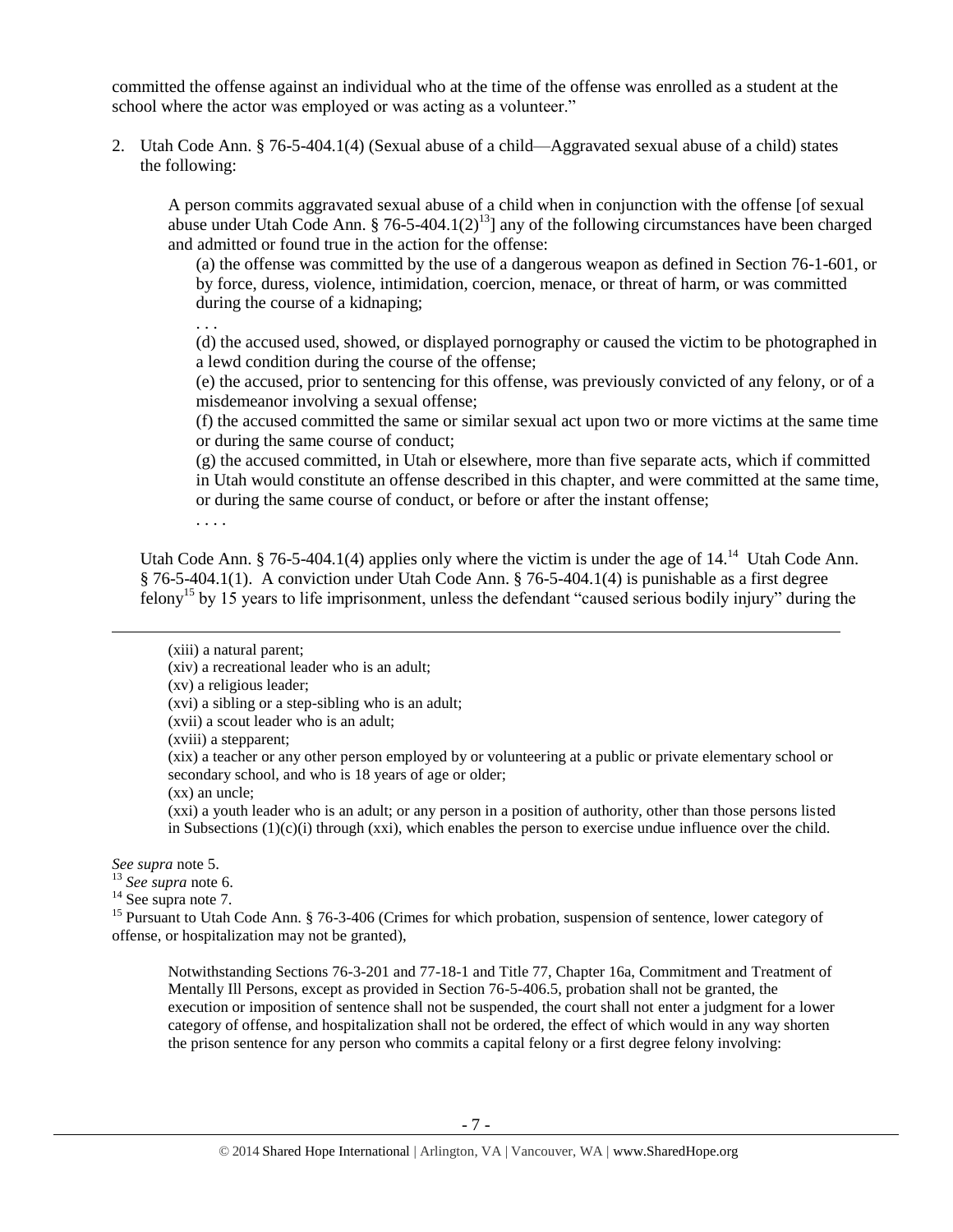commission of the crime or has a prior conviction for a "grievous sexual offense," in which case a conviction is punishable by life imprisonment without the possibility of parole. Utah Code Ann. § 76-5- 404.1(5). However, offenders who have not been previously convicted of a "grievous sexual offense," even those who have "caused serious bodily injury" during the commission of aggravated sexual abuse of a child, are eligible to receive lesser sentences<sup>16</sup> if the court determines that it "is in the interests of justice." Utah Code Ann. § 76-5-404.1(6). Additionally, the court may order the defendant to pay a fine not to exceed \$10,000. Utah Code Ann. § 76-3-301(1)(a).

- 3. Utah Code Ann. § 76-5-401.2(2) (Unlawful sexual conduct with a 16 or 17 year old) states,
	- (a) A person commits unlawful sexual conduct with a minor [who is 16 or 17 years old] if, under circumstances not amounting to [rape, object rape, forcible sodomy, forcible sexual abuse, aggravated sexual assault, or any attempt to commit one of these offenses], a person who is: (i) seven or more years older but less than 10 years older than the minor at the time of the sexual conduct engages in any conduct listed in Subsection (2)(b), and the person knew or reasonably should have known the age of the minor; or (ii) 10 or more years older than the minor at the time of the sexual conduct and engages in any
	- conduct listed in Subsection (2)(b). (b) As used in Subsection (2)(a), "sexual conduct" refers to when the person:
		- (i) has sexual intercourse with the minor;

(ii) engages in any sexual act with the minor involving the genitals of one person and the mouth or anus of another person, regardless of the sex of either participant;

(iii) causes the penetration, however slight, of the genital or anal opening of the minor by any foreign object, substance, instrument, or device, including a part of the human body, with the intent to cause substantial emotional or bodily pain to any person or with the intent to arouse or gratify the sexual desire of any person, regardless of the sex of any participant; or

A conviction under Utah Code Ann.  $\frac{8}{76-5-401.2(2)(b)(i) - (iii)}$  is punishable as a third degree felony by imprisonment up to 5 years and a possible fine not to exceed \$5,000. Utah Code Ann. §§ 76-5- 401.2(4), 76-3-203(3), 76-3-301(1)(b), (c), 76-3-204(1).

4. Pursuant to Utah Code Ann. § 76-5-402.1(1), (2) (Rape of a child), any person who engages in "sexual intercourse with a child under the age of  $14$ " is guilty of a first degree felony.<sup>17</sup> A conviction under this statute is punishable by 25 years to life imprisonment. Utah Code Ann. § 76-5-402.1(2)(a). However, if the "trier of fact finds that . . . during the commission of the rape of a child, the defendant caused serious bodily injury to another or . . . was previously convicted of a grievous sexual offense," the punishment is enhanced to life imprisonment without the possibility of parole. Utah Code Ann.

- (10) Section 76-5-403.1, sodomy on a child;
- . . . (12) Subsections 76-5-404.1(4) and (5), aggravated sexual abuse of a child;

. . . . <sup>16</sup> *See supra* note [8.](#page-3-3)

 $\overline{\phantom{a}}$ 

<sup>17</sup> *See supra* note [15.](#page-6-0)

. . . .

<sup>. . .</sup>  (6) Section 76-5-402.1, rape of a child;

<sup>. . .</sup>  (8) Section 76-5-402.3, object rape of a child;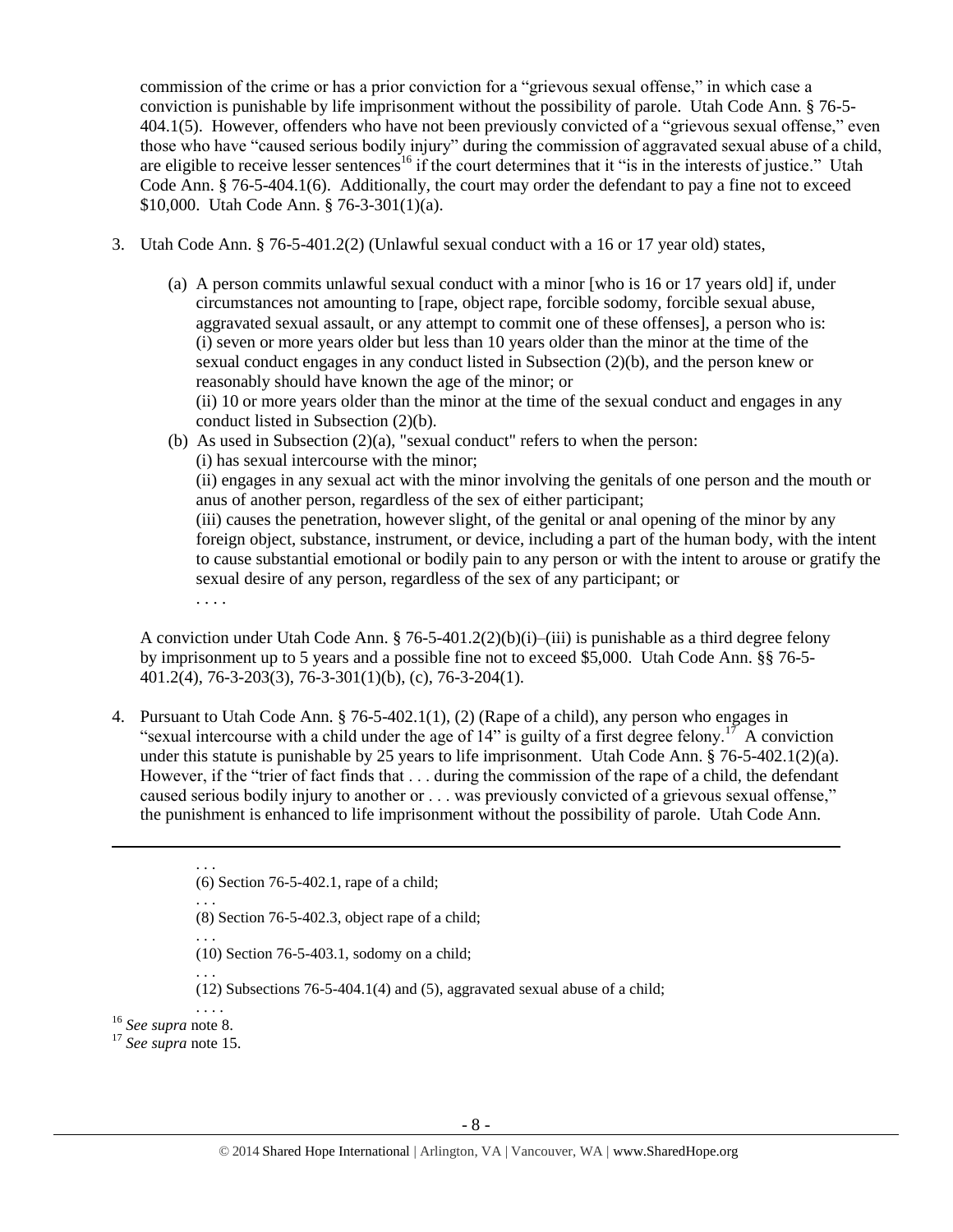§ 76-5-402.1(2)(b). The defendant is also subject to a possible fine not to exceed \$10,000. Utah Code Ann. § 76-3-301(1)(a).

5. Utah Code Ann. § 76-5-402.3(1)(Object rape of a child—Penalty) states,

A person commits object rape of a child when the person causes the penetration or touching, however slight, of the genital or anal opening of a child who is under the age of 14 by any foreign object, substance, instrument, or device, not including a part of the human body, with intent to cause substantial emotional or bodily pain to the child or with the intent to arouse or gratify the sexual desire of any person.

A conviction under this statute is punishable as a first degree felony by imprisonment for 25 years to life imprisonment.<sup>18</sup> Utah Code Ann. § 76-5-402.3(2). However, if the "trier of fact finds that  $\dots$ during the commission of the object rape of a child, the defendant caused serious bodily injury to another or . . . was previously convicted of a grievous sexual offense," the punishment is enhanced to life imprisonment without the possibility of parole.<sup>19</sup> Utah Code Ann. § 76-5-402.3(2). The defendant is also subject to a possible fine not to exceed \$10,000. Utah Code Ann. § 76-3-301(1)(a).

6. Utah Code Ann. § 76-9-702.5(1)<sup>20</sup> (Lewdness involving a child) states,

(1) A person is guilty of lewdness involving a child if the person under circumstances not amounting to rape of a child, object rape of a child, sodomy upon a child, sexual abuse of a child, aggravated sexual abuse of a child, or an attempt to commit any of those offenses, intentionally or knowingly does any of the following to, or in the presence of, a child who under 14 years of age:

(a) performs an act of sexual intercourse or sodomy;

. . .

(d) under circumstances not amounting to sexual exploitation of a child under Section 76-5b-201 causes a child under the age of 14 to expose his or her genitals, anus, or breast, if female, to the actor, with the intent to arouse or gratify the sexual desire of the actor or the child; or (e) performs any other act of lewdness.

A conviction under this statute is punishable as a Class A misdemeanor by 1 year imprisonment and a possible fine not to exceed \$2,500. Utah Code Ann. §§ 76-9-702.5(2), 76-3-204(1), 76-3-301(1)(c). However, if the defendant is a "a sex offender as defined in [Utah Code Ann.  $\S 77-27-21.7<sup>21</sup>$  (Sex offender restrictions)]; or has been previously convicted of a violation of this section [Utah Code Ann. § 76-9-702.5(1)]," it is a third degree felony punishable by imprisonment up to 5 years and a possible fine not to exceed \$5,000. Utah Code Ann. §§ 76-9-702.5(2), 76-3-203(3), 76-3-301(1)(b).

7. Utah Code Ann. § 76-5-401(1), (2) (Unlawful sexual activity with a minor—Elements—Penalties— Evidence of age raised by defendant) makes it unlawful for a defendant to engage in any "unlawful sexual activity with a minor," who is 14–15 years of age

 $\overline{\phantom{a}}$ <sup>18</sup> *See supra* note [15.](#page-6-0)

<sup>&</sup>lt;sup>19</sup> The text of Utah Code Ann. § 76-5-402.3 included here and elsewhere in this report includes amendments made by the passage of Senate Bill 228 during the session of the 60th Utah Legislature.

<sup>&</sup>lt;sup>20</sup> The text of Utah Code Ann. § 76-9-702.5 included here and elsewhere in this report includes amendments made by the passage of House Bill 200 during the session of the 60th Utah Legislature.

<sup>21</sup> *See infra* Section 2.10.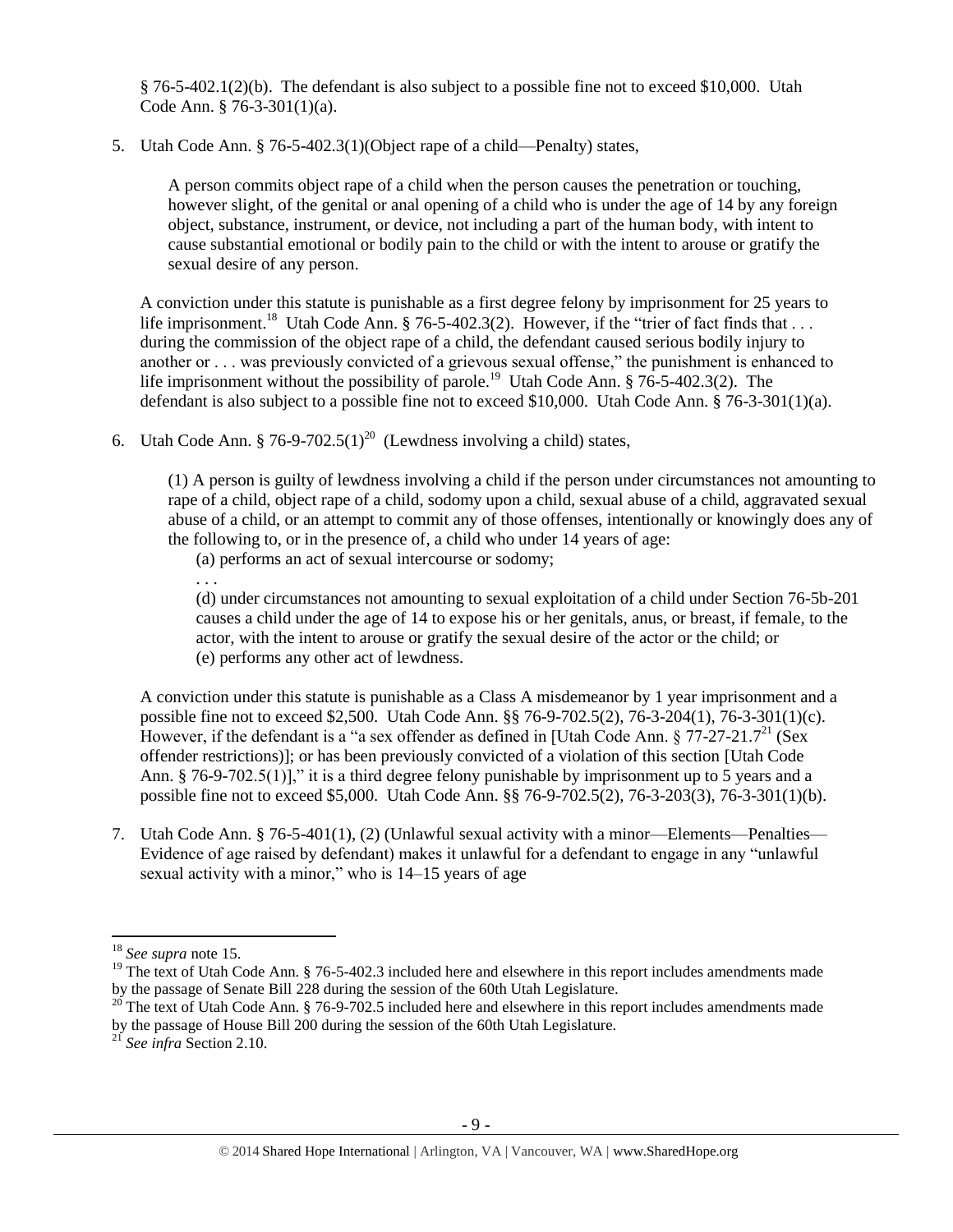if under circumstances not amounting to [rape, object rape, forcible sodomy, or aggravated sexual assault], the actor:

(a) has sexual intercourse with the minor;

(b) engages in any sexual act with the minor involving the genitals of one person and the mouth or anus of another person, regardless of the sex of either participant; or

(c) causes the penetration, however slight, of the genital or anal opening of the minor by any foreign object, substance, instrument, or device, including a part of the human body, with the intent to cause substantial emotional or bodily pain to any person or with the intent to arouse or gratify the sexual desire of any person, regardless of the sex of any participant.

A conviction under this statute is punishable as a third degree felony by imprisonment up to 5 years and a possible fine not to exceed \$5,000. Utah Code Ann. §§ 76-5-401(3), 76-3-203(3), 76-3- 301(1)(b). However, if "the defendant establishes by a preponderance of the evidence the mitigating factor that the defendant is less than four years older than the minor at the time the sexual activity occurred," a conviction is punishable as a Class B misdemeanor punishable by imprisonment up to 6 months and a possible fine not to exceed \$1,000. Utah Code Ann. §§ 76-5-401(3), 76-3-204(2), 76-3-  $301(1)(d)$ .

8. Utah Code Ann. § 76-4-401(2)<sup>22</sup> (Enticing a minor–Elements–Penalties) states,

<span id="page-9-0"></span>(a) A person commits enticement of a minor when the person knowingly uses the Internet or text messaging to solicit, seduce, or entice a minor, or to attempt to solicit, seduce, lure, or entice a minor, or other person that the actor believes to be a minor to engage in sexual activity which is a violation of state criminal law.

(b) A person commits enticement of a minor when the person knowingly uses the Internet or text messaging to:

(i) initiate contact with a minor or a person the actor believes to be a minor; and

(ii) subsequently [initiates contact with a minor or a person the actor believes to be a minor], by any electronic or written means, solicits, seduces, lures, or entices, or attempts to solicit, seduce, lure, or entice the minor or a person the actor believes to be the minor to engage in any sexual activity which is a violation of state criminal law.

Penalties for convictions under Utah Code Ann. § 76-4-401(2) are staggered according to the crime the defendant intended to commit. Utah Code Ann. § 76-4-401(4). Generally, a conviction is a felony one degree lower than the felony intended to be committed (e.g., a defendant who enticed a minor with the intent to commit a second degree felony will be convicted of a third degree felony, etc.). Utah Code Ann. § 76-4-401(4). However, in instances of enticement of a first degree felony and where the defendant also has a prior conviction under this statute, the defendant will be guilty of a first degree felony punishable by 3 years to life imprisonment. Utah Code Ann. § 76-4-401(4)(a)(ii).

*1.3 Prostitution statutes refer to the sex trafficking statute to identify the commercially sexually exploited minor as a trafficking victim.* 

l

 $22$  The text of Utah Code Ann. § 76-4-401 included here and elsewhere in this report includes amendments made by the passage of House Bill 31 during the session of the 60th Utah Legislature.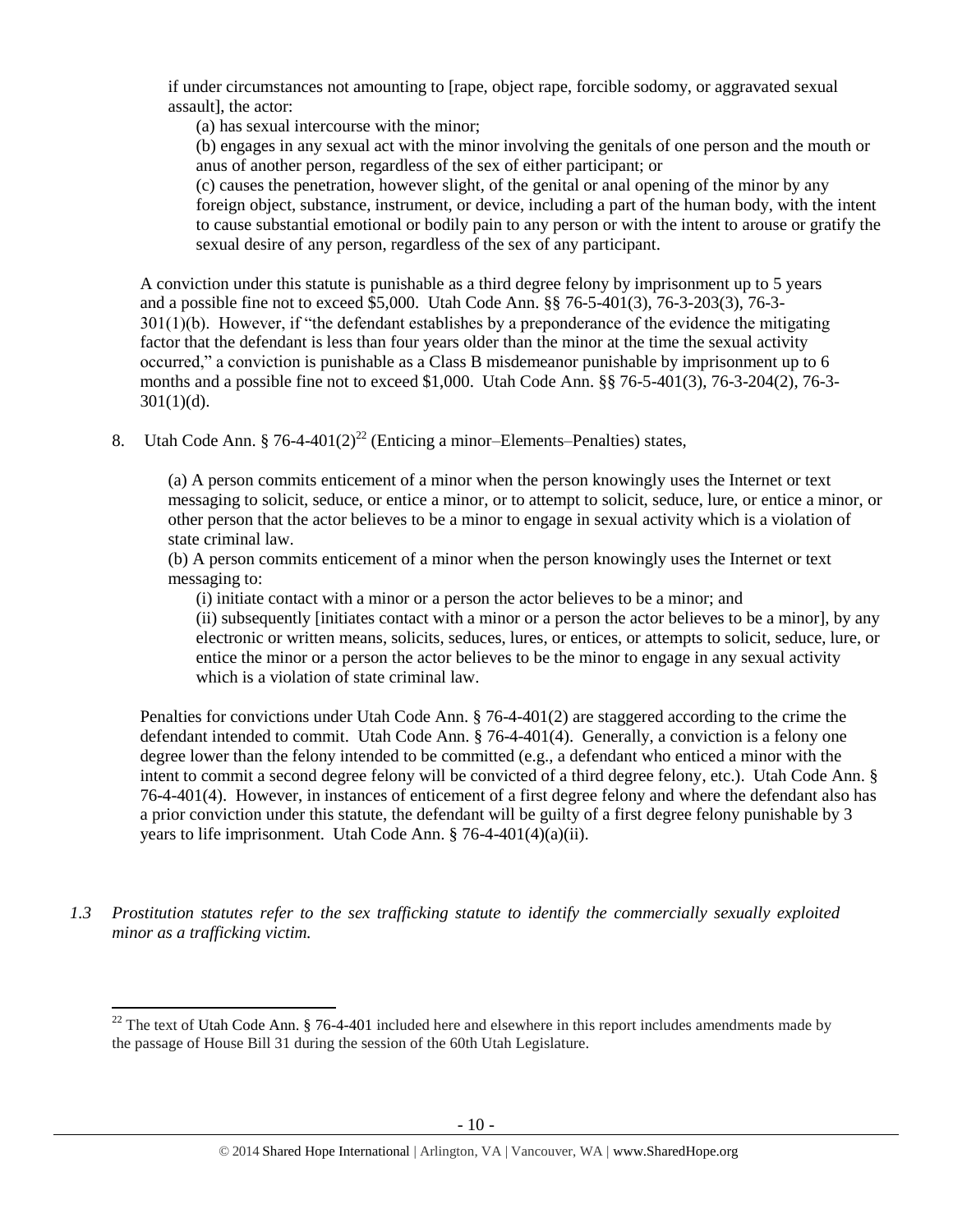Utah Code Ann. § 76-10-1302(1) (Prostitution) does not refer to the human trafficking law when the person charged is a minor.

*1.4 The state racketeering or gang crimes statute includes sex trafficking and commercial sexual exploitation of children (CSEC) offenses as predicate acts allowing the statute to be used to prosecute trafficking crimes.* 

Utah's Pattern of Unlawful Activity Act, is codified at Utah Code Ann. § 76-10-1601 et. seq. Pursuant to Utah Code Ann. § 76-10-1603 (Unlawful acts),

(1) It is unlawful for any person who has received any proceeds derived, whether directly or indirectly, from a pattern of unlawful activity in which the person has participated as a principal, to use or invest, directly or indirectly, any part of that income, or the proceeds of the income, or the proceeds derived from the investment or use of those proceeds, in the acquisition of any interest in, or the establishment or operation of, any enterprise.

(2) It is unlawful for any person through a pattern of unlawful activity to acquire or maintain, directly or indirectly, any interest in or control of any enterprise.

(3) It is unlawful for any person employed by or associated with any enterprise to conduct or participate, whether directly or indirectly, in the conduct of that enterprise's affairs through a pattern of unlawful activity.

(4) It is unlawful for any person to conspire to violate any provision of Subsection  $(1)$ ,  $(2)$ , or  $(3)$ .

For purposes of the Pattern of Unlawful Activity Act, Utah Code Ann. § 76-10-1602(2) defines a "pattern of unlawful activity" as

[E]ngaging in conduct which constitutes the commission of at least three episodes of unlawful activity, which episodes are not isolated, but have the same or similar purposes, results, participants, victims, or methods of commission, or otherwise are interrelated by distinguishing characteristics. Taken together, the episodes shall demonstrate continuing unlawful conduct and be related either to each other or to the enterprise. At least one of the episodes comprising a pattern of unlawful activity shall have occurred after July 31, 1981. The most recent act constituting part of a pattern of unlawful activity as defined by this part shall have occurred within five years of the commission of the next preceding act alleged as part of the pattern.

The state's racketeering provisions specifically include sex trafficking and CSEC offenses as predicate offenses for forfeiture. Utah Code Ann. § 76-10-1602(4). Here, "unlawful activity," is defined in Utah Code Ann. § 76- 10-1602(4), as "to directly engage in conduct or to solicit, request, command, encourage, or intentionally aid another person to engage in conduct which would constitute any offense described by" certain listed crimes, "or to attempt or conspire to engage in an act which would constitute any of those offenses, regardless of whether the act is in fact charged or indicted by any authority or is classified as a misdemeanor or a felony." The listed crimes include violations of Utah Code Ann. § 76-5b-201 (Sexual exploitation of a minor—Offenses), § 76-5- 308 (Human trafficking), § 76-5-309 (Human smuggling), § 76-5-310 (Aggravated Human Trafficking), § 76- 10-1302 (Prostitution), § 76-10-1304 (Aiding prostitution), § 76-10-1305 (Exploiting prostitution), and § 76-10- 1306 (Aggravated exploitation of prostitution). Utah Code Ann. § 76-10-1602(4)(n), (4)(o), (4)(bbbb)—(dddd).

Based on this definition of unlawful activity, acts of commercial sexual exploitation constitute predicate crimes under the racketeering law, making it available for combatting criminal enterprises that engage in domestic minor sex trafficking. A conviction under Utah Code Ann. § 76-10-1603 is a second degree felony punishable by imprisonment for 1–15 years and a possible fine not to exceed \$10,000 or any other amount not exceeding twice the proceeds the trafficker obtained from the commission of the crime. Additionally, a conviction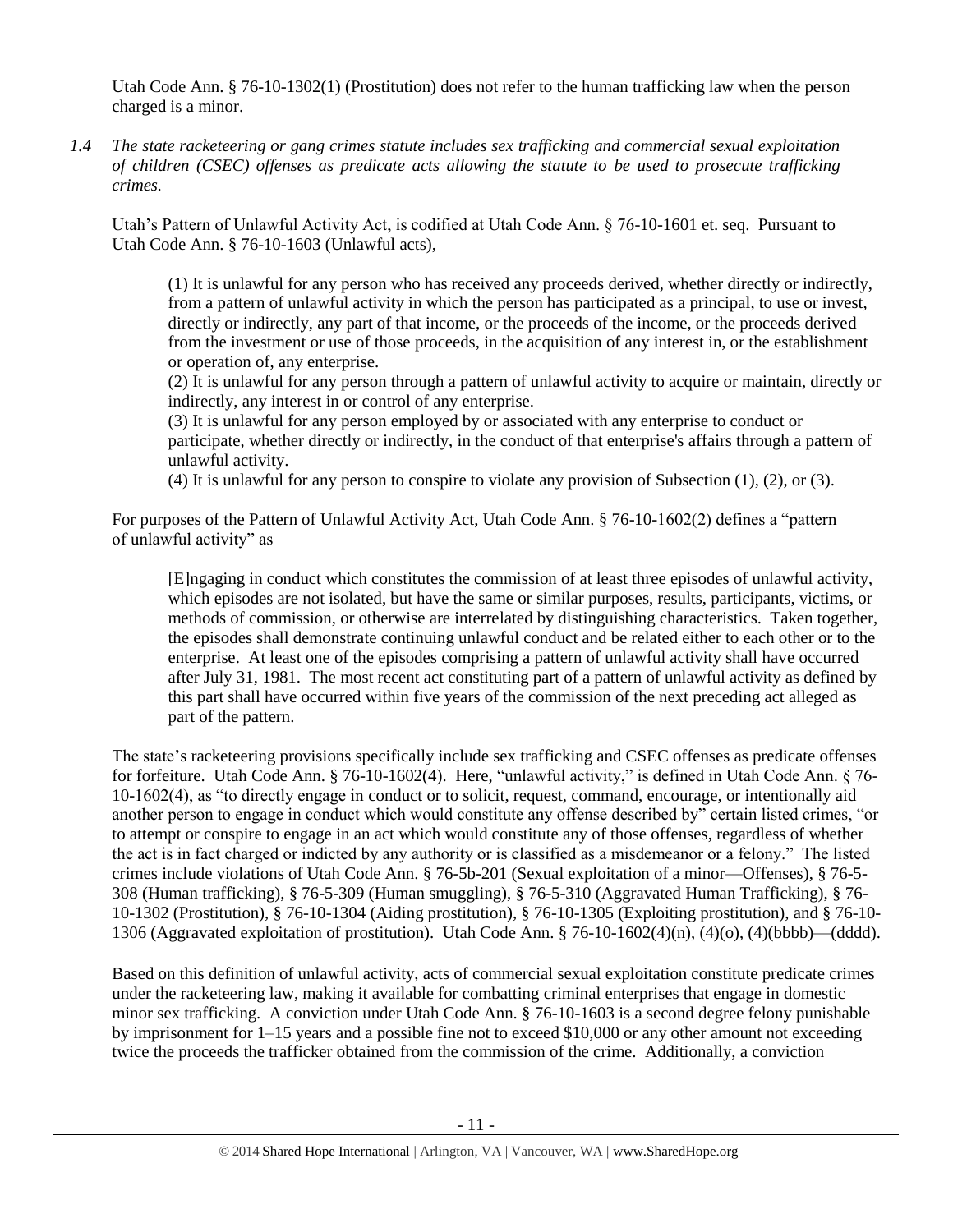subjects the offender to asset forfeiture. Pursuant to Utah Code Ann.  $\S 76-10-1603.5(1)$ ,<sup>23</sup> traffickers convicted under Utah Code Ann. § 76-10-1603, a section of Utah's Pattern of Unlawful Activity Act, may potentially forfeit real property, tangible and intangible property, property used to facilitate a violation of Sections 76–10– 1204, 76–10–1205, 76–10–1206, or 76–10–1222. Utah Code Ann.§ 24–4–102.

The court may order all the criminally related assets to be forfeited under Utah Code Ann. § 76-10-1603. Under Utah Code Ann. § 76-10-1603.5(3)(a), the court may order restitution for "any victim or rightful owner of property obtained, directly or indirectly, from: (i) the conduct constituting the pattern of unlawful activity; or (ii) any act or conduct constituting the pattern of unlawful activity that is proven as part of the violation of any provision of Section 76–10–1603."

Through a violation of the Unlawful Acts Act (Utah Code Ann. § 76-10-1603) "the court may order the person found guilty of the felony to pay to the state, if the attorney general brought the action, or to the county, if the county attorney or district attorney brought the action, the costs of investigating and prosecuting the offense and the costs of securing the forfeitures provided for in this section." Utah Code Ann. § 76-10-1603.5(1). Additionally, under the general forfeiture law, Utah Code Ann. § 24-1-101 through  $\S$  24-4-117, "property may be seized" by the court. Utah Code Ann.  $\S$  24-4-102.

Finally, where the alleged enterprise is also a criminal street gang, additional penalties may apply. Utah Code Ann. § 76-3-203.1 (Offenses committed in concert with two or more persons or in relation to a criminal street gang—Notice—Enhanced penalties), which provides for enhanced penalties in the commission of certain offenses outlined in Utah Code Ann. § 76-3-203.1(5), includes the following:

(d) kidnapping and related offenses under Title 76, Chapter 5, Part 3, Kidnapping, Trafficking, and Smuggling;

(e) any felony sexual offense under Title 76, Chapter 5, Part 4, Sexual Offenses;

(f) sexual exploitation of a minor as defined in Section 76-5b-201;

. . .

(q) pornographic and harmful materials and performance offenses under Title 76, Chapter 10, Part 12, Pornographic and Harmful Materials and Performances;

(r) prostitution and related offenses under Title 76, Chapter 10, Part 13, Prostitution;

. . .

(t) any violation of Title 76, Chapter 10, Part 16, Pattern of Unlawful Activity Act;

. . . (v) any violation of Title 76, Chapter 10, Part 19, Money Laundering and Currency Transaction Reporting Act;

. . . .

Utah Code Ann. § 76-3-203.1 provides in part,

(2) A person who commits any offense listed in Subsection (5) is subject to an enhanced penalty for the offense as provided in Subsection (4) if the trier of fact finds beyond a reasonable doubt that the person acted:

(a) in concert with two or more persons;  $24$ 

 $\overline{\phantom{a}}$  $^{23}$  The text of Utah Code Ann. § 76-10-1603.5 included here and elsewhere in this report includes amendments made by the passage of House Bill 384 during the session of the 60th Utah Legislature.

<sup>&</sup>lt;sup>24</sup> Utah Code Ann. § 76-3-203.1(1)(b), (c) (Offenses committed in concert with two or more persons or in relation to a criminal street gang—Notice—Enhanced penalties) states,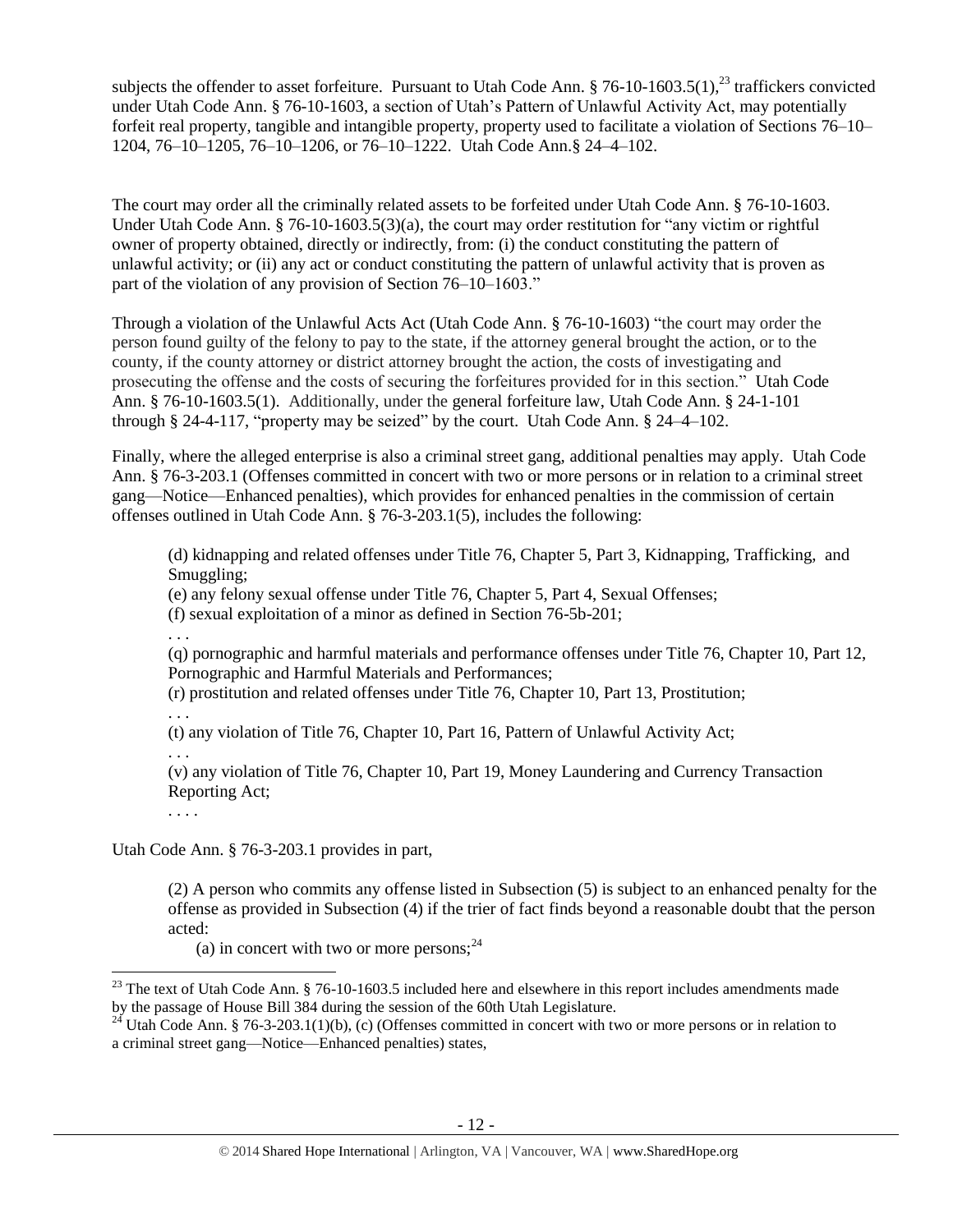(b) for the benefit of, at the direction of, or in association with any criminal street gang<sup>25</sup> as defined in Section 76-9-802; or

(c) to gain recognition, acceptance, membership, or increased status with a criminal street gang as defined in Section 76-9-802.

. . . .

 $\overline{\phantom{a}}$ 

(6) It is not a bar to imposing the enhanced penalties under this section that the persons with whom the actor is alleged to have acted in concert are not identified, apprehended, charged, or convicted, or that any of those persons are charged with or convicted of a different or lesser offense.

Pursuant to Utah Code Ann. § 76-3-203.1(4) enhanced penalties will be classified one level higher than the original penalty, unless the original penalty was classified as a first degree felony.

- (ii) each of the other persons:
	- (A) was physically present; or
	- (B) participated as a party to any offense listed in Subsection (5).
- (c) "In concert with two or more persons" means, regarding intent:
	- (i) other persons participating as parties need not have the intent to engage in the same offense or degree of offense as the defendant; and

(ii) a minor is a party if the minor's actions would cause the minor to be a party if the minor were an adult.

<sup>25</sup> Utah Code Ann. § 76-9-802(1) (Definitions) defines "criminal street gang" as

an organization, association in fact, or group of three or more persons, whether operated formally or informally:

- (a) that is currently in operation;
- (b) that has as one of its primary activities the commission of one or more predicate gang crimes;
- (c) that has, as a group, an identifying name or identifying sign or symbol, or both; and
- (d) whose members, acting individually or in concert with other members, engage in or have engaged
- in a pattern of criminal gang activity.

<sup>(</sup>b) "In concert with two or more persons" means:

<sup>(</sup>i) the defendant was aided or encouraged by at least two other persons in committing the offense and was aware of this aid or encouragement; and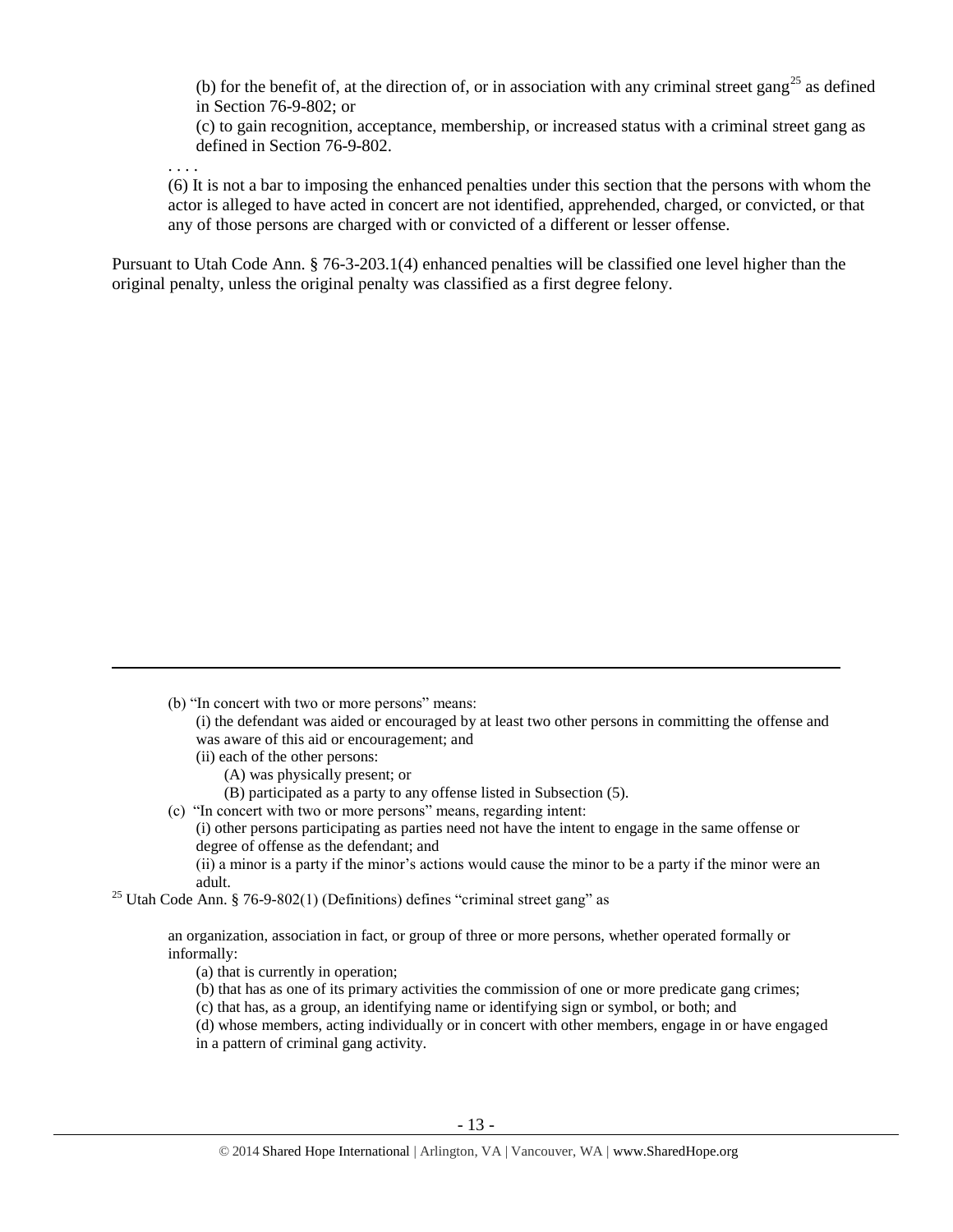## **FRAMEWORK ISSUE 2: CRIMINAL PROVISIONS FOR DEMAND**

### *Legal Components:*

- *2.1 The state sex trafficking law can be applied to the buyers of commercial sex acts with a victim of domestic minor sex trafficking.*
- *2.2 Buyers of commercial sex acts with a minor can be prosecuted under commercial sexual exploitation of children (CSEC) laws.*
- *2.3 Solicitation laws differentiate buying sex acts with an adult and buying sex acts with a minor under 18.*
- *2.4 Penalties for buyers of commercial sex acts with minors are as high as federal penalties.*
- *2.5 Using the Internet to lure, entice, or purchase, or attempt to lure, entice, or purchase commercial sex acts with a minor is a separate crime or results in an enhanced penalty for buyers.*
- *2.6 No age mistake defense is permitted for a buyer of commercial sex acts with any minor under 18.*
- *2.7 Base penalties for buying sex acts with a minor under 18 are sufficiently high and not reduced for older minors.*
- *2.8 Financial penalties for buyers of commercial sex acts with minors are sufficiently high to make it difficult for buyers to hide the crime.*
- *2.9 Buying and possessing child pornography carries penalties as high as similar federal offenses.*
- *2.10 Convicted buyers of commercial sex acts with minors and child pornography are required to register as sex offenders.*

\_\_\_\_\_\_\_\_\_\_\_\_\_\_\_\_\_\_\_\_\_\_\_\_\_\_\_\_\_\_\_\_\_\_\_\_\_\_\_\_\_\_\_\_\_\_\_\_\_\_\_\_\_\_\_\_\_\_\_\_\_\_\_\_\_\_\_\_\_\_\_\_\_\_\_\_\_\_\_\_\_\_\_\_\_\_\_\_\_\_\_\_\_\_

## *Legal Analysis:*

*2.1 The state sex trafficking law can be applied to the buyers of commercial sex acts with a victim of domestic minor sex trafficking.*

Utah Code Ann. § 76-5-308<sup>26</sup> (Human trafficking) and Utah Code Ann. § 76-5-310(2) (Aggravated human trafficking) apply to buyers of sex with minors following federal precedent through the term "obtain."<sup>27</sup> However, application of the law is limited by the placement of the word "obtain" in Utah Code Ann. § 76-5- 308, which requires the buyer to use force, fraud or coercion in committing the crime, making it less likely that Utah Code Ann. § 76-5-308 would be applicable against buyers.

2.1.1 Recommendation: Amend Utah Code Ann. § 76-5-308 (Human trafficking) and § 76-5-310 (Aggravated human trafficking and aggravated human smuggling—Penalties) to include unambiguous language to make buyers subject to prosecution for trafficking.

 $\overline{a}$ <sup>26</sup> *See supra* Section 1.1 for a discussion of relevant provisions.

<sup>&</sup>lt;sup>27</sup> See United States v. Jungers, 702 F.3d 1066 (8<sup>th</sup> Cir. 2013). In this case, the Eighth Circuit specifically addressed whether the federal sex trafficking law, 18 U.S.C. § 1591 (Sex trafficking of children or by force, fraud, or coercion) applies to buyers when it reversed a District of South Dakota ruling that Congress did not intend the string of verbs constituting criminal conduct under 18 U.S.C. § 1591(a)(1) ("recruits, entices, harbors, transports, provides, obtains, or maintains") to reach the conduct of buyers. United States v. Jungers, 834 F. Supp. 2d 930, 931 (D.S.D. 2011). Holding that the conduct of buyers who obtain a child for commercial sex can violate 18 U.S.C. § 1591(a)(1), the Eighth Circuit illustrated through hypothetical buyer scenarios that, under certain circumstances, most of the terms in the string of verbs constituting criminal conduct under 18 U.S.C. § 1591(a)(1) could apply to buyers. While other terms may apply to buyers' conduct under state law as well, the analysis here focuses on the term "obtains" which is most likely to apply in the majority of buyer cases. United States v. Jungers establishes persuasive authority for state courts interpreting the same language used under state law to the extent such interpretation does not conflict with the state constitution.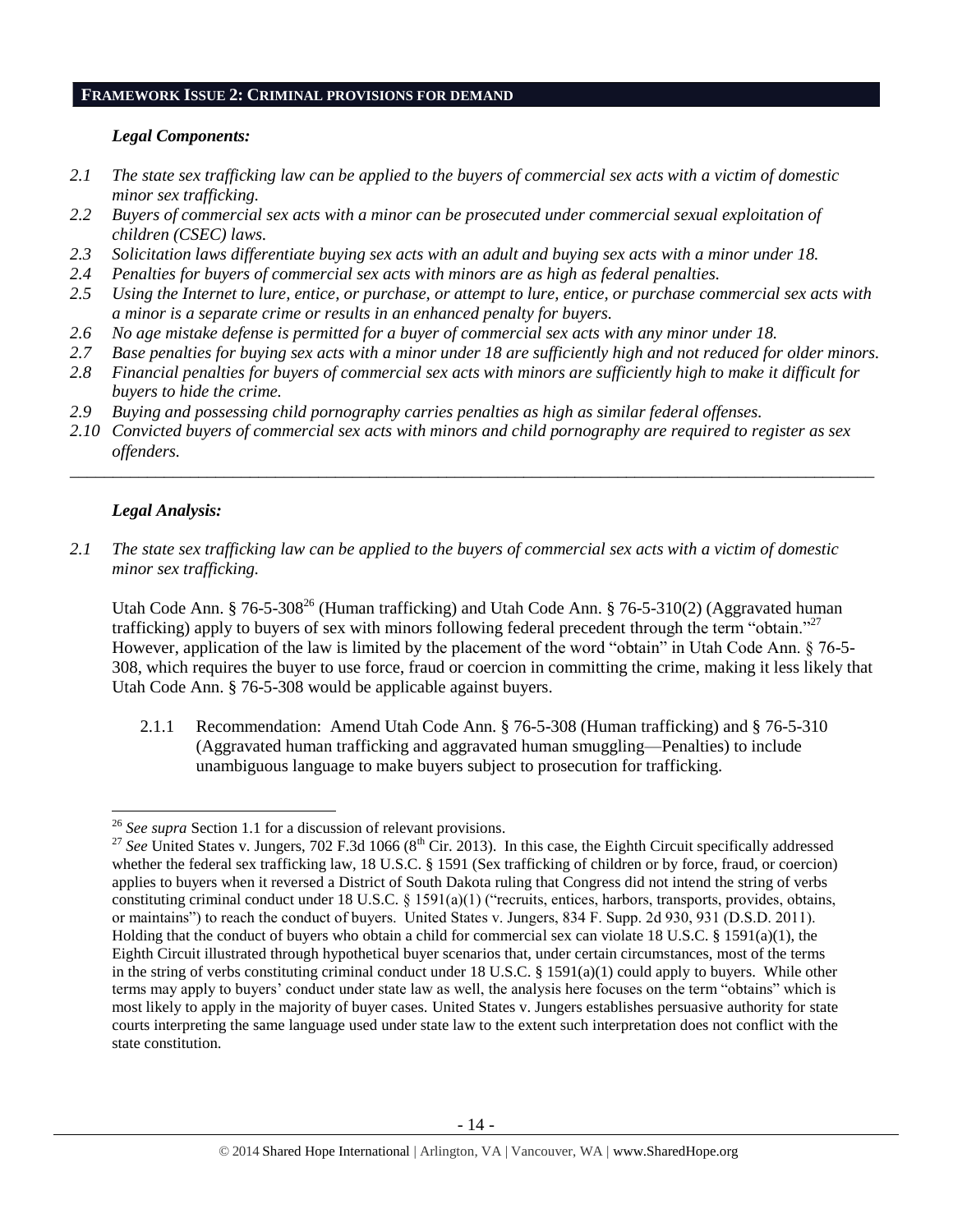*2.2 Buyers of commercial sex acts with a minor can be prosecuted under commercial sexual exploitation of children (CSEC) laws.*

Buyers face prosecution for buying or soliciting sex acts with a minor under two laws. Buying sex with a minor is criminalized under Utah Code Ann. § 76-10-1303 (Patronizing a prostitute), which states,

(1) A person is guilty of patronizing a prostitute when the person:

(a) pays or offers or agrees to pay another person a fee for the purpose of engaging in an act of sexual activity; or

(b) enters or remains in a house of prostitution for the purpose of engaging in sexual activity. (2) Patronizing a prostitute is a class B misdemeanor, except as provided in Subsection (3) or (4) and in Section 76-10-1309 [Enhanced penalties -- HIV positive offender].

. . . .

(4) If the patronizing of a prostitute under Subsection (1)(a) involves a child as the other person, a violation of Subsection (1)(a) is a third degree felony.

Soliciting sex acts with a minor is criminalized under Utah Code Ann. § 76-10-1313 (Sexual solicitation—Penalty), which makes it a crime when a person,

(1) (a) offers or agrees to commit any sexual activity with another person for a fee; (b) pays or offers or agrees to pay a fee to another person to commit any sexual activity; or

(c) with intent to engage in sexual activity for a fee or to pay another person to commit any sexual activity for a fee engages in, offers or agrees to engage in, or requests or directs another to engage in any of the following acts:

(i) exposure of a person's genitals, the buttocks, the anus, the pubic area, or the female breast below the top of the areola;

(ii) masturbation;

. . .

(iii) touching of a person's genitals, the buttocks, the anus, the pubic area, or the female breast; or

(iv) any act of lewdness.

(4) If a person commits an act of sexual solicitation and the person solicited is a child, the offense is a third degree felony if the solicitation does not amount to human trafficking or human smuggling, a violation of Section 76–5–308, or aggravated human trafficking or aggravated human smuggling, a violation of Section 76–5–310.

As third degree felonies, Utah Code Ann. § 76-10-1303 (Patronizing a prostitute) and § 76-10-1313 (Sexual solicitation—Penalty) are punishable by imprisonment up to 5 years and a possible fine not to exceed \$5,000.

Several sexual offenses also may be used to prosecute certain buyers of commercial sex acts with a minor.

### *2.3 Solicitation laws differentiate buying sex acts with an adult and buying sex acts with a minor under 18.*

Under Utah Code Ann. § 76-10-1303(4) (Patronizing a prostitute), patronizing a prostitute for the purchase of commercial sex acts involving a child is a third degree felony. Otherwise, a violation of Utah Code Ann. § 76- 10-1303(1)(a) involving paying or offering to pay an adult to engage in sexual activity, or a violation of subsection (b), which makes it a crime when a person "enters or remains in a house of prostitution for the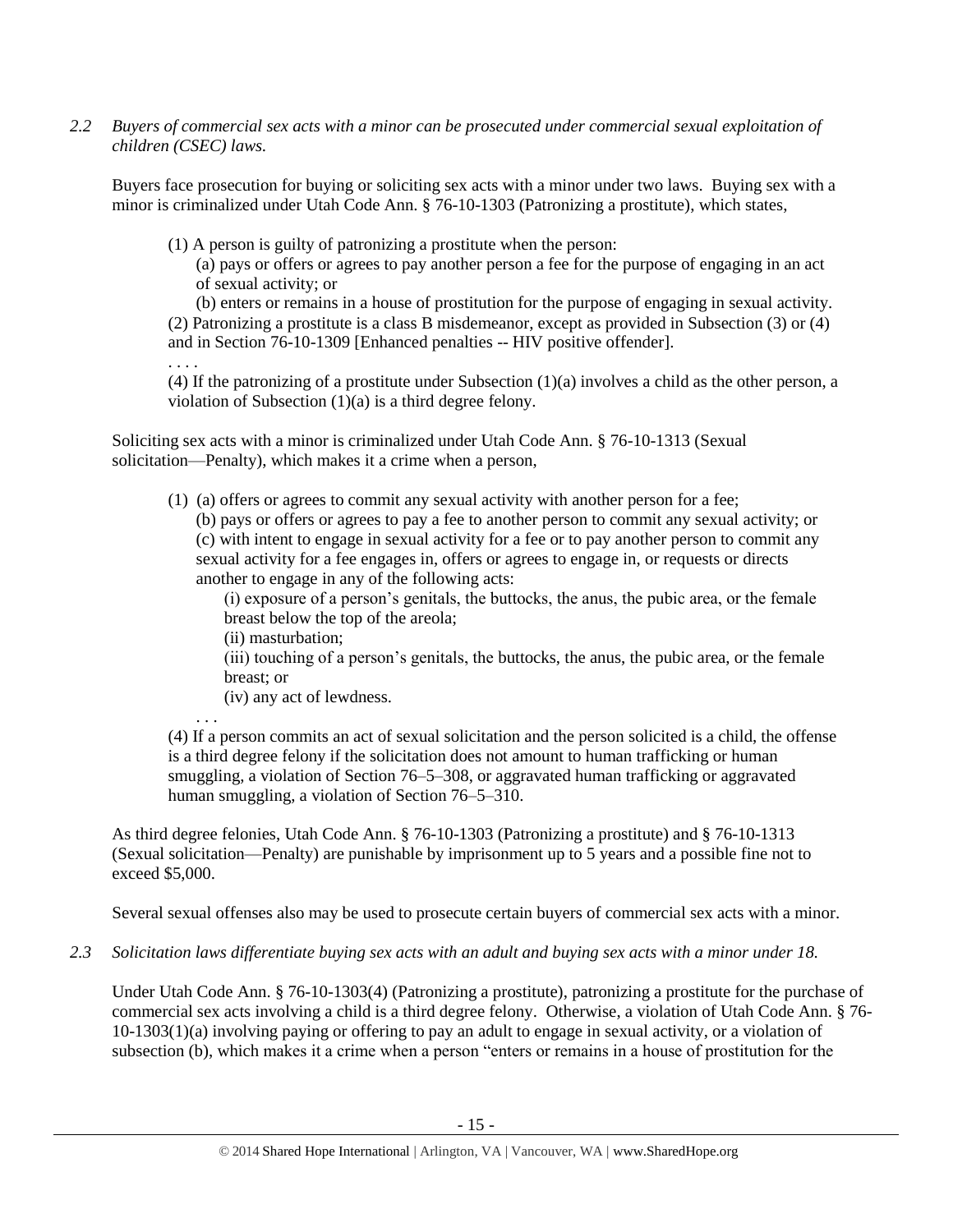purpose of engaging in sexual activity," is punishable as a class B misdemeanor. Utah Code Ann. § 76-10- 1303(1), (2), (4).

Additionally, Utah Code Ann. § 76-10-1313(4) (Sexual solicitation—Penalty) distinguishes between soliciting sex acts with minor versus an adult by providing a heightened penalty when the person solicited is a minor.

If the victim is a minor, a violation of Utah Code Ann. § 76-10-1313(1) (Sexual solicitation—Penalty) is a third degree felony punishable by imprisonment up to 5 years and a possible fine not to exceed \$5,000.

*2.4 Penalties for buyers of commercial sex acts with minors are as high as federal penalties.*

Buyers prosecuted under Utah Code Ann. § 76-5-310 (Aggravated human trafficking) face a first degree felony punishable by 5 years to life imprisonment and a possible fine up to \$10,000. Buyers prosecuted under Utah Code Ann. § 76-10-1303(4) (Patronizing a prostitute) or § 76-10-1313(1) (Sexual solicitation) face third degree felonies punishable by imprisonment up to 5 years and a possible fine not to exceed \$5,000. Utah Code Ann. §§ 76-10-1313(4), 76-3-203(3), 76-3-301(1)(b).<sup>28</sup>

Several sexual offenses may be used to prosecute certain buyers of commercial sex acts with a minor.<sup>29</sup>

Buyers may also be subject to enhanced penalties under certain circumstances. According to Utah's habitual violent offender $30$  statute, buyers who have two prior violent felony convictions are subject to an enhanced penalty if convicted of a third violent felony. Utah Code Ann. § 76-3-203.5(2) (Habitual violent offender— Definition—Procedure—Penalty) states,

(2) If a person is convicted in this state of a violent felony by plea or by verdict and the trier of fact determines beyond a reasonable doubt that the person is a habitual violent offender under this section, the penalty for a:

- (a) third degree felony is as if the conviction were for a first degree felony;
- (b) second degree felony is as if the conviction were for a first degree felony; or
- (c) first degree felony remains the penalty for a first degree penalty except:

(i) the convicted person is not eligible for probation; and

(ii) the Board of Pardons and Parole shall consider that the convicted person is a habitual violent offender as an aggravating factor in determining the length of incarceration.

Pursuant to Utah Code Ann. § 76-3-203.5(1)(c)(i), a "violent felony" is defined as

(i) any of the following offenses, or any attempt, solicitation, or conspiracy to commit any of the following offenses punishable as a felony:

. . . (Q) rape of a child, Section 76-5-402.1;

(R) object rape, Section 76-5-402.2;

 $\overline{\phantom{a}}$ 

(S) object rape of a child, Section 76-5-402.3;

<sup>&</sup>lt;sup>28</sup> See supra Section 1.2 for a full description of sexual offense laws that may be used to prosecute certain buyers. <sup>29</sup> See supra Section 1.2 for a full description of sexual offense penalties.

<sup>&</sup>lt;sup>30</sup> "Habitual violent offender" is defined as "a person convicted within the state of any violent felony and who on at least two previous occasions has been convicted of a violent felony and committed to either prison in Utah or an equivalent correctional institution of another state or of the United States either at initial sentencing or after revocation of probation." Utah Code Ann. § 76-3-203.5(b).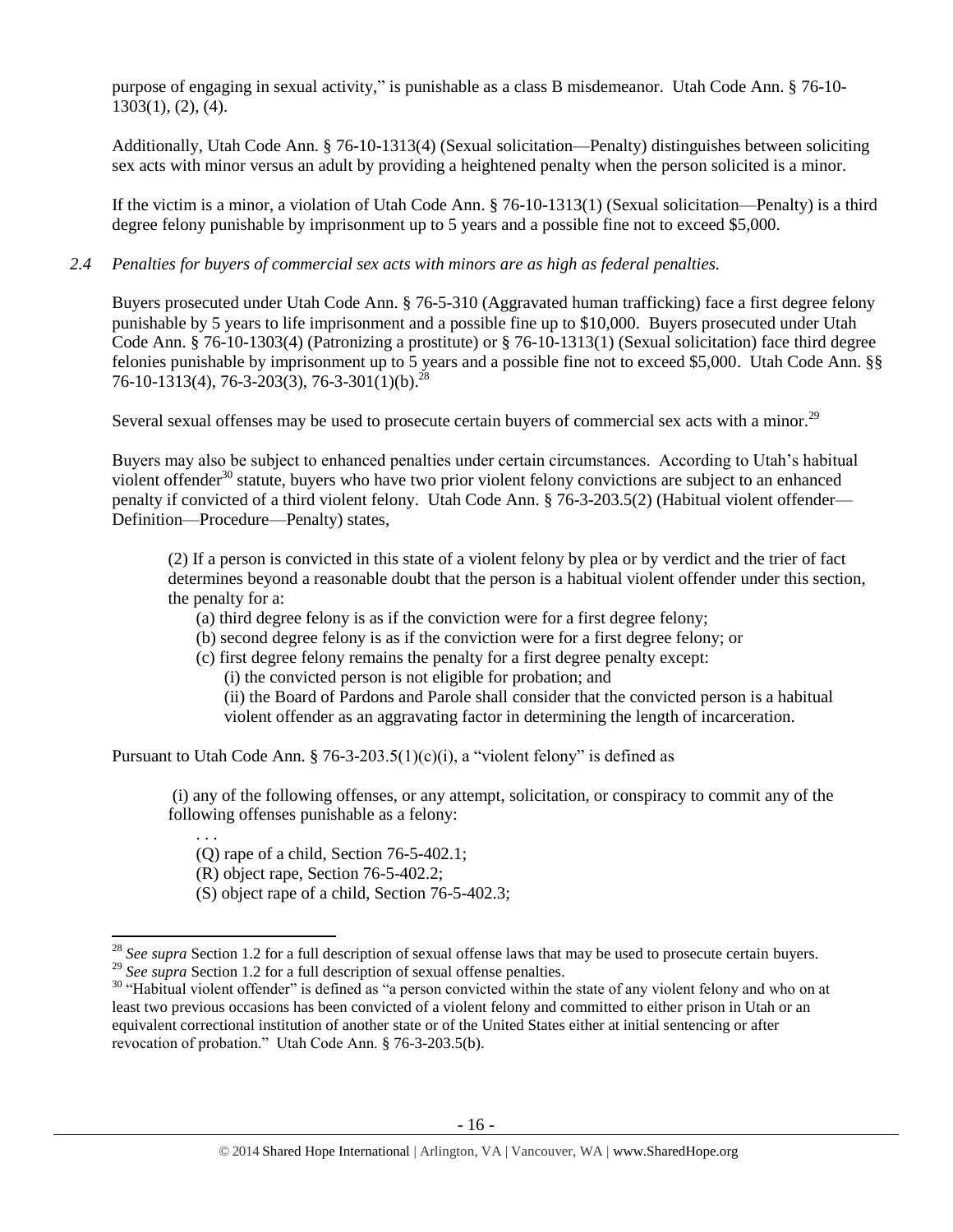. . . (W) aggravated sexual abuse of a child or sexual abuse of a child, Section 76-5-404.1;

. . . (Y) sexual exploitation of a minor, Section 76-5b-201;

. . . .

Furthermore, Utah Code Ann. § 76-3-407(2) (Repeat and habitual sex offenders—Additional prison term for prior felony convictions) states that defendants who are being charged with a sexual offense<sup>31</sup> and have a previous conviction for a sexual offense<sup>32</sup> may be subject to the maximum penalty plus an additional 5 year penalty for "each conviction of the defendant for a prior sexual offense that arose from a separate criminal episode." This supplementary term is "in addition to, and consecutive to, any other prison term served by the defendant." Utah Code Ann. § 76-3-407(3).

In comparison, if the victim is under the age of 14, a conviction under the TVPA for child sex trafficking is punishable by 15 years to life imprisonment and a fine not to exceed \$250,000. 18 U.S.C. §§ 1591(b)(1), 3559(a)(1), 3571(b)(3). If the victim is between the ages of 14–17, a conviction is punishable by 10 years to life imprisonment and a fine not to exceed \$250,000. 18 U.S.C. §§ 1591(b)(2),  $3559(a)(1)$ ,  $3571(b)(3)$ . A conviction is punishable by mandatory life imprisonment, however, if the buyer has a prior conviction for a federal sex offense<sup>33</sup> against a minor. 18 U.S.C. § 3559(e)(1). To the

(v) an offense in another state, territory, or district of the United States that, if committed in Utah, would constitute an offense described in Subsections (1)(b)(i) through (iv).

(i) a felony offense described in Title 76, Chapter 5, Part 4, Sexual Offenses;

 $\overline{a}$  $31$  Utah Code Ann. § 76-3-407(1)(b) defines "sexual offense" as

<span id="page-16-0"></span><sup>(</sup>i) an offense that is a felony of the second or third degree, or an attempted offense, which attempt is a felony of the second or third degree, described in Title 76, Chapter 5, Part 4, Sexual Offenses; (ii) sexual exploitation of a minor, Section 76-5b-201;

<sup>(</sup>iii) a felony offense of enticing a minor over the Internet, Section 76-4-401;

<sup>(</sup>iv) a felony attempt to commit an offense described in Subsection (1)(b)(ii) or (iii); or

 $32$  Utah Code Ann. § 76-3-407(1)(a) defines "prior sexual offense" as

<sup>(</sup>ii) sexual exploitation of a minor, Section 76-5b-201;

<sup>(</sup>iii) a felony offense of enticing a minor over the Internet, Section 76-4-401;

<sup>(</sup>iv) a felony attempt to commit an offense described in Subsections  $(1)(a)(i)$  through (iii); or

<sup>(</sup>v) an offense in another state, territory, or district of the United States that, if committed in Utah, would constitute an offense described in Subsections (1)(a)(i) through (iv).

 $33$  Pursuant to 18 U.S.C. § 3559(e)(2), "federal sex offense" is defined as

an offense under section 1591 [18 USCS § 1591] (relating to sex trafficking of children), 2241 [18 USCS § 2241] (relating to aggravated sexual abuse),  $2242$  [18 USCS § 2242] (relating to sexual abuse),  $2244(a)(1)$ [18 USCS  $\S$  2244(a)(1)] (relating to abusive sexual contact), 2245 [18 USCS] § 2245] (relating to sexual abuse resulting in death), 2251 [18 USCS § 2251] (relating to sexual exploitation of children), 2251A [18 USCS § 2251A] (relating to selling or buying of children), 2422(b) [18 USCS § 2422(b)] (relating to coercion and enticement of a minor into prostitution), or 2423(a) [18 USCS § 2423(a)] (relating to transportation of minors).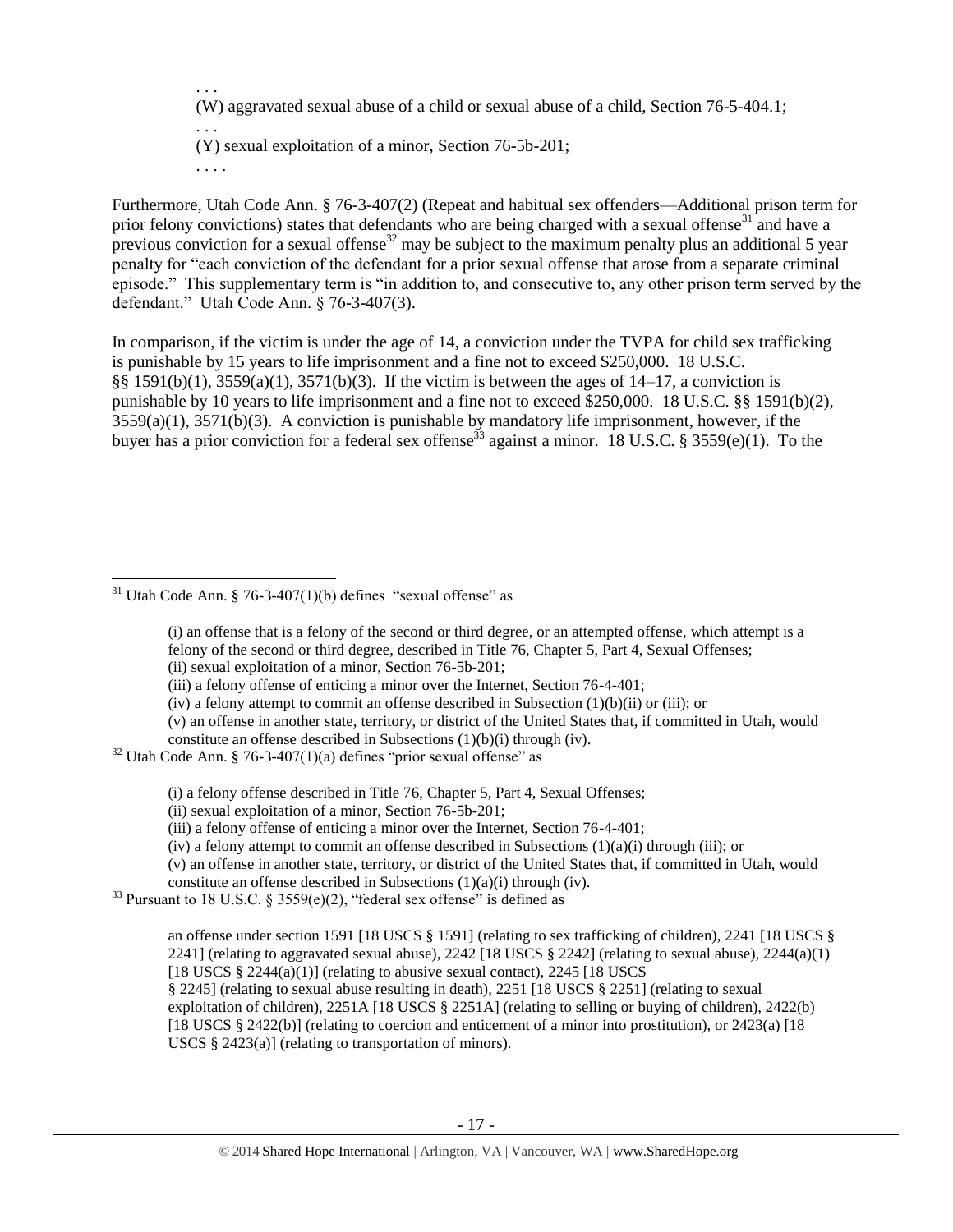extent buyers can be prosecuted under other federal CSEC laws, $34$  a conviction is punishable by penalties ranging from a fine not to exceed \$250,000 to life imprisonment and a fine not to exceed \$250,000.<sup>35</sup>

*2.5 Using the Internet to lure, entice, or purchase, or attempt to lure, entice, or purchase commercial sex acts with a minor is a separate crime or results in an enhanced penalty for buyers.*

Although Utah Code Ann. § 76-4-401(2)<sup>36</sup> (Enticing a minor—Elements—Penalties) is not explicitly commercial in nature, it states that

(a) A person commits enticement of a minor when the person knowingly uses the Internet or text messaging to solicit, seduce, lure, or entice a minor, to attempt to solicit, seduce, lure, or entice a minor, or another person that the actor believes to be a minor to engage in any sexual activity which is a violation of state criminal law.

(b) A person commits enticement of a minor when the person knowingly uses the Internet or text messaging to:

(i) initiate contact with a minor or a person the actor believes to be a minor; and (ii) subsequently to the action under Subsection  $(2)(b)(i)$ , by any electronic or written means, solicits, seduces, lures, or entices, or attempts to solicit, seduce, lure, or entice the minor or a person the actor believes to be the minor to engage in any sexual activity which is a violation of state criminal law.

Penalties for convictions under Utah Code Ann. § 76-4-401(2) are staggered according to the crime the defendant intended to commit. Utah Code Ann. § 76-4-401(4). Generally, a conviction is punishable as a felony one degree lower than the felony enticed. Utah Code Ann. § 76-4-401(4). However, in instances where the defendant with a prior conviction under this statute, enticed a minor to engage in sexual activity, which is a first degree felony, the defendant will be guilty of a first degree felony punishable by 3 years to life imprisonment. Utah Code Ann.  $\S$  76-4-401(4)(a)(ii).

*2.6 No age mistake defense is permitted for a buyer of commercial sex acts with any minor under 18.*

Utah does not allow mistake of age defenses for buying commercial sex acts with a minor under 18. Under Utah Code Ann. § 76-2-304.5(5) (Mistake as to victim's age is not a defense) there is no mistake of age defense for patronizing a prostitute, aggravated exploitation of a prostitute, or sexual solicitation. Utah Code Ann. § 76- 2-304.5(5) states,

(5) It is not a defense to any of the following crimes that the actor mistakenly believed the victim to be 18 years of age or older at the time of the alleged offense or was unaware of the victim's

<sup>36</sup> *See supra* note [22.](#page-9-0) 

 $\overline{\phantom{a}}$ 

 $34$  18 U.S.C. §§ 2251A(b) (Selling or buying of children), 2251(a) (Sexual exploitation of children), 2423(a) (Transportation of a minor with intent for minor to engage in criminal sexual activity), 2422(a) (Coercion and enticement), 2252(a)(2), (a)(4) (Certain activities relating to material involving the sexual exploitation of minors). <sup>35</sup> 18 U.S.C. §§ 2251A(b) (conviction punishable by imprisonment for 30 years to life and a fine), 2251(e) (conviction punishable by imprisonment for 15–30 years and a fine), 2423(a) (conviction punishable by imprisonment for 10 years to life and a fine), 2422(a) (conviction punishable by a fine, imprisonment up to 20 years, or both),  $2252(a)(2)$ , (4) (stating that a conviction under subsection (a)(2) is punishable by imprisonment for 5–20 years and a fine, while a conviction under subsection (a)(4) is punishable by imprisonment up to 10 years, a fine, or both); *see also* 18 U.S.C. §§ 3559(a)(1) (classifying all of the above listed offenses as felonies), 3571(b)(3) (providing a fine up to \$250,000 for any felony conviction).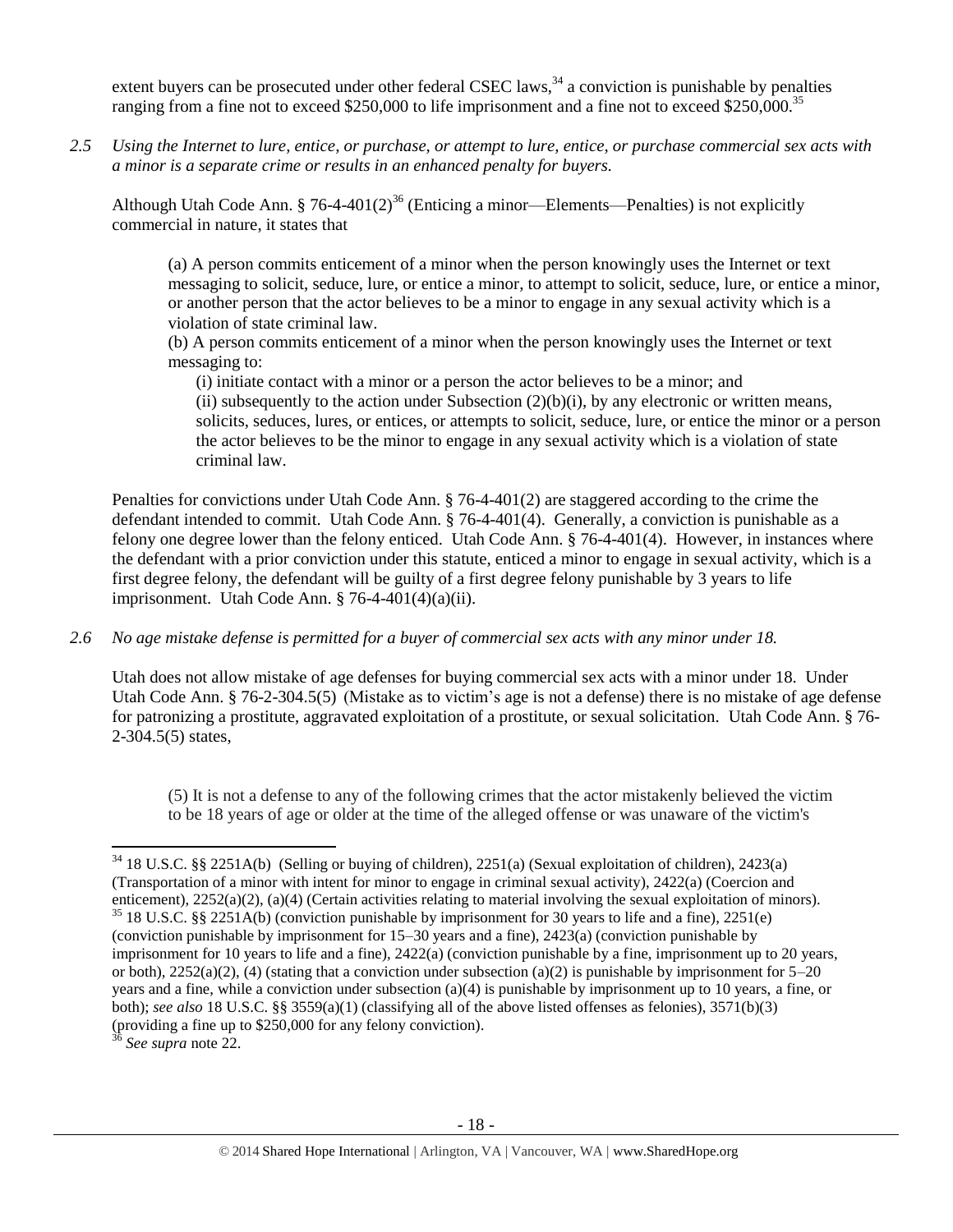true age:

- (a) patronizing a prostitute, a violation of Section 76–10–1303;
- (b) aggravated exploitation of a prostitute, a violation of Section 76–10–1306; or
- (c) sexual solicitation, a violation of Section 76–10–1313.

It is "not a defense to the crime of unlawful sexual activity with a minor, a violation of Subsection 76–5– 401.2(2)(a)(ii) [Unlawful conduct with a 16 or 17 year old] that the actor mistakenly believed the victim to be 18 years of age or older at the time of the alleged offense or was unaware of the victim's true age."<sup>37</sup> This statute only applies where the offender is at least 7 years older than the victim who is 16 or 17. Utah Code Ann. § 76-5-401.2.

Utah Code Ann. § 76-5b-302 (Lack of knowledge of age not a defense) states that "[i]t is not a defense to an offense described in this chapter [Utah Code Ann. § 76-5b-201 (Sexual exploitation of minor—Offenses)] that the accused did not know the age of the victim."

Additionally, mistake of age is "not a defense to the crime of aggravated human trafficking or aggravated human smuggling, a violation of Section 76-5-310, that the actor mistakenly believed the victim to be 18 years of age or older at the time of the alleged offense or was unaware of the victim's true age." Utah Code Ann. § 76-2-304.5(3).

Additionally, specific offenses against a child do not allow a mistake of age defense when the actor mistakenly believed the victim to be 14 years of age or older. Here, Utah Code Ann. § 76-2-304.5(1) (Mistake as to victim's age not a defense) expressly prohibits a defendant from asserting a defense that the actor "mistakenly believed the victim to be 14 years of age or older at the time of the alleged offense or was unaware of the victim's true age" for certain sexual offenses, including Utah Code Ann. § 76-5-301.1 (Child kidnapping), § 76- 5-402.1 (Rape of a child), § 76-5-402.3 (Object rape of a child), § 76-5-403.1 (Sodomy on a child), § 76-5- 404.1 (Sexual abuse of a child), or § 76-5-404.1(4) (Aggravated sexual abuse of a child).

*2.7 Base penalties for buying sex acts with a minor under 18 are sufficiently high and not reduced for older minors.*

The penalties for Utah Code Ann. § 76-10-1303(4) (Patronizing a prostitute,), § 76-10-1313 (Sexual solicitation—Penalty) and § 76-5-310(2) (Aggravated human trafficking) are the same for all minors under 18 and not reduced for older minors.

*2.8 Financial penalties for buyers of commercial sex acts with minors are sufficiently high to make it difficult for buyers to hide the crime.* 

A conviction under either Utah Code Ann. § 76-5-310 (Aggravated human trafficking) or § 76-5-308 (Human trafficking) is punishable by fines up to \$10,000.<sup>38</sup> Utah Code Ann. §§ 76-5-310(4)(a), 76-5-309(1), 76-3-203(1), 76-3-301(1)(a). Buyers prosecuted under Utah Code Ann. § 76-10-1313(4) (Sexual solicitation) or § 76-10-1303(4) (Patronizing a prostitute) face a possible fine not to exceed \$5,000.

Certain sexual offenses may apply to prosecute buyers in situations of commercial sexual exploitation. Buyers convicted under Utah Code Ann. § 76-5-404.1(2) (Sexual abuse of a child—Aggravated sexual abuse of a child) may be required to pay a fine not to exceed  $$10,000$ . Utah Code Ann.  $§$  76-5-404.1(2), (3), 76-3-301(1)(a).

l <sup>37</sup> *Id.* at § 76-2-304.5(4).

<sup>38</sup> *See supra* note [2.](#page-2-0)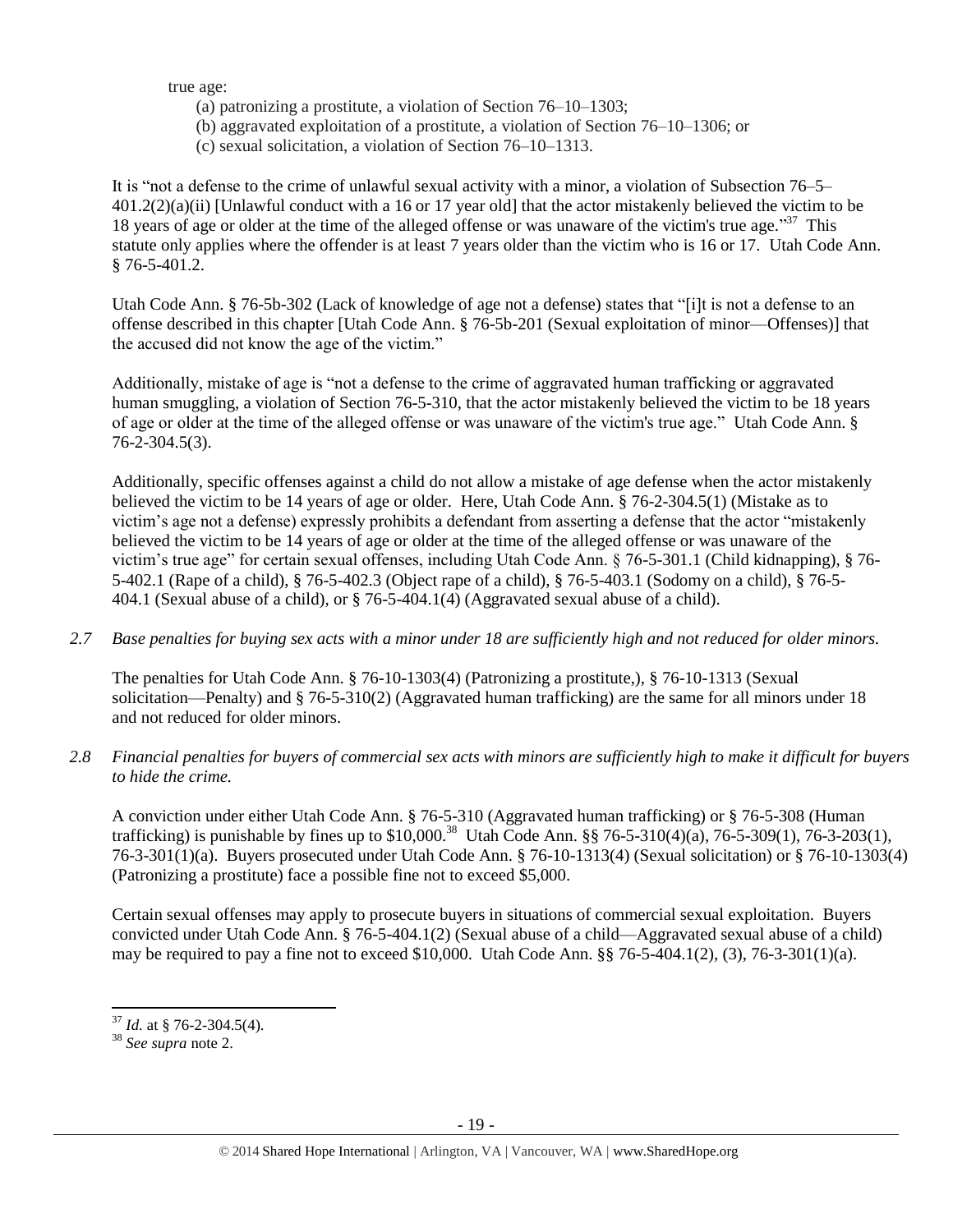<span id="page-19-0"></span>Following any criminal action, the court has the discretion to order the buyer to make restitution to the victim pursuant to Utah Code Ann. § 77-38a-301 (Restitution—Convicted defendant may be required to pay), which authorizes the court to order "a convicted defendant to make restitution." To the extent that a buyer causes a victim to suffer pecuniary damages,<sup>39</sup> restitution is mandatory. Utah Code Ann. § 77-38a-302(1) (Restitution criteria) states in part, "When a defendant is convicted of criminal activity that has resulted in pecuniary damages, in addition to any other sentence it may impose, the court shall order that the defendant make restitution to victims<sup>40</sup> of crime as provided in this chapter, or for conduct for which the defendant has agreed to make restitution as part of a plea disposition."

Additionally, Utah's general forfeiture law applies to property "used to facilitate the commission of a federal or state offense and any proceeds of criminal activity." Utah Code Ann.§ 24-4-102(1). Therefore, forfeiture provisions can be applied to offenses committed by buyers. The property subject to forfeiture under Utah Code Ann. § 24-4-102(1) includes:

(a) real property, including things growing on, affixed to, and found in land; and (b) tangible and intangible personal property, including money, rights, privileges, interests, claims, and securities of any kind. $41$ 

## *2.9 Buying and possessing child pornography carries penalties as high as similar federal offenses.*

Utah Code Ann. § 76-5b-201(1)(a) (Sexual exploitation of a minor—Offenses) makes it a crime for a person to "knowingly . . . possess[] . . . child pornography; or [to] intentionally . . . view[] child pornography . . . .<sup>342</sup> A conviction under Utah Code Ann. § 76-5b-201(1) is a second degree felony punishable by imprisonment for 1–15 years and a possible fine not to exceed \$10,000. Utah Code Ann. §§ 76-5b-201(2), 76-3-203(2), 76-3-301(1)(a).

In comparison, a federal conviction for possession of child pornography $43$  is generally punishable by imprisonment for 5–20 years and a fine not to exceed \$250,000.<sup>44</sup> Subsequent convictions, however, are punishable by imprisonment up to 40 years and a fine not to exceed \$250,000.<sup>45</sup>

<sup>42</sup> *See supra* note [9.](#page-4-0)

 $\overline{\phantom{a}}$ 

 $39$  Pursuant to Utah Code Ann. § 77-38a-102(6), a victim's pecuniary damages include

all demonstrable economic injury, whether or not yet incurred, which a person could recover in a civil action arising out of the facts or events constituting the defendant's criminal activities and includes the fair market value of property taken, destroyed, broken, or otherwise harmed, and losses including lost earnings and medical expenses, but excludes punitive or exemplary damages and pain and suffering.

 $40$  "Victim" is defined as "any person whom the court determines has suffered pecuniary damages as a result of the defendant's criminal activities" and it "may not include a codefendant or accomplice." Utah Code Ann. § 77-38a-102(14).

<sup>&</sup>lt;sup>41</sup> See Section 1.4 for additional analysis on possible fines for buyers.

<sup>&</sup>lt;sup>43</sup> 18 U.S.C. §§ 2252(a)(2), (a)(4) (Certain activities relating to material involving the sexual exploitation of minors),  $2252A(a)(2)$ –(3) (Certain activities relating to material constituting or containing child pornography), 1466A(a), (b) (Obscene visual representations of the sexual abuse of children).

 $44$  18 U.S.C. §§ 2252(b) (stating that a conviction under subsection (a)(2) is punishable by imprisonment for 5–20 years and a fine, while a conviction under subsection (a)(4) is punishable by imprisonment up to 10 years, a fine, or both),  $2252A(b)(1)$  (a conviction is punishable by imprisonment for 5–20 years and a fine),  $1466A(a)$ , (b) (stating that a conviction under subsection (a) is "subject to the penalties provided in section  $2252A(b)(1)$ ," imprisonment for 5–20 years and a fine, while a conviction under subsection (b) is "subject to the penalties provided in section 2252A(b)(2)," imprisonment up to 10 years, a fine, or both); *see also* 18 U.S.C. §§ 3559(a)(1) (classifying all of the above listed offenses as felonies), 3571(b)(3) (providing a fine up to \$250,000 for any felony conviction).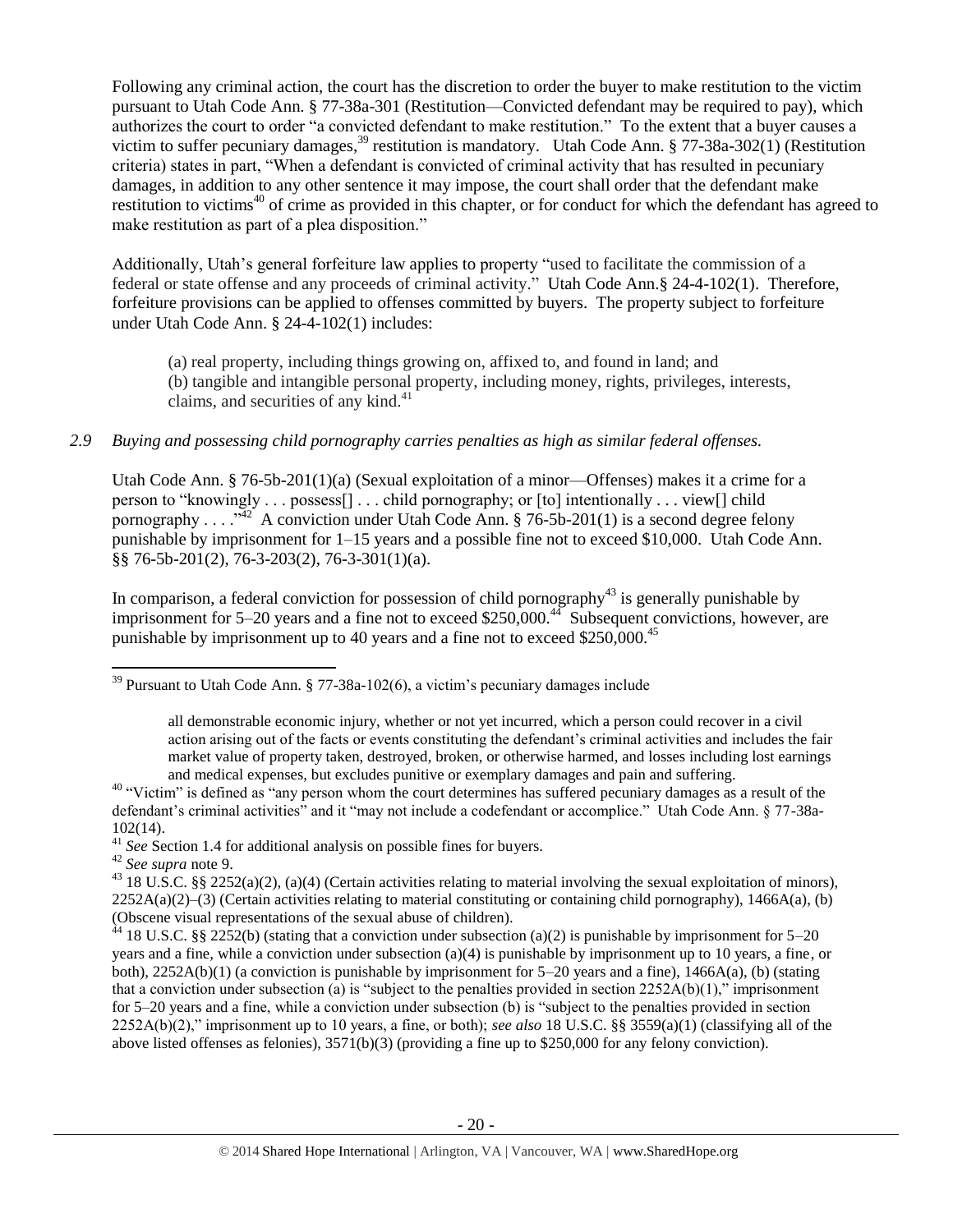*2.10 Convicted buyers of commercial sex acts with minors and child pornography are required to register as sex offenders.* 

Under Utah law, sex and kidnap offenders are required to register. Utah Code Ann. §§ 77-41-105 (Registration of offenders—Offender responsibilities),  $77-41-102(11)^{46}$  (Definitions). Utah Code Ann. §  $77-41-102(16)$ (a) defines "sex offender" in part as

#### [A]ny person

(a) convicted in this state of:

<span id="page-20-0"></span>(i) a felony or class A misdemeanor violation of Section 76-4-401, enticing a minor; . . . .

(iii) a felony violation of Section 76-5-401, unlawful sexual activity with a minor; (iv) Section 76-5-401.1, sexual abuse of a minor;

(v) Section 76-5-401.2, unlawful sexual conduct with a 16 or 17 year old;

(vii) Section 76-5-402.1, rape of a child;

 $\ldots$  . . . .(ix) Section 76-5-402.3, object rape of a child;

. . . .

. . . .

. . . .

(xi) Section 76-5-403.1, sodomy on a child;

(xiii) Section 76-5-404.1, sexual abuse of a child or aggravated sexual abuse of a child; . . . .

(xv) Section 76-5-412, custodial sexual relations, when the person in custody is younger than 18 years of age, if the offense is committed on or after May 10, 2011; (xvi) Section 76-5b-201, sexual exploitation of a minor;

. . . . (xxi) Section 76-9-702.5, lewdness involving a child;

. . . .

(xxiii) Section 76-10-1306, aggravated exploitation of prostitution; or (xxiv) attempting, soliciting, or conspiring to commit any felony offense listed in Subsection (16)(a);

Utah Code Ann. § 77-41-102(9)<sup>47</sup> (Definitions) defines "[k]idnap offender" in part as

[A]ny person other than a natural parent of the victim who:

(a) has been convicted in this state of a violation of:

(i) Subsection  $76-5-301(1)(c)$  or (d), kidnapping;

(ii) Section 76-5-301.1, child kidnapping;

<sup>47</sup> *See supra* note [46.](#page-20-0)

 $\overline{\phantom{a}}$ 

 $45$  18 U.S.C. §§ 2252(b) (stating if a person has a prior conviction under subsection (a)(2), or a list of other statutes, a conviction is punishable by a fine and imprisonment for 15–40 years, but if a person has a prior conviction under subsection (a)(4), or a list of other statutes, a conviction is punishable by a fine and imprisonment for  $10-20$  years),  $2252A(b)(1)$  (stating if a person has a prior conviction under subsection (a)(2), (a)(3), or a list of other statutes, a conviction is punishable by a fine and imprisonment for  $15-40$  years),  $1466A(a)$ , (b) (stating that the penalty scheme for section 2252A(b) applies); *see also* 18 U.S.C. §§ 3559(a)(1) (classifying all of the above listed offenses as felonies), 3571(b)(3) (providing a fine up to \$250,000 for any felony conviction).

 $46$  Pursuant to Utah Code Ann. § 77-41-102(11), "Offender' means a kidnap offender as defined in Subsection (9) or a sex offender as defined in Subsection (16)."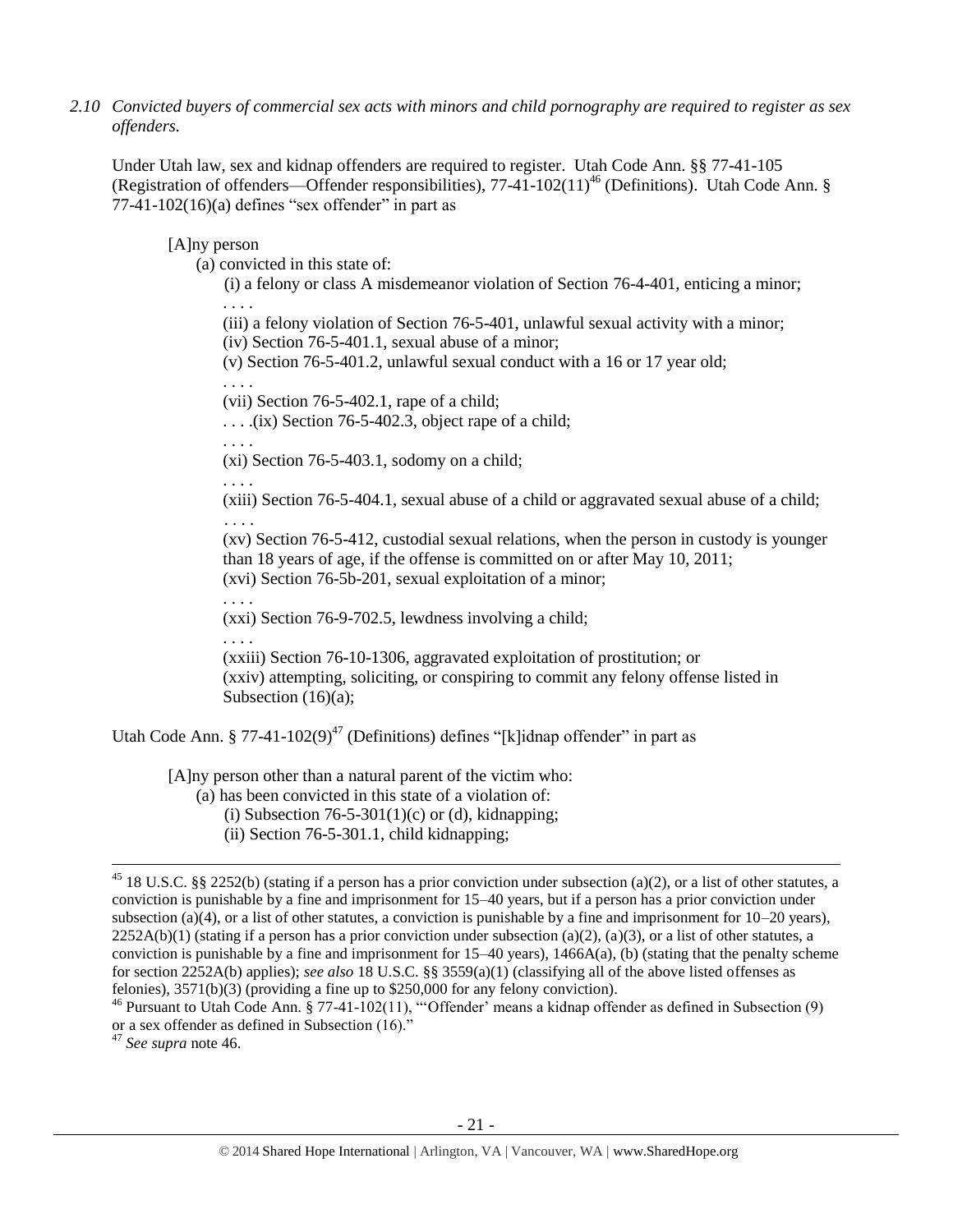(iii) Section 76-5-302, aggravated kidnapping;

(iv) Section 76-5-310, aggravated human trafficking, on or after May 10, 2011; or

(v) attempting, soliciting, or conspiring to commit any felony offense listed in Subsections  $(9)(a)(i)$  through (iv);

(b) has been convicted of any crime, or an attempt, solicitation, or conspiracy to commit a crime in another jurisdiction, including any state, federal, or military court that is substantially equivalent to the offenses listed in Subsection  $(9)(a)$ ...

Under Utah Code Ann. § 77-41-105(3)(a) (Registration of offenders—Offender responsibilities), offenders must register for "the duration of the[ir] sentence and for 10 years after termination of [their] sentence." However, pursuant to § 77-41-105(3)(c)(i), (ii), "An offender convicted as an adult of any of the offenses listed in Section 77-41-106 shall, for the offender's lifetime, register every year during the month of the offender's birth, during the month that is the sixth month after the offender's birth month, and also within three business days of every change of the offender's primary residence, any secondary residences, place of employment, vehicle information, or educational information required to be submitted under Subsection (8). . . This registration requirement is not subject to exemptions and may not be terminated or altered during the offender's lifetime."

Utah Code Ann. § 77-41-106 (Registerable offenses) lists the offenses for which offenders must register for their lifetime, including

(1) any offense listed in Subsection 77-41-102(9) or (16) [Definitions of "kidnap offender" and " sex offender"] if, at the time of the conviction, the offender has previously been convicted of an offense listed in Subsection 77-41-102(9) or (16) or has previously been required to register as a sex offender for an offense committed as a juvenile;

(2) a conviction for any of the following offenses, including attempting, soliciting, or conspiring to commit any felony of:

(a) Section 76-5-301.1, child kidnapping, except if the offender is a natural parent of the victim;

. . . . (c) Section 76-5-402.1, rape of a child;

. . . .

l

- (e) Section 76-5-402.3, object rape of a child;
- (f) Section 76-5-403.1, sodomy on a child;
- (g) Subsection 76-5-404.1(4), aggravated sexual abuse of a child; or
- (h) Section 76-5-405, aggravated sexual assault;
- (3) Section 76-4-401, a felony violation of enticing a minor over the Internet;
- (4) Section 76-5-302, aggravated kidnapping, except if the offender is a natural parent of the victim;
- (5) Section 76-5-403, forcible sodomy;
- (6) Section 76-5-404.1, sexual abuse of a child;
- (7) Section 76-5b-201, sexual exploitation of a minor; or
- <span id="page-21-0"></span>(8) Section 76-10-1306, aggravated exploitation of prostitution, on or after May 10, 2011.

However, pursuant to Utah Code Ann. § 77-41-112<sup>48</sup> (Removal from registry—Requirements—Procedure) some offenders can be removed from the Sex Offender and Kidnap Offender Registry 5 years after the completion of their sentence, provided they were convicted under Utah Code Ann. § 76-5-301 (Kidnapping), § 76-5-304 (Unlawful detention), or Utah Code Ann. § 76-5-401 (Unlawful sexual activity with a minor) and were no more than 10 years older than the victim at the time of the offense, or they were convicted under Utah

<sup>&</sup>lt;sup>48</sup> The text of Utah Code Ann.  $\S 77-41-112$  included here and elsewhere in this report includes amendments made by the passage of House Bill 243 during the session of the 60th Utah Legislature.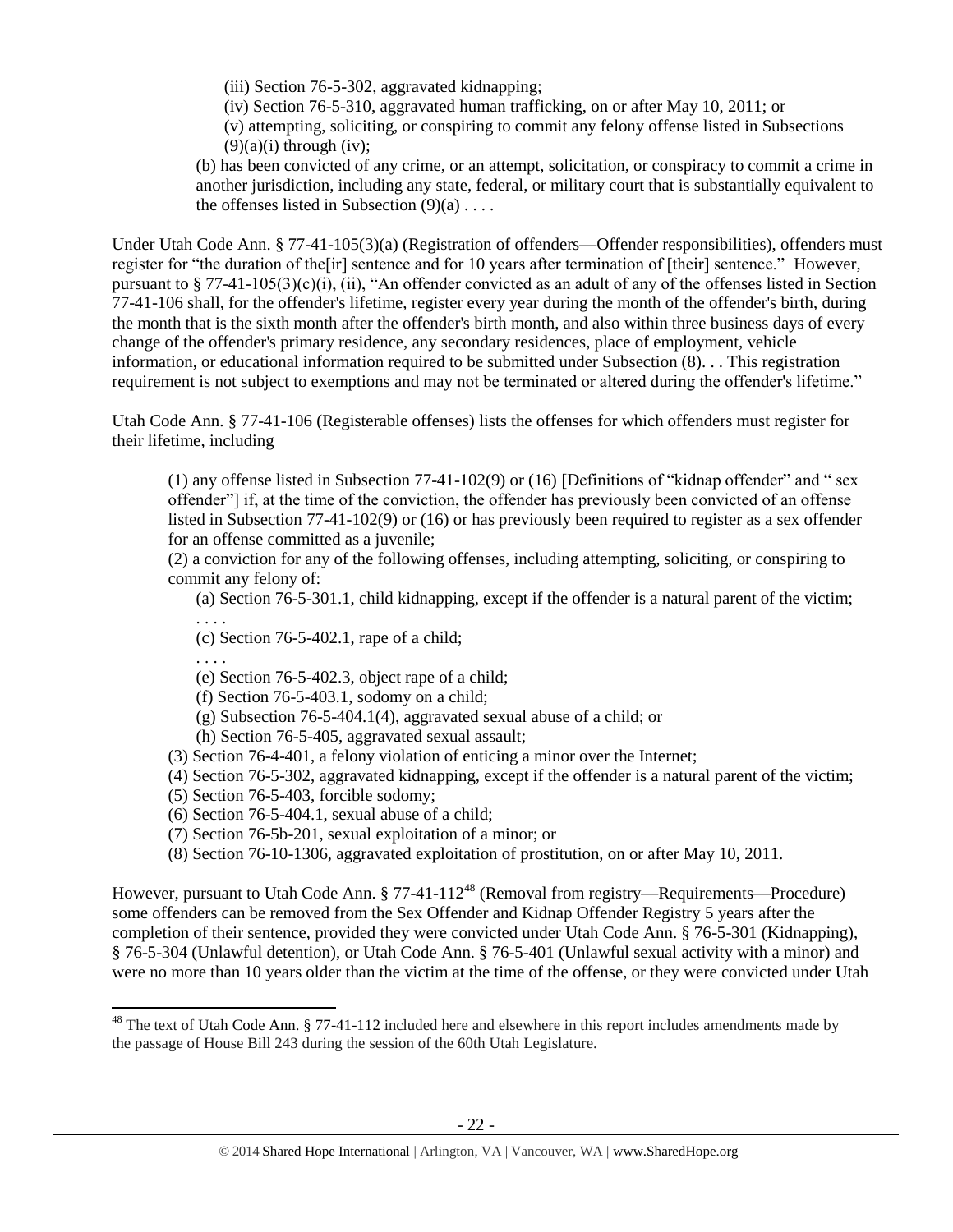Code Ann. § 76-5-401.2<sup>49</sup> (Unlawful sexual conduct with a 16 or 17 year old) and were not more than 15 years older than the victim at the time of the offense. Utah Code Ann. §§ 77-41-112 (1)(a)(iv) and 76-5-401.2 (Unlawful sexual conduct with a 16 or 17 year old). $50$ 

 $\overline{\phantom{a}}$ 

 $49$  The text of Utah Code Ann. § 76-5-401.2 included here and elsewhere in this report includes amendments made by the passage of House Bill 10 during the session of the 60th Utah Legislature.

<sup>&</sup>lt;sup>50</sup> See supra note [48.](#page-21-0) The newly amended statute allows offenders not more than 15 or more years older than victims to petition removal from the sex offender registry. Previously under Utah Code Ann. § 77-41-112(1)(a)(iv) offenders could not be more than 10 years older than the victim to be considered eligible to petition removal from the sex offender registry.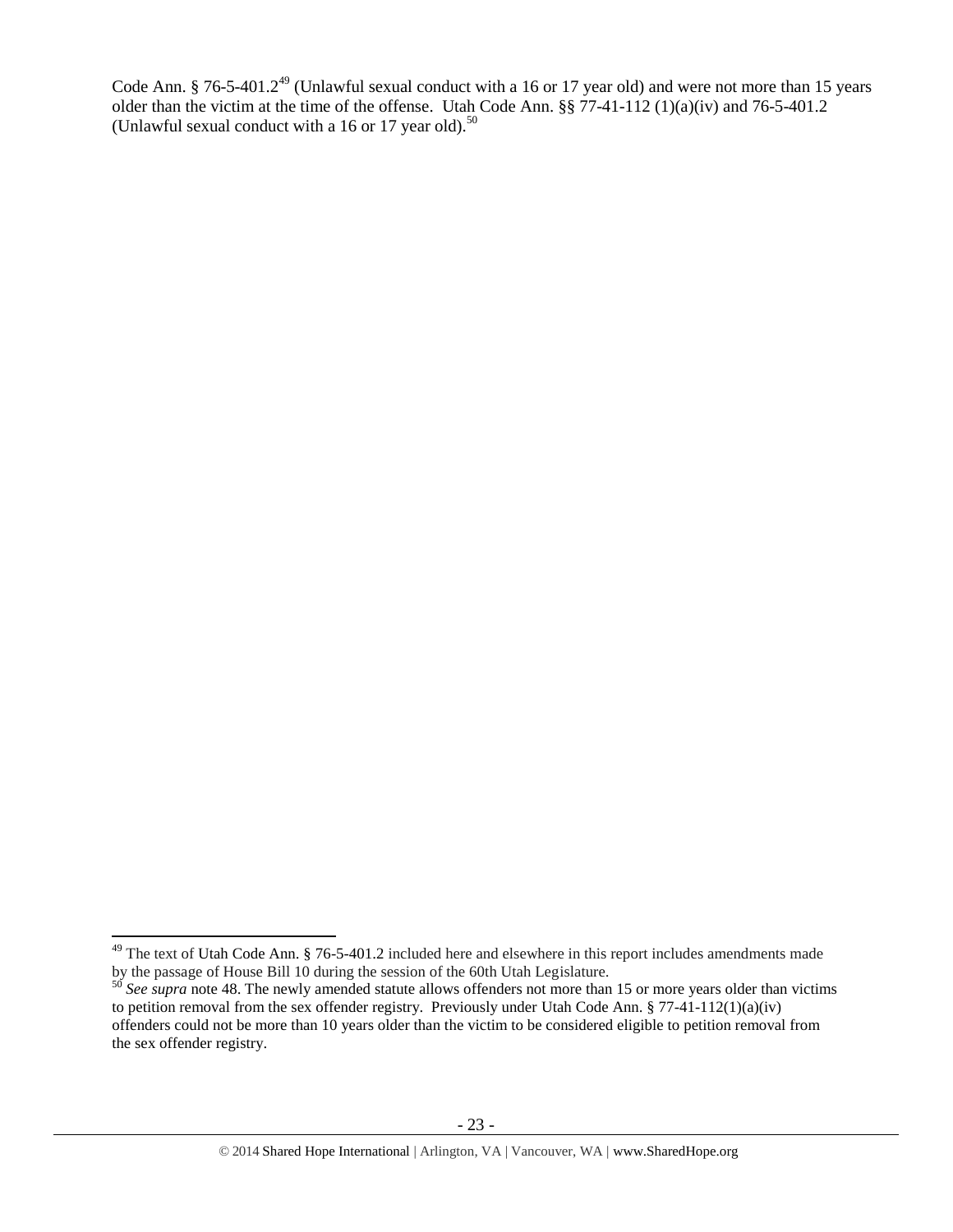#### **FRAMEWORK ISSUE 3: CRIMINAL PROVISIONS FOR TRAFFICKERS**

## *Legal Components:*

- *3.1 Penalties for trafficking a child for sexual exploitation are as high as federal penalties.*
- *3.2 Creating and distributing child pornography carries penalties as high as similar federal offenses.*
- *3.3 Using the Internet to lure, entice, recruit or sell commercial sex acts with a minor is a separate crime or results in an enhanced penalty for traffickers.*
- *3.4 Financial penalties for traffickers, including asset forfeiture, are sufficiently high.*
- *3.5 Convicted traffickers are required to register as sex offenders.*
- *3.6 Laws relating to termination of parental rights for certain offenses include sex trafficking or commercial sexual exploitation of children (CSEC) offenses in order to remove the children of traffickers from their control and potential exploitation.*

*\_\_\_\_\_\_\_\_\_\_\_\_\_\_\_\_\_\_\_\_\_\_\_\_\_\_\_\_\_\_\_\_\_\_\_\_\_\_\_\_\_\_\_\_\_\_\_\_\_\_\_\_\_\_\_\_\_\_\_\_\_\_\_\_\_\_\_\_\_\_\_\_\_\_\_\_\_\_\_\_\_\_\_\_\_\_\_\_\_\_\_\_\_\_*

# *Legal Analysis:*

3.1 *Penalties for trafficking a child for sexual exploitation are as high as federal penalties.* 51

A trafficker may be prosecuted under Utah Code Ann. § 76-5-310 (Aggravated human trafficking —Penalties), where aggravated human trafficking is a first degree felony punishable by 5 years to life imprisonment and a possible fine not to exceed \$10,000. Utah Code Ann. §§ 76-5-310(4)(a), 76-3-203(1), 76-3-301(1)(a).

Traffickers may also be prosecuted under Utah Code Ann. § 76-10-1306 (Aggravated exploitation of prostitution), which specifically references Utah Code Ann. § 76-5-308 (Human trafficking-human smuggling). Aggravated prostitution involving a child is a first degree felony punishable by 5 years to life imprisonment and a possible fine not to exceed \$10,000. Utah Code Ann. §§ 76-10-1306(3), 76-3-203(1), 76-3-301(1)(a). A trafficker may also be prosecuted under Utah Code Ann. § 76-5-310(4)(b) (Aggravated human smuggling), a second degree felony punishable by imprisonment for 1–15 years and a possible fine not to exceed \$10,000. Utah Code Ann. §§ 76-3-201(2), 76-3-301(1)(a). Traffickers prosecuted under Utah Code Ann. § 76-5b-201(1)(a) (Sexual exploitation of a minor—Offenses), a second degree felony, are subject to imprisonment for 1–15 years and a possible fine not to exceed \$10,000. Utah Code Ann. §§ 76-5b-201(2), 76-3-203(2), 76-5- 301(1)(a).

Additionally, to the extent that a trafficker can be found to have "cause[d] a child to take indecent liberties" with another person, a trafficker may be prosecuted under Utah Code Ann.  $\S 76-5-404.1(4)(i)^{52}$ (Sexual abuse of a child—Aggravated sexual abuse of a child), which states that

[a] person commits aggravated sexual abuse of a child when in conjunction with the offense [of sexual abuse under Utah Code Ann. § 76-5-404.1(2)]<sup>53</sup> . . . any of the following circumstances have been charged and admitted or found true in the action for the offense:

(i) the accused encouraged, aided, allowed, or benefited from acts of prostitution or sexual acts by the victim with any other person, or sexual performance by the victim before any other person.

 $\overline{\phantom{a}}$ 

. . . .

<sup>51</sup> *See* discussion the statutory text of relevant provisions listed in this section *supra* Sections 1.1 and 1.2.

<sup>52</sup> *See supra* note [5.](#page-3-0)

<sup>53</sup> *See supra* note [6.](#page-3-1)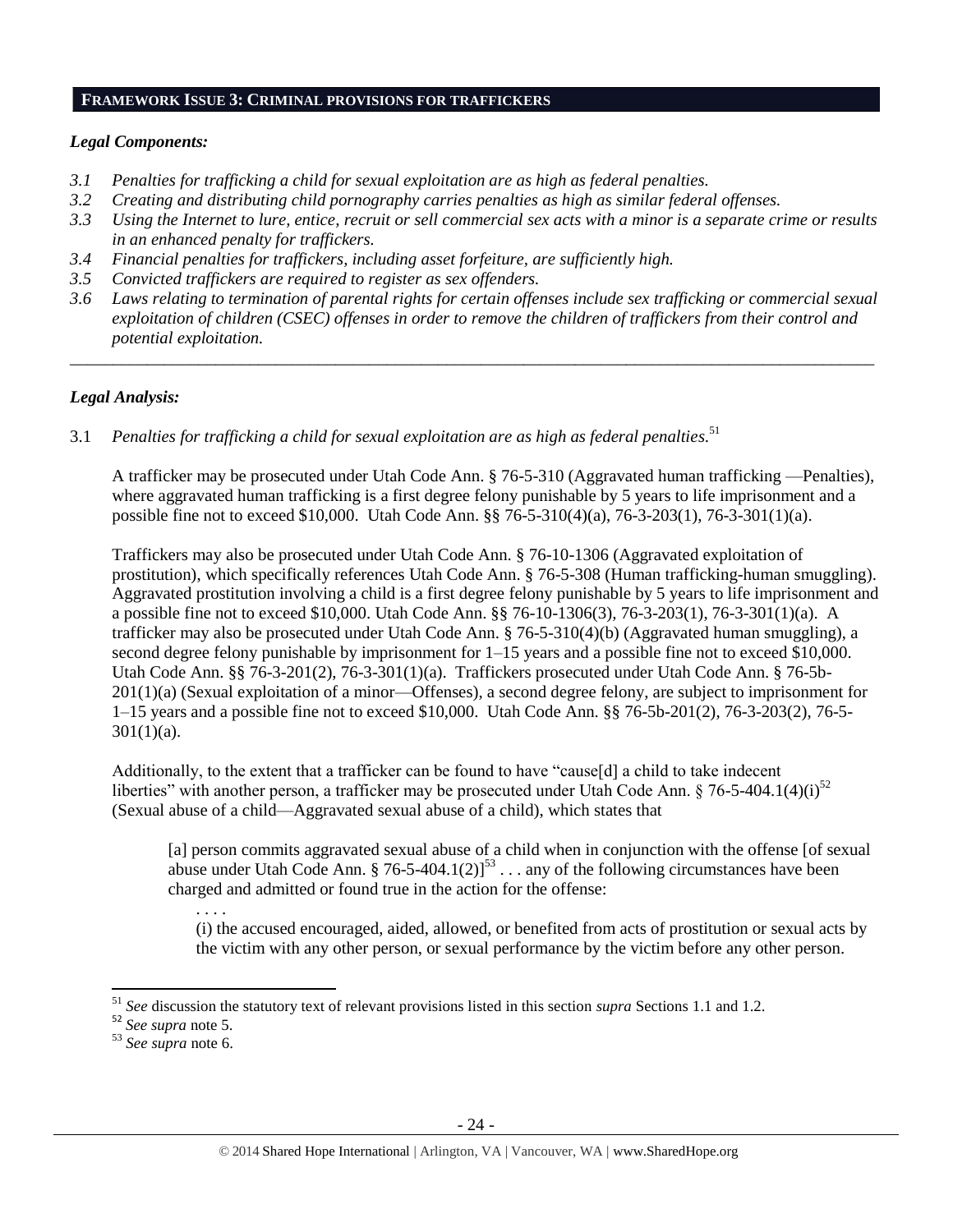A conviction under Utah Code Ann. § 76-5-404.1(4) is a first degree felony punishable by 15 years to life imprisonment, unless the defendant "caused serious bodily injury" during the commission of the crime or has a prior conviction for a "grievous sexual offense," in which case a conviction is punishable by life imprisonment without the possibility of parole. Utah Code Ann. § 76-5-404.1(5). However, offenders who have not been previously convicted of a "grievous sexual offense," even those who have "caused" serious bodily injury" during the commission of aggravated sexual abuse of a child, are eligible to receive lesser sentences<sup> $54$ </sup> if the court determines that it "is in the interests of justice" and states why on the record. Utah Code Ann. § 76-5-404.1(6). The defendant is also subject to a possible fine not to exceed \$10,000. Utah Code Ann. § 76-3-301(1)(a).

Utah Code Ann. § 76-5-302(1)(b)(vi) (Aggravated kidnapping) makes it a first degree felony for a trafficker to, among other things, "in the course of committing unlawful detention or kidnapping, . . . act[] with [the] intent . . . to commit a sexual offense as described in [Utah Code Ann. § 76-5-404.1(4) (Sexual abuse of a child— Aggravated sexual abuse of a child)]." Both kidnapping under Utah Code Ann. § 76-5-301(1) and unlawful detention under Utah Code Ann. § 76-5-304(1) must be committed "intentionally or knowingly, without authority of law, and against the will of the victim." A conviction under Utah Code Ann. § 76-5-302(1) is punishable by 15 years to life imprisonment and a possible fine not to exceed \$10,000, unless the trafficker "caused serious bodily injury" in the commission of the offense or has a prior conviction for a "grievous sexual offense," in which case the trafficker may receive life imprisonment without the possibility of parole. Utah Code Ann. §§ 76-5-302(3), 76-3-203(1), 76-3-301(1)(a). However, in instances where a convicted defendant caused "serious bodily injury," or has no prior sex offense convictions, the court may imprison the defendant for a lesser term (either 10 years to life imprisonment or 6 years to life imprisonment) if "the interests of justice" so require and the court states the reasons why on the record. Utah Code Ann. § 76-5-302(4).

A trafficker may also face penalties under Utah Code Ann. § 76-10-1304(1) (Aiding prostitution) which states:

(1) A person is guilty of aiding prostitution if the person:

(a) (i) solicits a person to patronize a prostitute;

(ii) procures or attempts to procure a prostitute for a patron; or

(iii) leases or otherwise permits a place controlled by the actor, alone or in association with another, to be used for prostitution or the promotion of prostitution; or

(iv) provides any service or commits any act that enables another person to commit a violation of this Subsection  $(1)(a)$  or facilitates another person's ability to commit any violation of this Subsection (1)(a); or

(b) solicits, receives, or agrees to receive any benefit for committing any of the acts prohibited by Subsection (1)(a).

A first conviction under Utah Code Ann. § 76-10-1304(1) is punishable as a Class B misdemeanor by imprisonment for up to 6 months and a possible fine not to exceed \$1,000. Utah Code Ann. §§ 76-10- 1304(2), 76-3-204(2), 76-3-301(1)(d). "However, a person who is convicted a second time, and on all subsequent convictions, under this section or under a local ordinance adopted in compliance with Section 76-10-1307 is guilty of a Class A misdemeanor," punishable by imprisonment up to 1 year and a possible fine not to exceed \$2,500. Utah Code Ann. §§ 76-10-1304(2), 76-3-204(1), 76-3-301(1)(c).

<sup>54</sup> *See supra* note [8.](#page-3-3)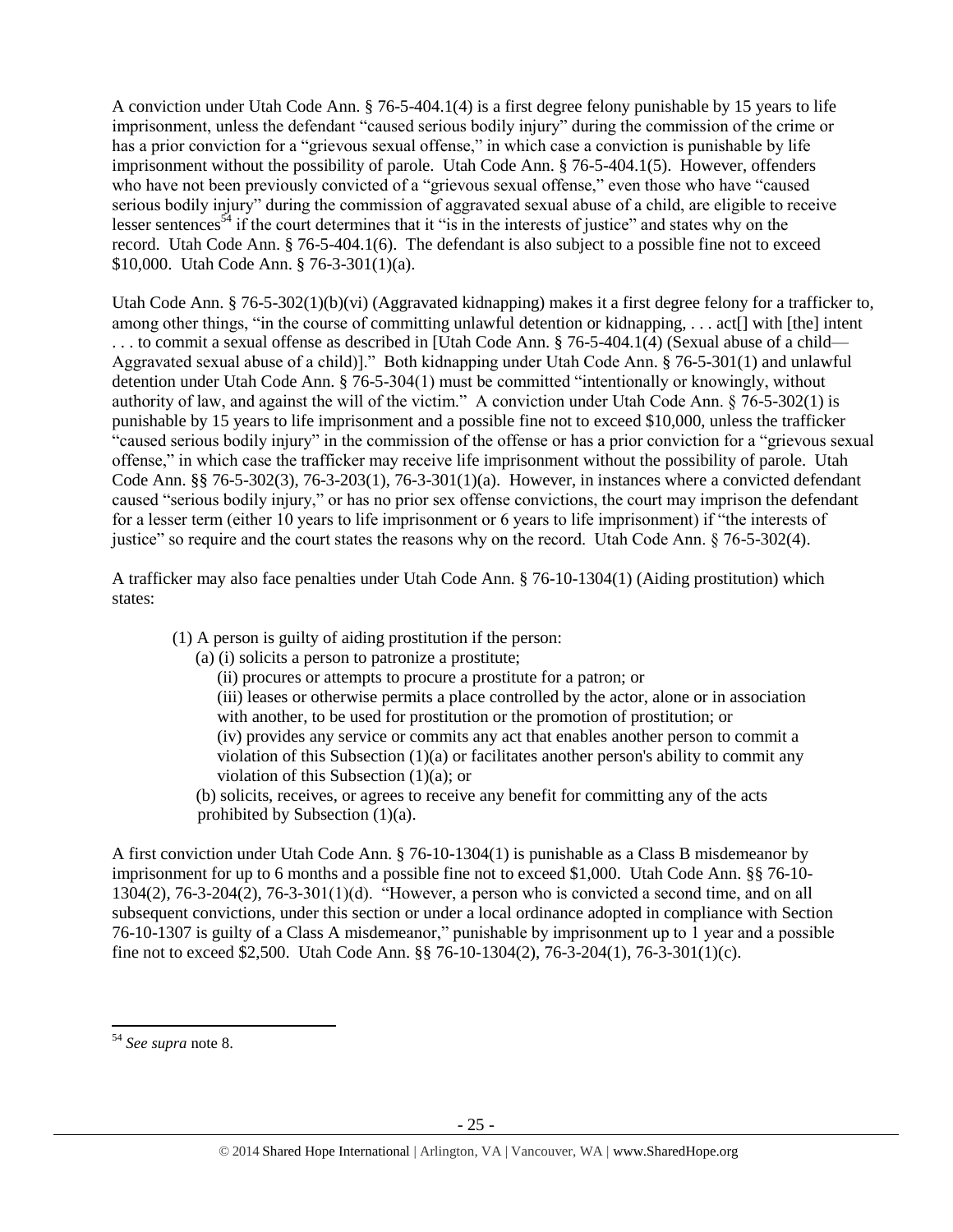Lastly, traffickers may face prosecution under Utah Code Ann. § 76-10-1903(1) (Money laundering), which states,

A person commits the offense of money laundering who:

(a) transports, receives, or acquires the property which is in fact proceeds of the specified unlawful activity, knowing that the property involved represents the proceeds of some form of unlawful activity;

(b) makes proceeds of unlawful activity available to another by transaction, transportation, or other means, knowing that the proceeds are intended to be used for the purpose of continuing or furthering the commission of specified unlawful activity;

(c) conducts a transaction knowing the property involved in the transaction represents the proceeds of some form of unlawful activity with the intent:

(i) to promote the unlawful activity;

- (ii) to conceal or disguise the nature, location, source, ownership, or control of the property; or
- (iii) to avoid a transaction reporting requirement under this chapter or under federal law; or
- (d) knowingly accepts or receives property which is represented to be proceeds of unlawful activity.

"Specified unlawful activity" includes "an unlawful activity defined as an unlawful activity in Section 76-10- 1602," which includes violations of Utah Code Ann. § 76-5b-201 (Sexual exploitation of a minor—Offenses), § 76-5-308 (Human trafficking), § 76-5-309 (Human smuggling), § 76-5-310 (Aggravated Human Trafficking), § 76-10-1304 (Aiding prostitution), § 76-10-1305 (Exploiting prostitution), and § 76-10-1306 (Aggravated exploitation of prostitution). Utah Code Ann. §§ 76-10-1902(12), 76-10-1602(4) (n), (4)(o), (4)(cccc)–(eeee). A conviction under Utah Code Ann. § 76-10-1903(1)(a), (b), or (c) is punishable as a second degree felony by imprisonment for 1–15 years and a possible fine not to exceed \$10,000, while a conviction under Utah Code Ann. § 76-10-1903(1)(d) (Knowingly accepting or receiving property) is punishable as a third degree felony by imprisonment up to 5 years and a possible fine not to exceed \$5,000. Utah Code Ann. §§ 76-10-1904, 76-3- 203(2), (3), 76-3-301(1)(a), (b).

Traffickers may also be subject to enhanced penalties for repeat offenses under certain circumstances. According to Utah's habitual violent offender statute, buyers who have two prior violent felony convictions are subject to an enhanced penalty if convicted of a third violent felony.<sup>55</sup> Utah Code Ann. § 76-3-203.5(2) (Habitual violent offender—Definition—Procedure—Penalty) states,

(2) If a person is convicted in this state of a violent felony by plea or by verdict and the trier of fact determines beyond a reasonable doubt that the person is a habitual violent offender under this section, the penalty for a:

- (a) third degree felony is as if the conviction were for a first degree felony;
- (b) second degree felony is as if the conviction were for a first degree felony; or
- (c) first degree felony remains the penalty for a first degree penalty except:

(i) the convicted person is not eligible for probation; and

 $\overline{\phantom{a}}$ 

(ii) the Board of Pardons and Parole shall consider that the convicted person is a habitual violent offender as an aggravating factor in determining the length of incarceration.

<sup>&</sup>lt;sup>55</sup> Utah Code Ann. § 76-3-203.5(c)(i) defines a "violent felony" as "any of the following offenses, or any attempt, solicitation, or conspiracy to commit any of the following offenses punishable as a felony:  $\dots$  (W) aggravated sexual abuse of a child or sexual abuse of a child, Section 76-5-404.1; . . . (Y) sexual exploitation of a minor, Section  $76-5b-201$ ; ... (LL) aggravated exploitation of prostitution under Subsection  $76-10-1306(1)(a)$ ; ..."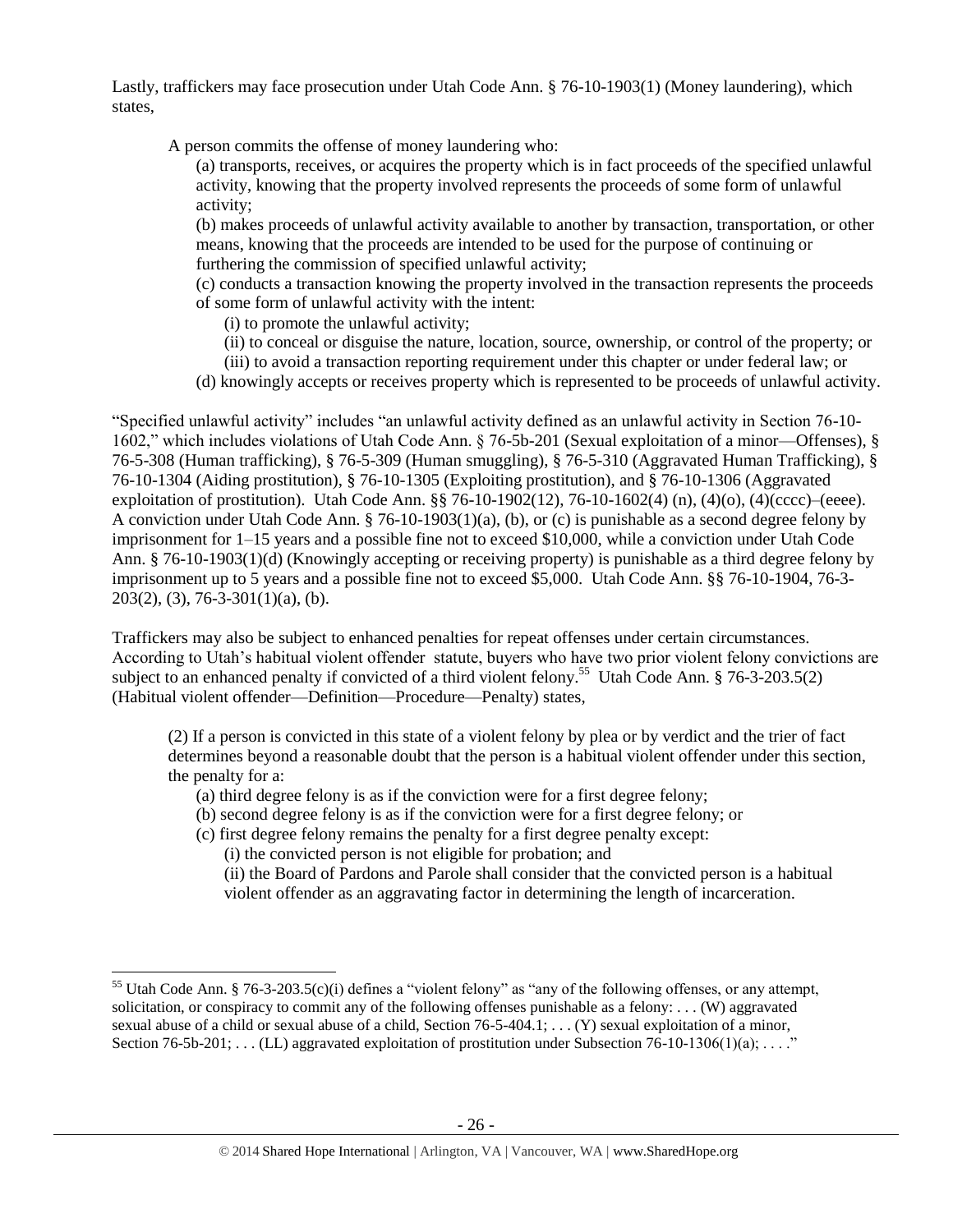In comparison, if the victim is under the age of 14, a conviction under the Trafficking Victims Protection Act (TVPA) for child sex trafficking is punishable by 15 years to life imprisonment and a fine not to exceed \$250,000. 18 U.S.C. §§ 1591(b)(1), 3559(a)(1), 3571(b)(3). If the victim is between the ages of 14–17, a conviction is punishable by 10 years to life imprisonment and a fine not to exceed \$250,000. 18 U.S.C. §§ 1591(b)(2), 3559(a)(1), 3571(b)(3). A conviction is punishable by mandatory life imprisonment, however, if the trafficker has a prior conviction for a federal sex offense<sup>56</sup> against a minor.

# 3.2 *Creating and distributing child pornography carries penalties as high as similar federal offenses.*

Utah Code Ann. § 76-5b-201(1) (Sexual exploitation of a minor—Offenses) makes it a crime if a person "knowingly produces . . . or possesses with intent to distribute child pornography. . . [or] intentionally distributes child pornography."<sup>57</sup> A conviction under this statute is punishable by imprisonment for 1–15 years and a possible fine not to exceed \$10,000. Utah Code Ann. §§ 76-5b-201(2), 76-3-203(2), 76-3-  $301(1)(a)$ .

In comparison, if the victim is under the age of 14, a conviction under the TVPA for child sex trafficking is punishable by 15 years to life imprisonment and a fine not to exceed \$250,000. 18 U.S.C. §§ 1591(b)(1),  $3559(a)(1)$ ,  $3571(b)(3)$ . If the victim is between the ages of  $14-17$ , a conviction is punishable by 10 years to life imprisonment and a fine not to exceed \$250,000. 18 U.S.C. §§ 1591(b)(2), 3559(a)(1), 3571(b)(3). A conviction is punishable by mandatory life imprisonment, however, if the trafficker has a prior conviction for a federal sex offense<sup>58</sup> against a minor. Additionally, a federal conviction for distribution of child pornography<sup>59</sup> is generally punishable by imprisonment for  $5-20$  years and a fine not to exceed \$250,000.<sup>60</sup> Subsequent convictions, however, are punishable by imprisonment up to 40 years and a fine not to exceed \$250,000.<sup>61</sup>

3.3 *Using the Internet to lure, entice, recruit or sell commercial sex acts with a minor is a separate crime or results in an enhanced penalty for traffickers.*

Although Utah Code Ann. § 76-4-401(2)<sup>62</sup> (Enticing a minor—Elements—Penalties) is not expressly commercial in nature, it states,

 $6<sup>2</sup>$  The text of Utah Code Ann. § 76-4-401 included here and elsewhere in this report includes amendments made by the passage of House Bill 31 during the session of the 60th Utah Legislature.

 $\overline{\phantom{a}}$ <sup>56</sup> *See supra* note [33](#page-16-0) for the definition of "federal sex offense."

<sup>57</sup> *See supra* note [9.](#page-4-0)

<sup>&</sup>lt;sup>58</sup> See supra note [33](#page-16-0) for the definition of "federal sex offense."

<sup>&</sup>lt;sup>59</sup> 18 U.S.C. §§ 2252(a)(1), (a)(2), (a)(3) (Certain activities relating to material involving the sexual exploitation of minors),  $2252A(a)(2)$ , (a)(3) (Certain activities relating to material constituting or containing child pornography), 1466A(a) (Obscene visual representations of the sexual abuse of children).

<sup>&</sup>lt;sup>60</sup> 18 U.S.C. §§ 2252(b) (stating that a conviction under subsection (a)(1), (a)(2), or (a)(3) is punishable by imprisonment for 5–20 years and a fine), 2252A(b)(1) (a conviction is punishable by imprisonment for 5–20 years and a fine), 1466A(a), (b) (stating that a conviction under subsection (a) is "subject to the penalties provided in section 2252A(b)(1)," imprisonment for 5–20 years and a fine, while a conviction under subsection (b) is "subject to the penalties provided in section 2252A(b)(2)," imprisonment up to 10 years, a fine, or both); *see also* 18 U.S.C. §§  $3559(a)(1)$  (classifying all of the above listed offenses as felonies),  $3571(b)(3)$  (providing a fine up to \$250,000 for any felony conviction).

<sup>&</sup>lt;sup>61</sup> 18 U.S.C. §§ 2252(b) (stating if a person has a prior conviction under subsection (a)(1), (a)(2), or (a)(3) or a list of other statutes, a conviction is punishable by a fine and imprisonment for 15–40 years), 2252A(b)(1) (stating if a person has a prior conviction under subsection (a)(2), (a)(3), or a list of other statutes, a conviction is punishable by a fine and imprisonment for  $15-40$  years),  $1466A(a)$ , (b) (stating that the penalty scheme for section  $2252A(b)$ applies); *see also* 18 U.S.C. §§ 3559(a)(1) (classifying all of the above listed offenses as felonies), 3571(b)(3) (providing a fine up to \$250,000 for any felony conviction).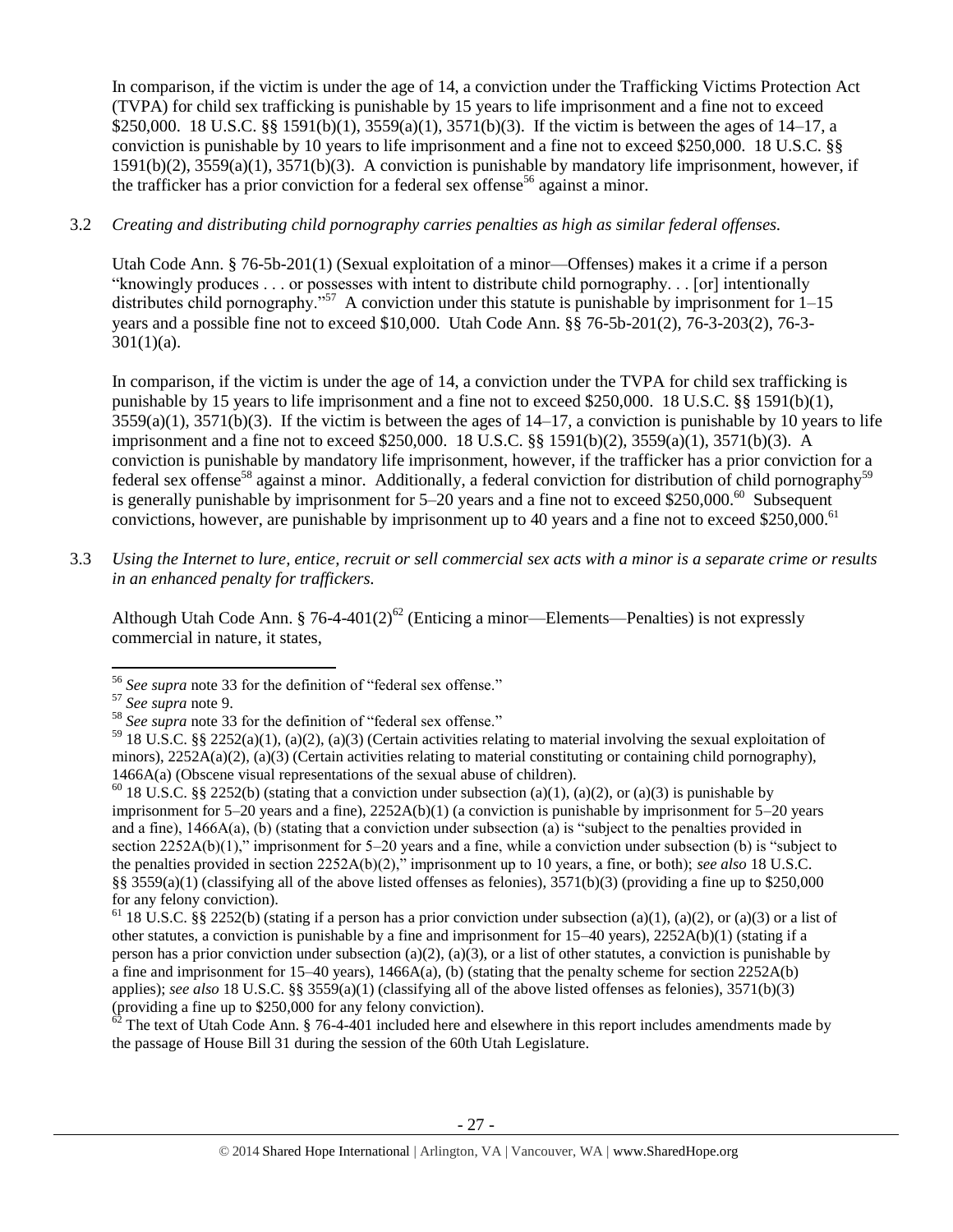(a) A person commits enticement of a minor when the person knowingly uses the Internet or text messaging to solicit, seduce, lure, or entice a minor, or to attempt to solicit, seduce, lure, or entice a minor, or another person that the actor believes to be a minor to engage in any sexual activity which is a violation of state criminal law.

(b) A person commits enticement of a minor when the person knowingly uses the Internet or text messaging to:

(i) initiate contact with a minor or a person the actor believes to be a minor; and (ii) subsequently to the action under Subsection  $(2)(b)(i)$ , by any electronic or written means, solicits, seduces, lures, or entices, or attempts to solicit, seduce, lure, or entice the minor or a person the actor believes to be the minor to engage in any sexual activity which is a violation of state criminal law.

Penalties for convictions under Utah Code Ann. § 76-4-401(2) are determined by the severity of the crime the defendant enticed or attempted to entice. Utah Code Ann. § 76-4-401(4). Generally, a conviction is a felony one degree lower than the felony intended to be committed (e.g., a defendant who enticed a minor with the intent to commit a second degree felony will be convicted of a third degree felony, etc.). Utah Code Ann. § 76- 4-401(4). However, in instances of enticement of a first degree felony when the defendant has a prior conviction under this statute, the defendant will be guilty of a first degree felony punishable by imprisonment for 3 years to life. Utah Code Ann. § 76-4-401(4).

3.4 *Financial penalties for traffickers, including asset forfeiture, are sufficiently high.*

Convicted traffickers are subject to fines up to \$10,000. Specifically, traffickers convicted under Utah Code Ann. § 76-5-310 (Aggravated human trafficking and aggravated human smuggling—Penalties), § 76-10-1306 (Aggravated exploitation of prostitution), § 76-5b-201 (Sexual exploitation of a minor—Offenses), § 76-5-  $404.1(4)^{63}$  (Sexual abuse of a child—Aggravated sexual abuse of a child), § 76-5-302 (Aggravated kidnapping), § 76-10-1603(1) (Unlawful acts), or § 76-10-1903(1)(a)–(c) (Money laundering) are subject to a possible fine not to exceed  $$10,000$ .<sup>64</sup> Utah Code Ann. § 76-3-301(1)(a).

A trafficker convicted under Utah Code Ann. § 76-10-1903(1)(d) (Money laundering), a third degree felony, is subject to a possible fine not to exceed \$5,000. Utah Code Ann. §§ 76-10-1904(2), 76-3-301(1)(b). A trafficker convicted under Utah Code Ann. § 76-10-1304(1) (Aiding prostitution), a Class B misdemeanor, is subject to a possible fine not to exceed \$1,000. Utah Code Ann. §§ 76-10-1304(2), 76-3-301(1)(d).

In addition to the fines listed above, traffickers can be subjected to Utah's general forfeiture law, Utah Code Ann.§ 24-1-101 through § 24-4-117. These forfeiture provisions cover property "used to facilitate the commission of a federal or state offense and any proceeds of criminal activity." Utah Code Ann. § 24-4-102(1). The property subject to forfeiture under Utah Code Ann. § 24-4-102(1) includes:

(a) real property, including things growing on, affixed to, and found in land; and (b) tangible and intangible personal property, including money, rights, privileges, interests, claims, and securities of any kind.

 $\overline{\phantom{a}}$ 

<sup>63</sup> *See supra* note [5.](#page-3-0)

 $64$  These statutes are either first or second degree felonies and, pursuant to Utah Code Ann. § 76-3-301(a), are subject to a possible fine not to exceed \$10,000. Utah Code Ann. §§ 76-5-310(4)(a), 76-10-1306(3), 76-5b-201(2), 76-5-404.1(5), 76-5-302(3), 76-10-1603.5(1), 76-10-1904(1).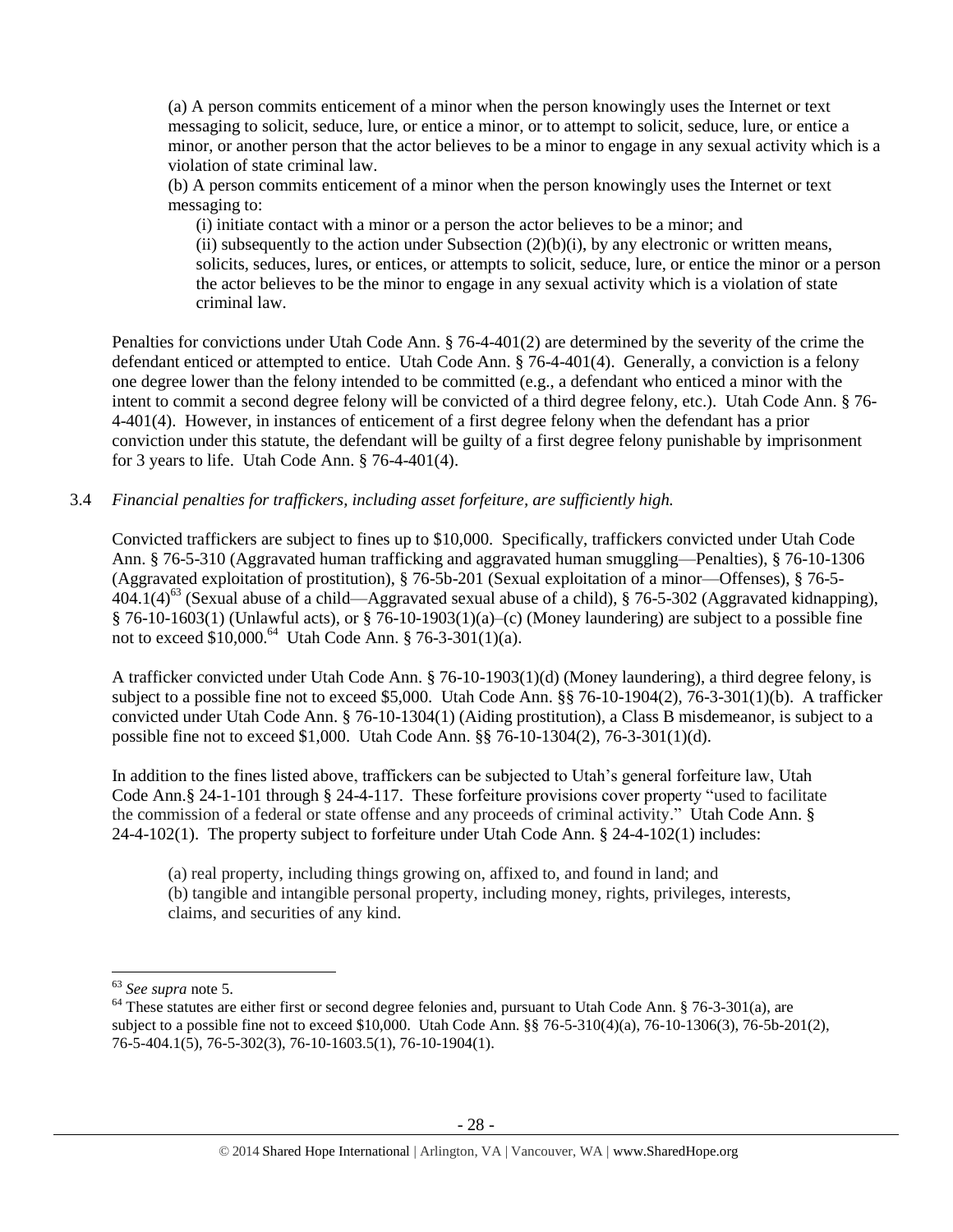A court may also order traffickers to pay restitution. Utah Code Ann. § 77-38a-301 (Restitution—Convicted defendant may be required to pay), authorizes the court to order "a convicted defendant to make restitution." Convicted defendants, including traffickers, whose criminal activity results in pecuniary damages are subject to mandatory restitution. Utah Code Ann. § 77-38a-302(1) (Restitution criteria), states in part,

When a defendant is convicted of criminal activity that has resulted in pecuniary damages, in addition to any other sentence it may impose, the court shall order that the defendant make restitution to victims<sup>65</sup> of crime as provided in this chapter, or for conduct for which the defendant has agreed to make restitution as part of a plea disposition.

In determining restitution, the court shall determine "court-ordered restitution,"<sup>66</sup> and "complete restitution"<sup>67</sup> using the criteria provided in subsection (5). Utah Code Ann. § 77-38a-302(1), (2).

Pursuant to Utah Code Ann. § 77-38a-302(5)(b),

(b) In determining the monetary sum and other conditions for complete restitution, the court shall consider all relevant facts, including:

(i) the cost of the damage or loss if the offense resulted in damage to or loss or destruction of property of a victim of the offense;

(ii) the cost of necessary medical and related professional services and devices relating to physical or mental health care, including nonmedical care and treatment rendered in accordance with a method of healing recognized by the law of the place of treatment;

(iii) the cost of necessary physical and occupational therapy and rehabilitation;

(iv) the income lost by the victim as a result of the offense if the offense resulted in bodily injury to a victim;

. . . .

In determining court-ordered restitution, pursuant to Utah Code Ann. § 77-38a-302(5)(c), the court must consider the factors listed above in Utah Code Ann. § 77-38a-302(5)(b), as well as the following factors:

(i) the financial resources of the defendant and the burden that payment of restitution will impose, with regard to the other obligations of the defendant;

(ii) the ability of the defendant to pay restitution on an installment basis or on other conditions to be fixed by the court;

(iii) the rehabilitative effect on the defendant of the payment of restitution and the method of payment; and

(iv) other circumstances which the court determines may make restitution inappropriate.

If a trafficker disobeys an order to make restitution, and the "victim . . . elects to pursue collection of the order by civil process, the victim shall be entitled to recover collection and attorney's fees." Utah Code Ann. § 77- 38a-401(3).

l  $65$  "Victim" is defined as "any person whom the court determines has suffered pecuniary damages as a result of the defendant's criminal activities" and it "may not include a codefendant or accomplice." Utah Code Ann. § 77-38a-102(14).

<sup>&</sup>lt;sup>66</sup> Utah Code Ann. § 77-38a-302(2)(b) defines "court-ordered restitution" as "the restitution the court having criminal jurisdiction orders the defendant to pay as a part of the criminal sentence at the time of sentencing or within one year after sentencing."

 $67$  Utah Code Ann. § 77-38a-302(2)(a) defines "complete restitution" as the "restitution necessary to compensate a victim for all losses caused by the defendant."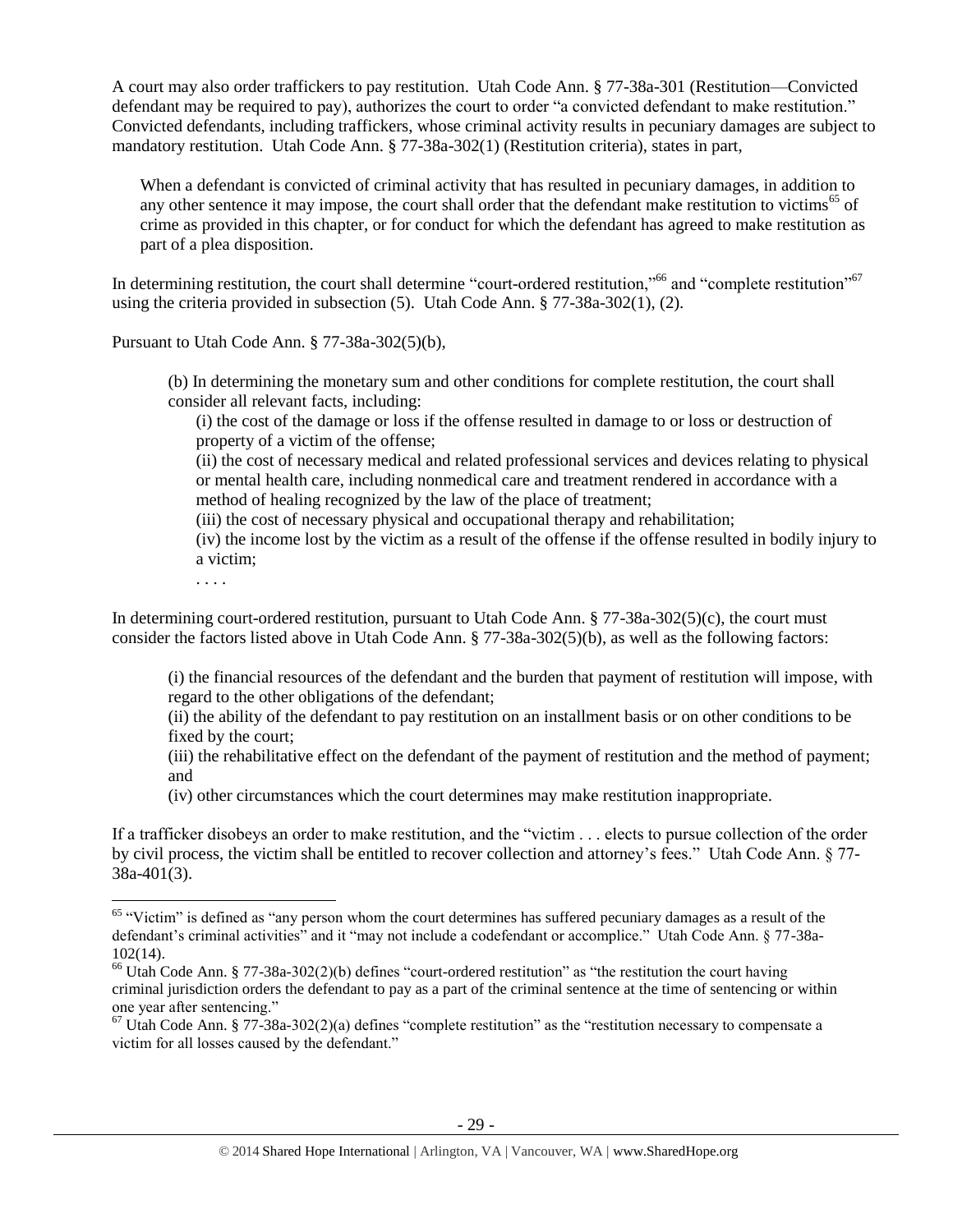In addition, any property that is part of the "net proceeds"<sup>68</sup> of a trafficker's conviction under Utah Code Ann. § 76-10-1903 (Money laundering), may also be seized and forfeited.

#### 3.5 *Convicted traffickers are required to register as sex offenders.*

Under Utah law, sex and kidnap offenders are required to register. Utah Code Ann. §§ 77-41- 105(Registration of offenders—Offender responsibilities), 77-41-102(11) (Definitions). 69 Utah Code Ann. § 77-41-102(16) (Sex and kidnap offender registry—Definitions) defines "sex offender" in part as

[A]ny person:

. . .

. . .

(a) convicted in this state of:

(i) a felony or class A misdemeanor violation of Section 76-4-401, enticing a minor; . . .

(iv) Section 76-5-401.1, sexual abuse of a minor;

(xiii) Section 76-5-404.1, sexual abuse of a child or aggravated sexual abuse of a child;

(xvi) Section 76-5b-201, sexual exploitation of a minor;

. . . (xxi) Section 76-9-702.5, lewdness involving a child;

. . . (xxiii) Section 76-10-1306, aggravated exploitation of prostitution; or

(xxiv) attempting, soliciting, or conspiring to commit any felony offense listed in Subsection  $(16)(a)$ ;

. . . .

Traffickers convicted of certain trafficking crimes are also required to register as a "kidnap offender." Utah Code Ann. § 77-41-105(1). Utah Code Ann. § 77-41-102(9) (Sex and kidnap offender registry— Definitions) defines "kidnap offender" in part as

[A]ny person other than the natural parent of the child who:

(a) has been convicted in this state of a violation of:

(i) Subsection  $76-5-301(1)(c)$  or (d), kidnapping;

(ii) Section 76-5-301.1, child kidnapping;

(iii) Section 76-5-302, aggravated kidnapping;

(iv) Section 76-5-310, aggravated human trafficking, on or after May 10, 2011; or

(v) attempting, soliciting, or conspiring to commit any felony offense listed in Subsections  $(9)(a)(i)$  through (iv);

. . . .

 $\overline{\phantom{a}}$ 

 $^{68}$  For purposes of Utah Code Ann. § 76-10-1603.5(5) "net proceeds" is defined as "property acquired as a result of the violation minus the direct costs of acquiring the property." The text of Utah Code Ann. § 76-10-1603.5(5) included here and elsewhere in this report includes amendments made by the passage of House Bill 384 during the session of the 60th Utah Legislature.

<sup>69</sup> *See supra* note [46.](#page-20-0)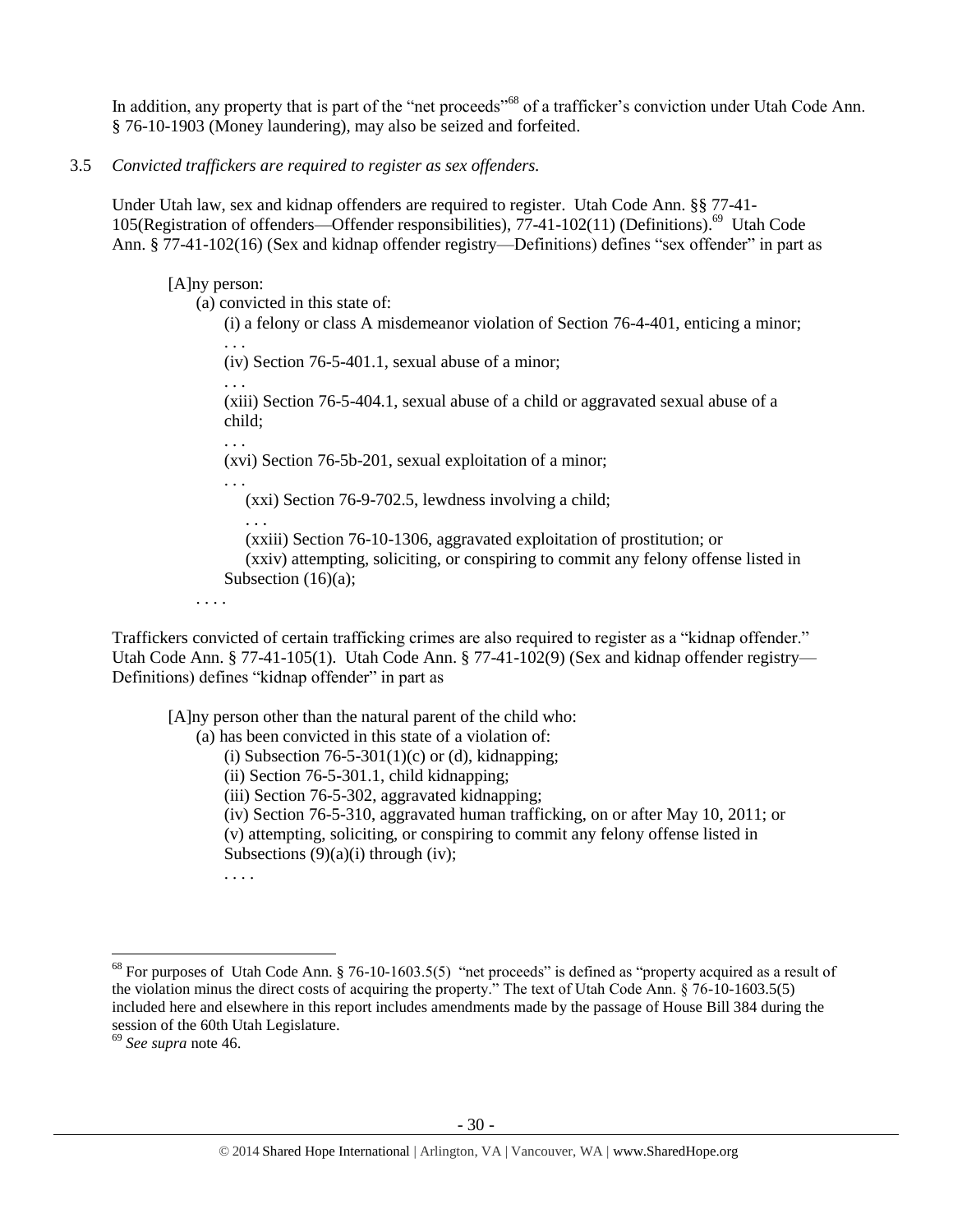Under Utah Code Ann. § 77-41-105(3)(a) (Registration of offenders—Offender responsibilities), offenders must register for "the duration of the[ir] sentence and for 10 years after termination of [their] sentence." However, pursuant to § 77-41-105(3)(c)(i), offenders convicted of offenses listed in Utah Code Ann. § 77-41-106 must register for their entire lives, including

(1) any offense listed in Subsection 77-41-102(9) or (16) [Definitions of "kidnap offender" and " sex offender"] if, at the time of the conviction, the offender has previously been convicted of an offense listed in Subsection 77-41-102(9) or (16) or has previously been required to register as a sex offender for an offense committed as a juvenile;

(2) a conviction for any of the following offenses, including attempting, soliciting, or conspiring to commit any felony of:

(a) Section 76-5-301.1, child kidnapping, except if the offender is a natural parent of the victim; . . . .

(c) Section 76-5-402.1, rape of a child;

. . . .

- (e) Section 76-5-402.3, object rape of a child;
- (f) Section 76-5-403.1, sodomy on a child;
- (g) Subsection 76-5-404.1(4), aggravated sexual abuse of a child; or
- (h) Section 76-5-405, aggravated sexual assault;
- (3) Section 76-4-401, a felony violation of enticing a minor over the Internet;
- (4) Section 76-5-302, aggravated kidnapping, except if the offender is a natural parent of the victim;
- (5) Section 76-5-403, forcible sodomy;
- (6) Section 76-5-404.1, sexual abuse of a child;
- (7) Section 76-5b-201, sexual exploitation of a minor; or
- (8) Section 76-10-1306, aggravated exploitation of prostitution, on or after May 10, 2011.

However, pursuant to Utah Code Ann.  $\S 77-41-112^{70}$  (Removal from registry—Requirements—Procedure), some offenders can be removed from the Sex Offender and Kidnap Offender Registry 5 years after the completion of their sentence, provided they were convicted under Utah Code Ann. § 76-5-301 (Kidnapping), § 76-5-304 (Unlawful detention), or Utah Code Ann. § 76-5-401 (unlawful sexual activity with a minor) and were not more than 10 years older than the victim at the time of the offense, or they were convicted under Utah Code Ann. § 76-5-401.2 (unlawful sexual conduct with a 16 or 17 year old) and was not more than 15 years older than the victim. Utah Code Ann.  $\S 77-41-112(1)(a)(iv)$ .

*3.6 Laws relating to termination of parental rights for certain offenses include sex trafficking or commercial sexual exploitation of children (CSEC) offenses in order to remove the children of traffickers from their control and potential exploitation.* 

Although Utah's statutes relating to the termination of parental rights do not expressly mandate termination of parental rights for convictions under Utah Code Ann. § 76-5-310 (Aggravated human trafficking and aggravated human smuggling—Penalties),<sup>71</sup> Utah Code Ann. § 78A-6-507 (Grounds for termination of parental rights—

l <sup>70</sup> *See supra* note [48.](#page-21-0)

<sup>&</sup>lt;sup>71</sup> Utah Code Ann. § 62A-4a-203.5(2)(b) (Mandatory petition for termination of parental rights) requires the Division of Child and Family Services to file a petition seeking the termination of parental rights when a child's parent has, among other things,

<sup>(</sup>ii) committed manslaughter of another child of that parent;

<sup>(</sup>iii) aided, abetted, attempted, conspired, or solicited to commit murder, child abuse homicide, or manslaughter against another child of that parent; or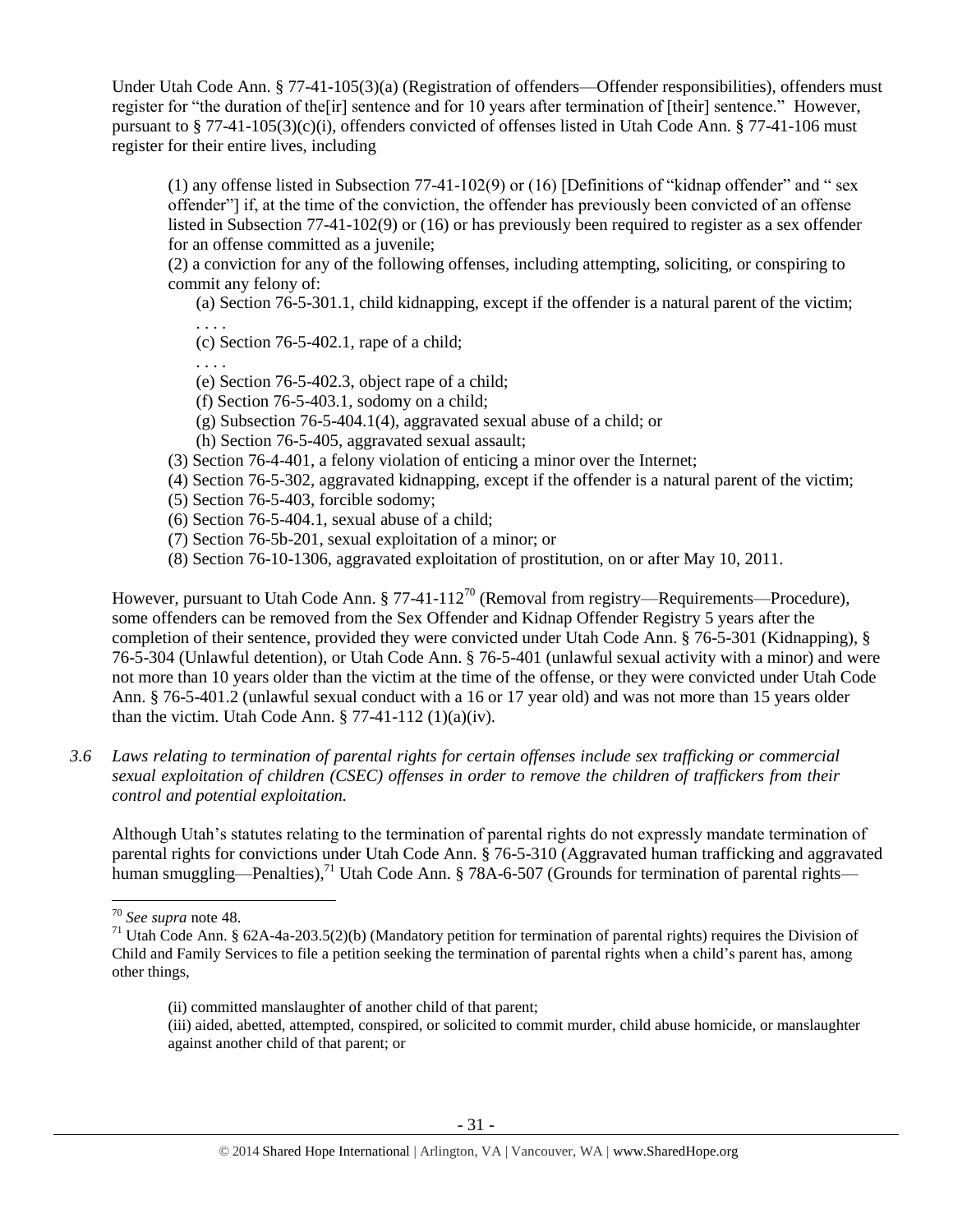Findings regarding reasonable efforts) and Utah Code Ann. § 62A-4a-203.5 (Mandatory petition for termination of parental rights) provide other grounds that may be used to petition for termination of parental rights of a convicted trafficker.

Utah Code Ann. § 78A-6-507(1)(b), (c) provides that the court may terminate parental rights if it finds "that the parent has neglected or abused the child" or "that the parent is unfit or incompetent." For purposes of Utah's Juvenile Court Act of 1996, commercial sexual exploitation is expressly identified as a type of abuse. Specifically, Utah Code Ann. § 78A-6-105(1)<sup>72</sup> (Definitions) defines "abuse" as

(i) nonaccidental harm of a child;

(ii) threatened harm of a child;

(iii) sexual exploitation;

(iv) sexual abuse. . . .

. . . .

 $\overline{\phantom{a}}$ 

Utah Code Ann. § 78A-6-105(40) defines "sexual exploitation" as

### knowingly:

(a) employing, using, persuading, inducing, enticing, or coercing any child to:

(i) pose in the nude for the purpose of sexual arousal of any person; or

(ii) engage in any sexual or simulated sexual conduct for the purpose of photographing, filming, recording, or displaying in any way sexual or simulated sexual conduct;

(b) displaying, distributing, possessing for the purpose of distribution, or selling material depicting a child:

(i) in the nude, for the purpose of sexual arousal of any person; or

(ii) engaging in sexual or simulated sexual conduct; or

(c) engaging in any conduct that would constitute an offense under Section 76-5b-201, Sexual Exploitation of a Minor, regardless of whether the person who engages in the conduct is actually charged with, or convicted of, the offense.

Additionally, Utah Code Ann. § 78A-6-508(2)<sup>73</sup> (Evidence of grounds for termination) lists circumstances that a court must examine in order to determine whether a parent is unfit or neglected a child, including, "conduct toward a child of a physically, emotionally, or sexually cruel or abusive in nature", "whether the parent is incarcerated as a result of conviction of a felony, and the sentence is of such length that the child will be deprived of a normal home for more than one year", and "whether the parent has exposed the child to pornography or material harmful to a minor, as defined in Section 76-10-1201." Utah Code Ann. § 78A-6- 508(2)(b), (e), (g). Furthermore, Utah Code Ann. § 78A-6-508(6)(a) provides that "sexual abuse, sexual exploitation, injury, or death of a sibling of the child, or of any child, due to known or substantiated abuse or neglect by the parent or parents" is "prima facie evidence of unfitness."

<sup>(</sup>iv) committed a felony assault or abuse that has resulted in serious physical injury to another child of that parent, or to the other parent of that child.

<sup>&</sup>lt;sup>72</sup> The text of Utah Code Ann. § 78A-6-105 included here and elsewhere in this report includes amendments made by the passage of Senate Bill 173 during the 2014 General Session of the Utah Legislature.

 $73$  The text of Utah Code Ann. § 78A-6-508 included here and elsewhere in this report includes amendments made by the passage of Senate Bill 227 during the 2014 General Session of the Utah Legislature.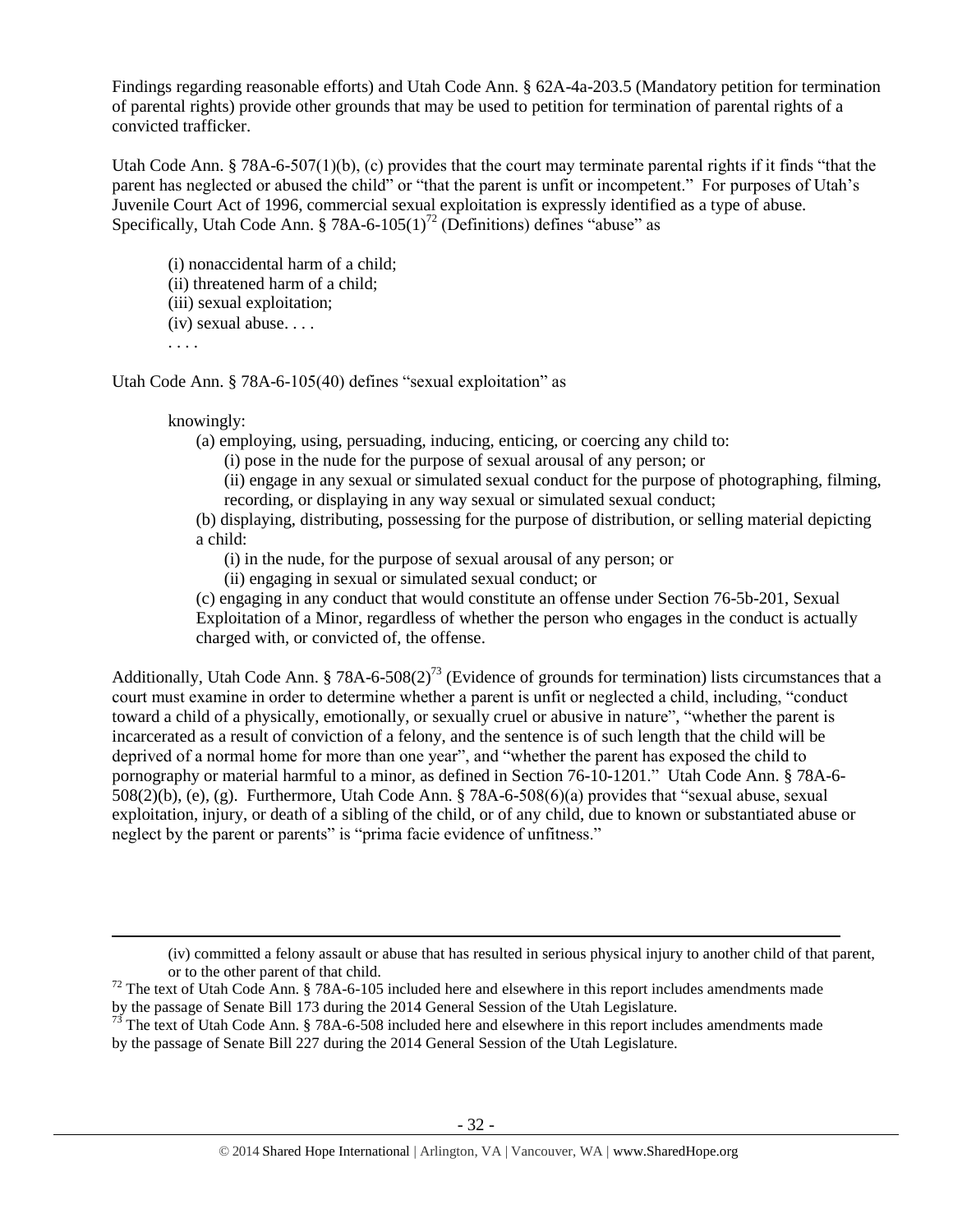#### **FRAMEWORK ISSUE 4: CRIMINAL PROVISIONS FOR FACILITATORS**

#### *Legal Components:*

- *4.1 The acts of assisting, enabling, or financially benefitting from child sex trafficking are included as criminal offenses in the state sex trafficking statute.*
- *4.2 Financial penalties, including asset forfeiture laws, are in place for those who benefit financially from or aid and assist in committing domestic minor sex trafficking.*

*\_\_\_\_\_\_\_\_\_\_\_\_\_\_\_\_\_\_\_\_\_\_\_\_\_\_\_\_\_\_\_\_\_\_\_\_\_\_\_\_\_\_\_\_\_\_\_\_\_\_\_\_\_\_\_\_\_\_\_\_\_\_\_\_\_\_\_\_\_\_\_\_\_\_\_\_\_\_\_\_\_\_\_\_\_\_\_\_\_\_\_\_\_\_*

- *4.3 Promoting and selling child sex tourism is illegal.*
- *4.4 Promoting and selling child pornography is illegal.*

#### *Legal Analysis:*

4.1 *The acts of assisting, enabling, or financially benefitting from child sex trafficking are included as criminal offenses in the state sex trafficking statute*. 74

Utah Code Ann. § 76-5-308 (Human trafficking) could possibly be applied to facilitators. However, Utah Code § 76-5-309(4) (Human trafficking and human smuggling—Penalties) makes it a crime if a person, "[u]nder circumstances not amounting to aggravated sexual abuse of a child, a violation of Subsection  $76-5-404.1(4)$ (h),<sup>75</sup> a person who benefits, receives, or exchanges anything of value from knowing participation in: (a) human trafficking for forced labor or for forced sexual exploitation in violation of Section 76–5–308 . . . ." A conviction of human trafficking is a second degree felony punishable by imprisonment for 1–15 years and a possible fine not to exceed \$10,000. Utah Code Ann. §§ 76-5- 309(4)(a), 76-3-203(2), 76-3-301(1)(a).

Also, under Utah Code Ann. § 76-10-1306 (Aggravated exploitation of prostitution) a facilitator who commits the act of exploiting prostitution<sup>76</sup> will be guilty of aggravated exploitation if "the person" procured transported, or persuaded . . . is a child." Aggravated exploitation of prostitution involving a child<sup>77</sup> is a first degree felony punishable by 5 years to life imprisonment and a possible fine not to exceed \$10,000. Utah Code Ann. §§ 76-10-1306(3), 76-3-203(1), 76-3-301(1)(a).

<sup>76</sup> *See supra* note [4.](#page-2-1)

 $\overline{\phantom{a}}$ 

- (b) the person procured, transported, or persuaded or with whom the person shares the proceeds of prostitution is a child or is the spouse of the actor; or
- (c) in the course of committing exploitation of prostitution, a violation of Section 76–10–1305, the person commits human trafficking or human smuggling, a violation of Section 76–5–308.

<sup>74</sup> *See supra* Sections 1.1, 1.2 for a discussion of the relevant statutory provisions discussed in this section.

<sup>&</sup>lt;sup>75</sup> The text of Utah Code Ann.  $\frac{876-5-309}{2}$  included here and elsewhere in this report includes amendments made by the passage of House Bill 213 during the 2014 General Session of the Utah Legislature.

<sup>&</sup>lt;sup>77</sup> Utah Code Ann. § 76-10-1306 (Aggravated exploitation of prostitution) states,

<sup>(1)</sup> A person is guilty of aggravated exploitation if:

<sup>(</sup>a) in committing an act of exploiting prostitution, as defined in Section 76-10-1305, the person uses any force, threat, or fear against any person;

<sup>(2)</sup> Aggravated exploitation of prostitution is a second degree felony of the second degree, except under Subsection (3).

<sup>(3)</sup> Aggravated exploitation of prostitution involving a child is a first degree felony.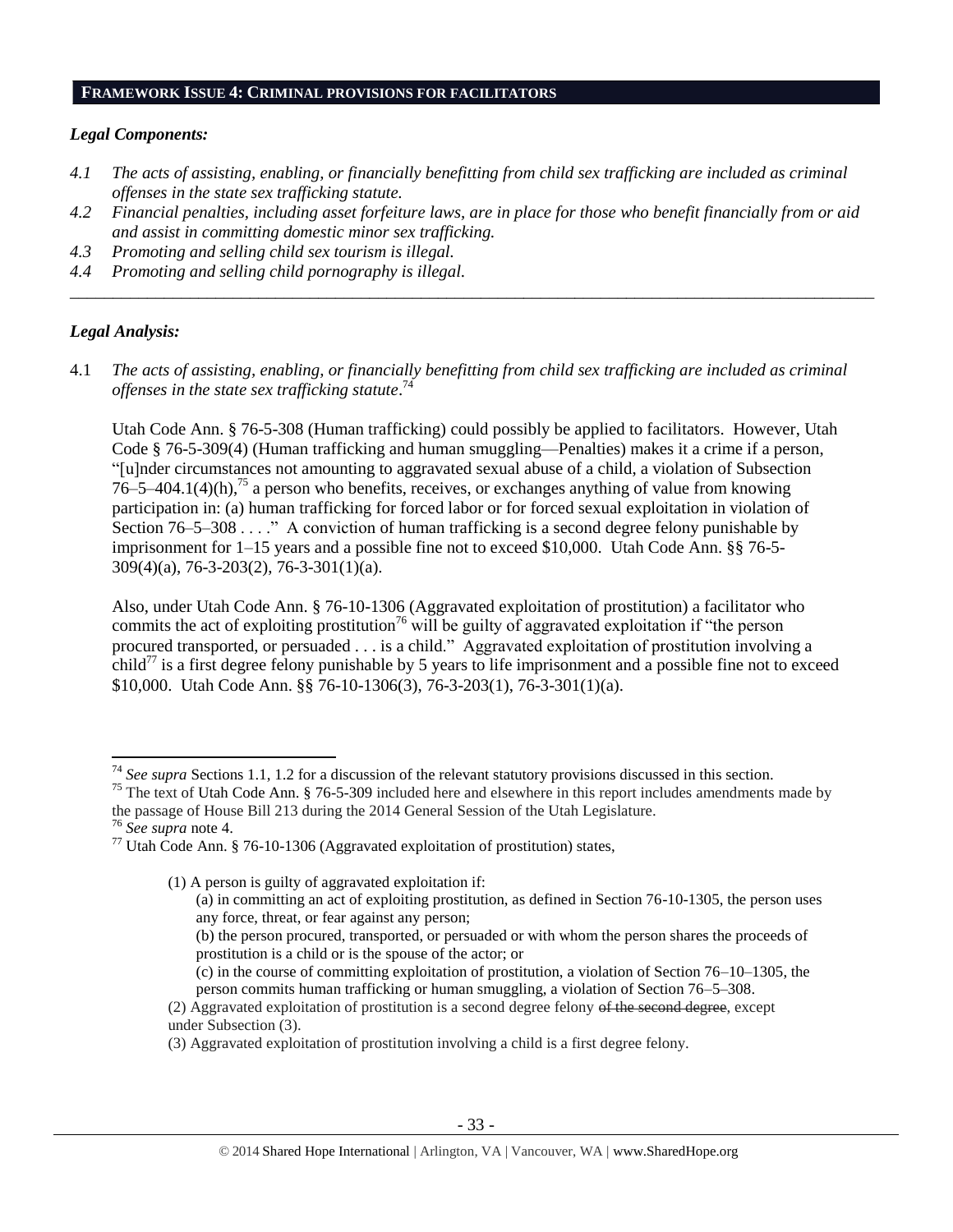A facilitator also may face penalties under Utah Code Ann. § 76-10-1304(1) (Aiding prostitution) which states:

- (1) A person is guilty of aiding prostitution if the person:
	- (a) (i) solicits a person to patronize a prostitute;
		- (ii) procures or attempts to procure a prostitute for a patron; or

(iii) leases or otherwise permits a place controlled by the actor, alone or in association with another, to be used for prostitution or the promotion of prostitution; or

(iv) provides any service or commits any act that enables another person to commit a violation of this Subsection  $(1)(a)$  or facilitates another person's ability to commit any violation of this Subsection (1)(a); or

(b) solicits, receives, or agrees to receive any benefit for committing any of the acts prohibited by Subsection (1)(a).

Lastly, facilitators may face prosecution under Utah Code Ann. § 76-10-1903(1) (Money laundering), which states,

(1) A person commits the offense of money laundering who:

(a) transports, receives, or acquires the property which is in fact proceeds of the specified unlawful activity, knowing that the property involved represents the proceeds of some form of unlawful activity;

(b) makes proceeds of unlawful activity available to another by transaction, transportation, or other means, knowing that the proceeds are intended to be used for the purpose of continuing or furthering the commission of specified unlawful activity;

(c) conducts a transaction knowing the property involved in the transaction represents the proceeds of some form of unlawful activity with the intent:

(i) to promote the unlawful activity;

(ii) to conceal or disguise the nature, location, source, ownership, or control of the property; or

(iii) to avoid a transaction reporting requirement under this chapter or under federal law; or (d) knowingly accepts or receives property which is represented to be proceeds of unlawful activity.<sup>78</sup>

A conviction under Utah Code Ann. § 76-10-1903(1)(a), (b), or (c) is a second degree felony punishable by imprisonment for 1–15 years and a possible fine not to exceed \$10,000, while a conviction under Utah Code Ann. § 76-10-1903(1)(d) (Knowingly accepting or receiving property) is a third degree felony punishable by imprisonment up to 5 years and a possible fine not to exceed \$5,000. Utah Code Ann. §§ 76-10-1904, 76-3-  $203(2)$ , (3), 76-3-301(1)(a), (b).

4.2 *Financial penalties, including asset forfeiture laws, are in place for those who benefit financially from or aid and assist in committing domestic minor sex trafficking.*

Convicted facilitators are subject to fines ranging from \$1,000 to \$10,000. Specifically, facilitators convicted under Utah Code Ann. § 76-5-309(4)(a) (Human trafficking and human smuggling—Penalties), § 76-10-1306 (Aggravated exploitation of prostitution), § 76-5b-201(Sexual exploitation of a minor—Offenses), or § 76-10-

 $\overline{\phantom{a}}$ <sup>78</sup> "Specified unlawful activity" includes "any unlawful activity defined as an unlawful activity in Section 76-10-1602," which includes violations of Utah Code Ann. § 76-5b-201 (Sexual exploitation of a minor—Offenses), § 76- 10-1304 (Aiding prostitution), § 76-10-1305 (Exploiting prostitution), and § 76-10-1306 (Aggravated exploitation of prostitution). Utah Code Ann. § 76-10-1902(12).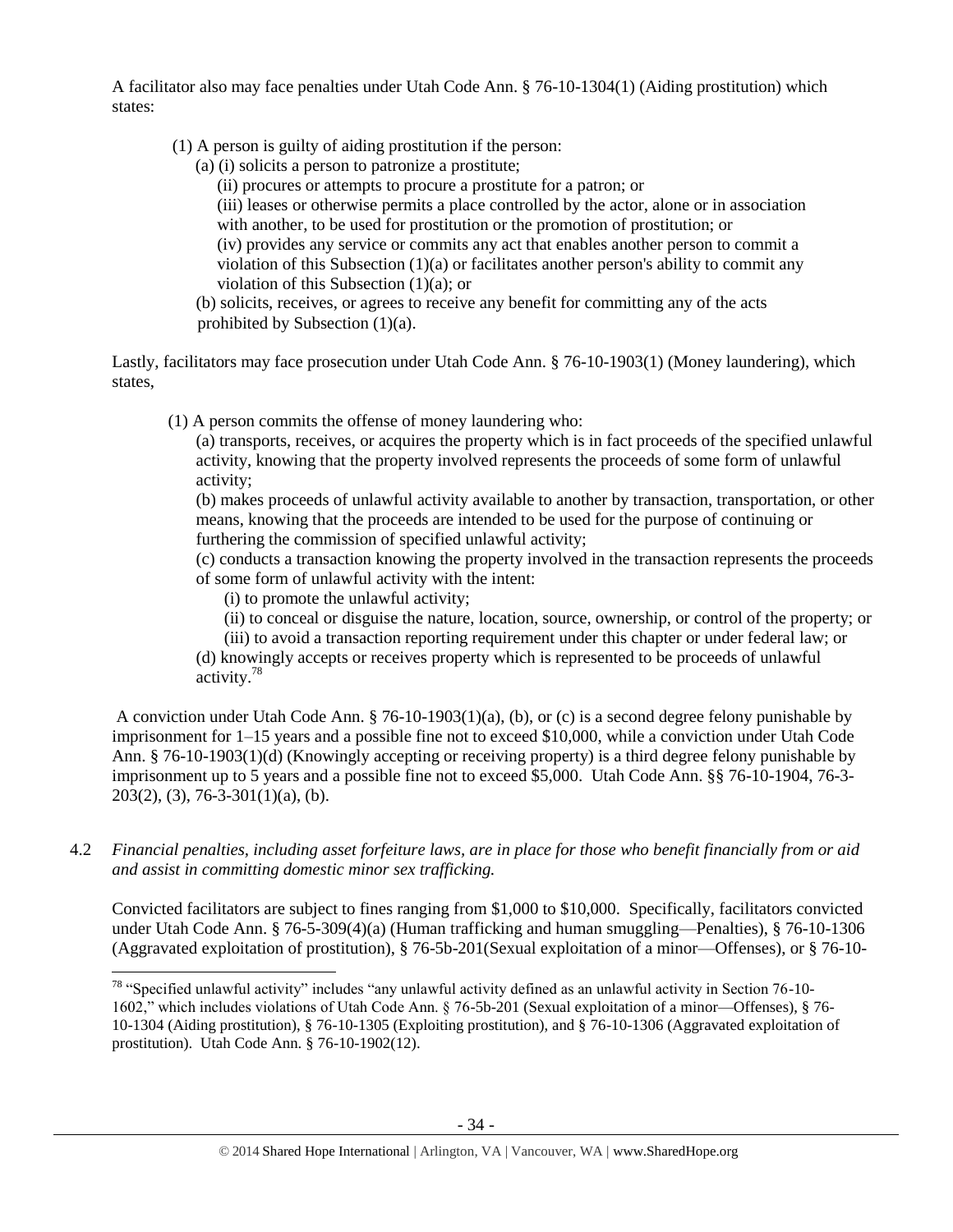1903(1)(a)–(c) (Money laundering) are subject to a possible fine not to exceed \$10,000.<sup>79</sup> Utah Code Ann. §  $76 - 3 - 301(a)$ .

Facilitators can be subjected to Utah's general forfeiture law, Utah Code Ann. § 24-1-101 through § 24-4- 117. Pursuant to Utah Code Ann. § 24-4-102(1), property "used to facilitate the commission of a federal or state offense and any proceeds of criminal activity" will be subject to forfeiture. Property subject to forfeiture under Utah Code Ann. § 24-4-102(1) includes:

(a) real property, including things growing on, affixed to, and found in land; and (b) tangible and intangible personal property, including money, rights, privileges, interests, claims, and securities of any kind.

In addition to asset forfeiture, facilitators convicted under Utah Code Ann. § 76-10-1304(1) (Aiding prostitution) are guilty of a Class B misdemeanor, which is punishable by imprisonment for up to 6 months and a possible fine not to exceed \$1,000. Utah Code Ann. §§ 76-10-1304(2), 76-3-204(2), 76-3- 301(1)(d). "However, a person who is convicted a second time, and on all subsequent convictions, under this section or under a local ordinance adopted in compliance with Section 76-10-1307 is guilty of a Class A misdemeanor," punishable by imprisonment up to 1 year and a possible fine not to exceed \$2,500. Utah Code Ann. §§ 76-10-1304(2), 76-3-204(1), 76-3-301(1)(c).

A facilitator convicted under Utah Code Ann. § 76-10-1903(1)(d) (Money laundering), a third degree felony, is subject to a possible fine not to exceed \$5,000. Utah Code Ann. §§ 76-10-1904(2); 76-3-301(1)(b). A facilitator convicted under Utah Code Ann. § 76-10-1304(1) (Aiding prostitution), a Class B misdemeanor, is subject to a possible fine not to exceed \$1,000. Utah Code Ann. §§ 76-10-1304(2), 76-3-301(1)(d).

In addition to possible fines, a court may order facilitators to pay restitution. Utah Code Ann. § 77-38a-301 (Restitution—Convicted defendant may be required to pay) authorizes the court to order "a convicted defendant to make restitution." Convicted defendants, including facilitators, whose criminal activity results in pecuniary damages are subject to mandatory restitution. Utah Code Ann. § 77-38a-302(1) (Restitution criteria), states in part, "When a defendant is convicted of criminal activity that has resulted in pecuniary damages, in addition to any other sentence it may impose, the court shall order that the defendant make restitution to victims<sup>80</sup> of crime as provided in this chapter, or for conduct for which the defendant has agreed to make restitution as part of a plea disposition." In determining restitution, the court shall determine "court-ordered restitution,"<sup>81</sup> and "complete restitution"<sup>82</sup> using the criteria provided in subsection (5). Utah Code Ann. § 77-38a-302(1), (2).

 $\overline{\phantom{a}}$ <sup>79</sup> These statutes are either first or second degree felonies and, pursuant to Utah Code Ann. § 76-3-301(a), are subject to a possible fine not to exceed \$10,000. Utah Code Ann. §§ 76-10-1306(3), 76-5b-201(2), 76-10-1603.5(1), 76-10-1904(1).

 $80$  "Victim" is defined as "any person whom the court determines has suffered pecuniary damages as a result of the defendant's criminal activities" and it "may not include a codefendant or accomplice." Utah Code Ann. § 77-38a-102(14).

<sup>&</sup>lt;sup>81</sup> Utah Code Ann. § 77-38a-302(2)(b) defines "court-ordered restitution" as "the restitution the court having criminal jurisdiction orders the defendant to pay as a part of the criminal sentence at the time of sentencing or within one year after sentencing."

 $82$  Utah Code Ann. § 77-38a-302(2)(a) defines "complete restitution" as the "restitution necessary to compensate a victim for all losses caused by the defendant."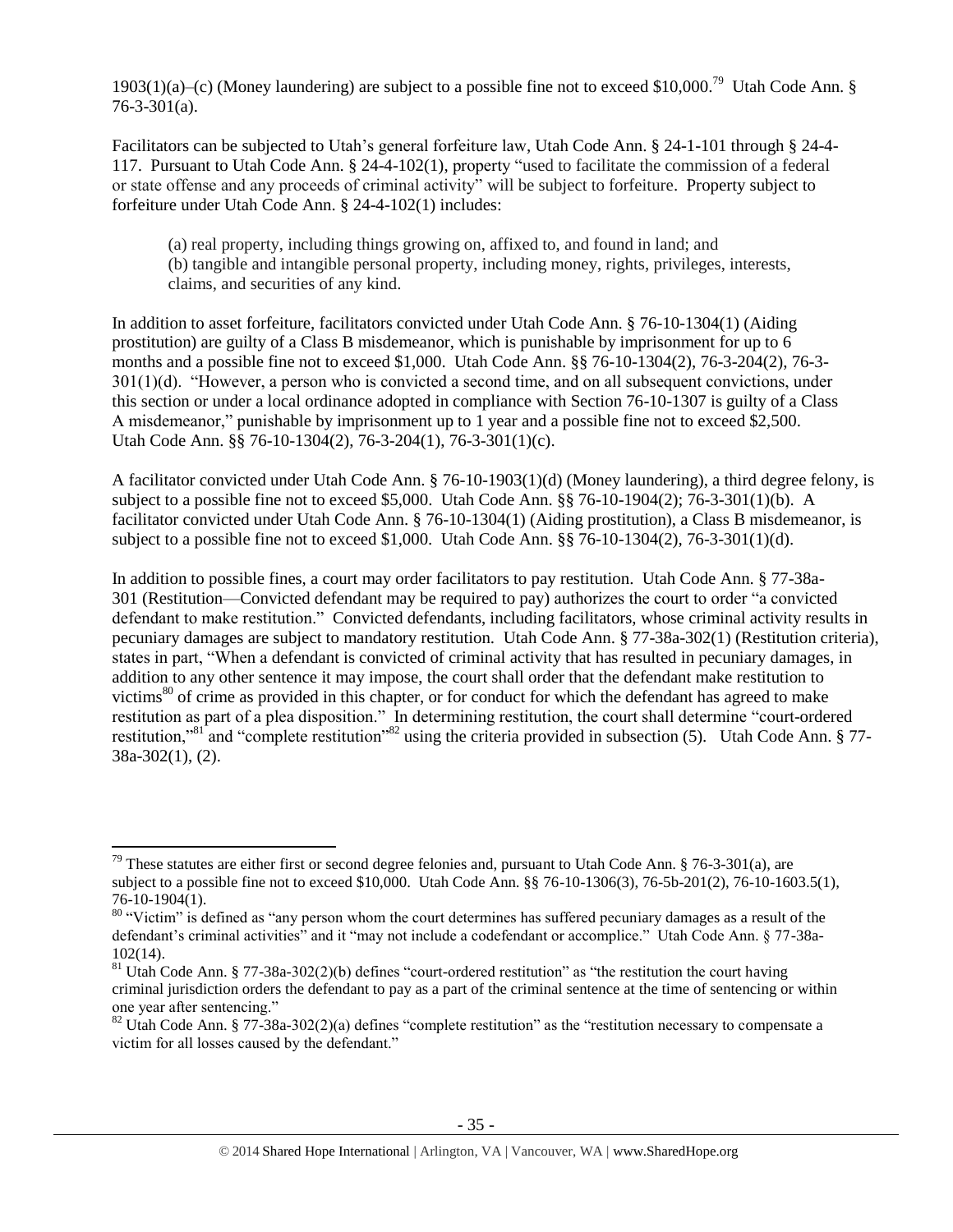Pursuant to Utah Code Ann. § 77-38a-302(5)(b),

In determining the monetary sum and other conditions for complete restitution, the court shall consider all relevant facts, including:

(i) the cost of the damage or loss if the offense resulted in damage to or loss or destruction of property of a victim of the offense;

(ii) the cost of necessary medical and related professional services and devices relating to physical or mental health care, including nonmedical care and treatment rendered in accordance with a method of healing recognized by the law of the place of treatment;

(iii) the cost of necessary physical and occupational therapy and rehabilitation;

(iv) the income lost by the victim as a result of the offense if the offense resulted in bodily injury to a victim as a result of the offense if the offense resulted in bodily injury to a victim;

. . . .

In determining court-ordered restitution, pursuant to Utah Code Ann. § 77-38a-302(5)(c), the court must consider the factors listed above in Utah Code Ann. § 77-38a-302(5)(b), as well as the following factors:

(i) the financial resources of the defendant and the burden that payment of restitution will impose, with regard to the other obligations of the defendant;

(ii) the ability of the defendant to pay restitution on an installment basis or on other conditions to be fixed by the court;

(iii) the rehabilitative effect on the defendant of the payment of restitution and the method of payment; and

(iv) other circumstances which the court determines may make restitution inappropriate.

If a facilitator disobeys an order to make restitution, and the "victim . . . elects to pursue collection of the order by civil process, the victim shall be entitled to recover collection and attorney's fees." Utah Code Ann. § 77- 38a-401(3).

# 4.3 *Promoting and selling child sex tourism is illegal*.

There is no specific provision in Utah law criminalizing the promotion or selling of child sex tourism.

4.3.1 Recommendation: Enact a law that prohibits the selling or offering to sell travel services that include or facilitate travel for the purpose of engaging in commercial sexual exploitation of a minor or prostitution of a minor, if occurring in Utah.

# 4.4 *Promoting and selling child pornography is illegal*.

Utah Code Ann. § 76-5b-201(1) (Sexual exploitation of a minor—Offenses) states, "A person is guilty of sexual exploitation of a minor: (a) when the person: (i) knowingly produces, possesses, or possesses with intent to distribute child pornography; or (ii) intentionally distributes or views child pornography."<sup>83</sup> A conviction under this statute is a second degree felony punishable by imprisonment for 1–15 years and a possible fine not to exceed \$10,000. Utah Code Ann.  $\S$ § 76-5b-201(2), 76-3-203(2), 76-3-301(1)(a).

<sup>83</sup> *See supra* note [9.](#page-4-0)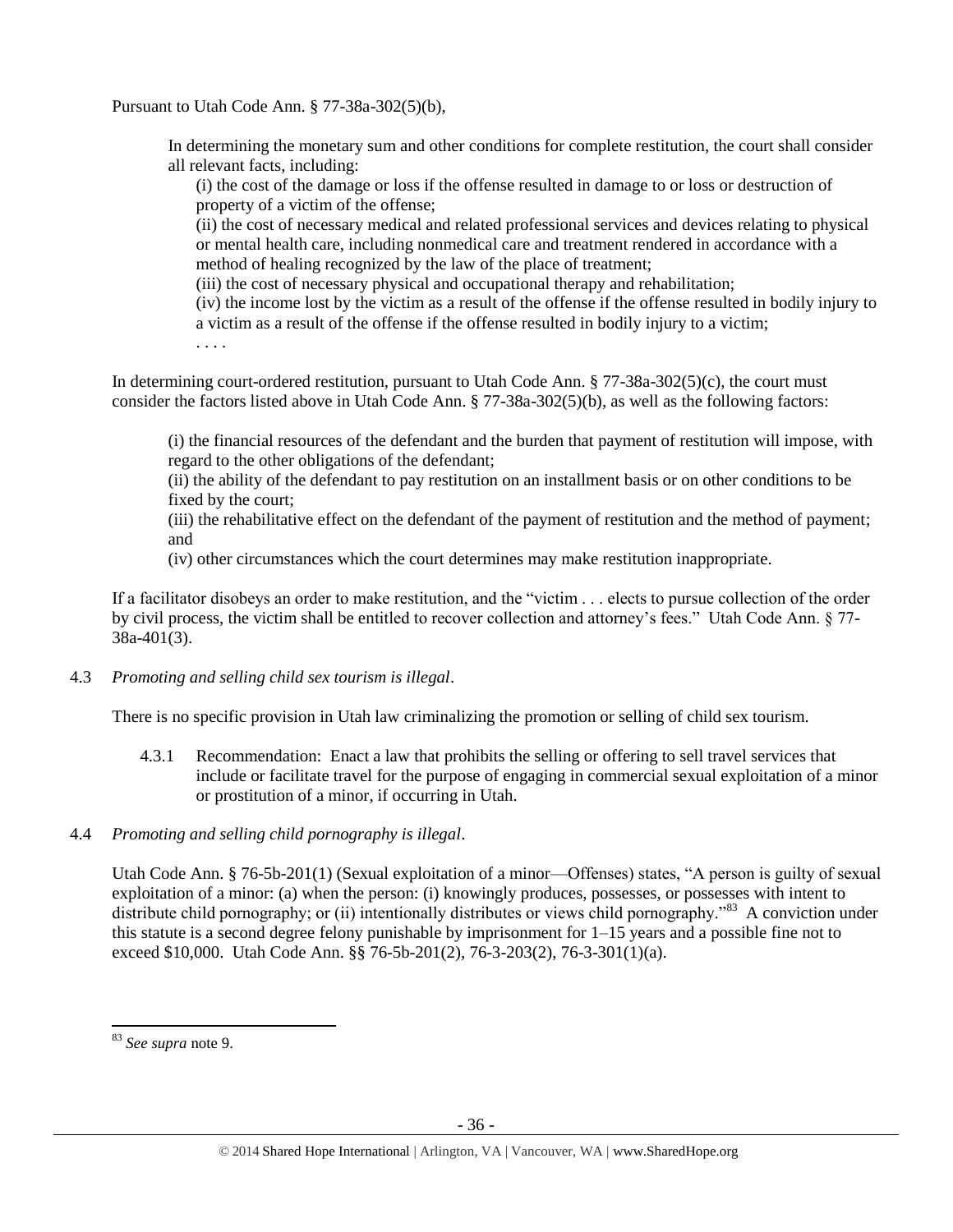#### *Legal Components:*  **FRAMEWORK ISSUE 5: PROTECTIVE PROVISIONS FOR THE CHILD VICTIMS**

- *5.1 Statutorily-mandated victim services define "victim" to specifically include victims of domestic minor sex trafficking or commercial sexual exploitation of children (CSEC) to ensure prompt identification and access to victims' rights and services.*
- *5.2 The state sex trafficking statute expressly prohibits a defendant from raising consent of the minor to the commercial sex acts as a defense.*
- *5.3 Prostitution laws apply only to adults, making minors under 18 specifically immune from this offense.*
- *5.4 Child victims of sex trafficking or commercial sexual exploitation are provided with a child protection response, including specialized shelter and services, and are not detained in juvenile detention facilities.*
- *5.5 Commercial sexual exploitation is identified as a type of abuse and neglect within child protection statutes.*
- *5.6 The definition of "caregiver" (or similar term) in the child welfare statutes is broad enough to include a trafficker who has custody or control of a child in order to bring a trafficked child into protection of child protective services.*
- *5.7 Crime victims' compensation is specifically available to a child victim of sex trafficking or commercial sexual exploitation of children (CSEC) without regard to ineligibility factors.*
- *5.8 Victim-friendly procedures and protections are provided in the trial process for minors under 18.*
- *5.9 Expungement or sealing of juvenile delinquency records resulting from arrests or adjudications for prostitution-related offenses committed as a result of, or in the course of, the commercial sexual exploitation of a minor is available within a reasonable time after turning 18.*
- *5.10 Victim restitution and civil remedies for victims of domestic minor sex trafficking or commercial sexual exploitation of children (CSEC) are authorized by law.*
- *5.11 Statutes of limitations for civil and criminal actions for child sex trafficking or commercial sexual exploitation of children (CSEC) offenses are eliminated or lengthened sufficiently to allow prosecutors and victims a realistic opportunity to pursue criminal action and legal remedies.*

*\_\_\_\_\_\_\_\_\_\_\_\_\_\_\_\_\_\_\_\_\_\_\_\_\_\_\_\_\_\_\_\_\_\_\_\_\_\_\_\_\_\_\_\_\_\_\_\_\_\_\_\_\_\_\_\_\_\_\_\_\_\_\_\_\_\_\_\_\_\_\_\_\_\_\_\_\_\_\_\_\_\_\_\_\_\_\_\_\_\_\_\_\_*

# *Legal Analysis:*

l

*5.1 Statutorily-mandated victim services define "victim" to specifically include victims of domestic minor sex trafficking or commercial sexual exploitation of children (CSEC) to ensure prompt identification and access to victims' rights and services.*

A commercially sexually exploited child may be considered a "victim" under Utah laws. Utah Code Ann. § 77- 37-2(3) (Definitions) defines a "victim," for purposes of Utah's Crime Victims' Bill of Rights, <sup>84</sup> as "a person against whom a crime has allegedly been committed, or against whom an act has allegedly been committed by a juvenile or incompetent adult, which would have been a crime if committed by a competent adult." Additionally, Utah Code Ann. § 77-38-2(9)(a) (Definitions) defines "victim of a crime," for purposes of the Rights of Crime Victims  $Act<sup>85</sup>$  and the Utah Constitution, in part as

any natural person against whom the charged crime or conduct is alleged to have been perpetrated or attempted by the defendant or minor personally or as a party to the offense or conduct or, in the discretion of the court, against whom a related crime or act is alleged to have been perpetrated or attempted, unless the natural person is the accused or appears to be accountable or otherwise criminally

<sup>84</sup> Utah Code Ann. § 77-37-1 *et seq*.

<sup>85</sup> Utah Code Ann. § 77-38-1 *et seq*.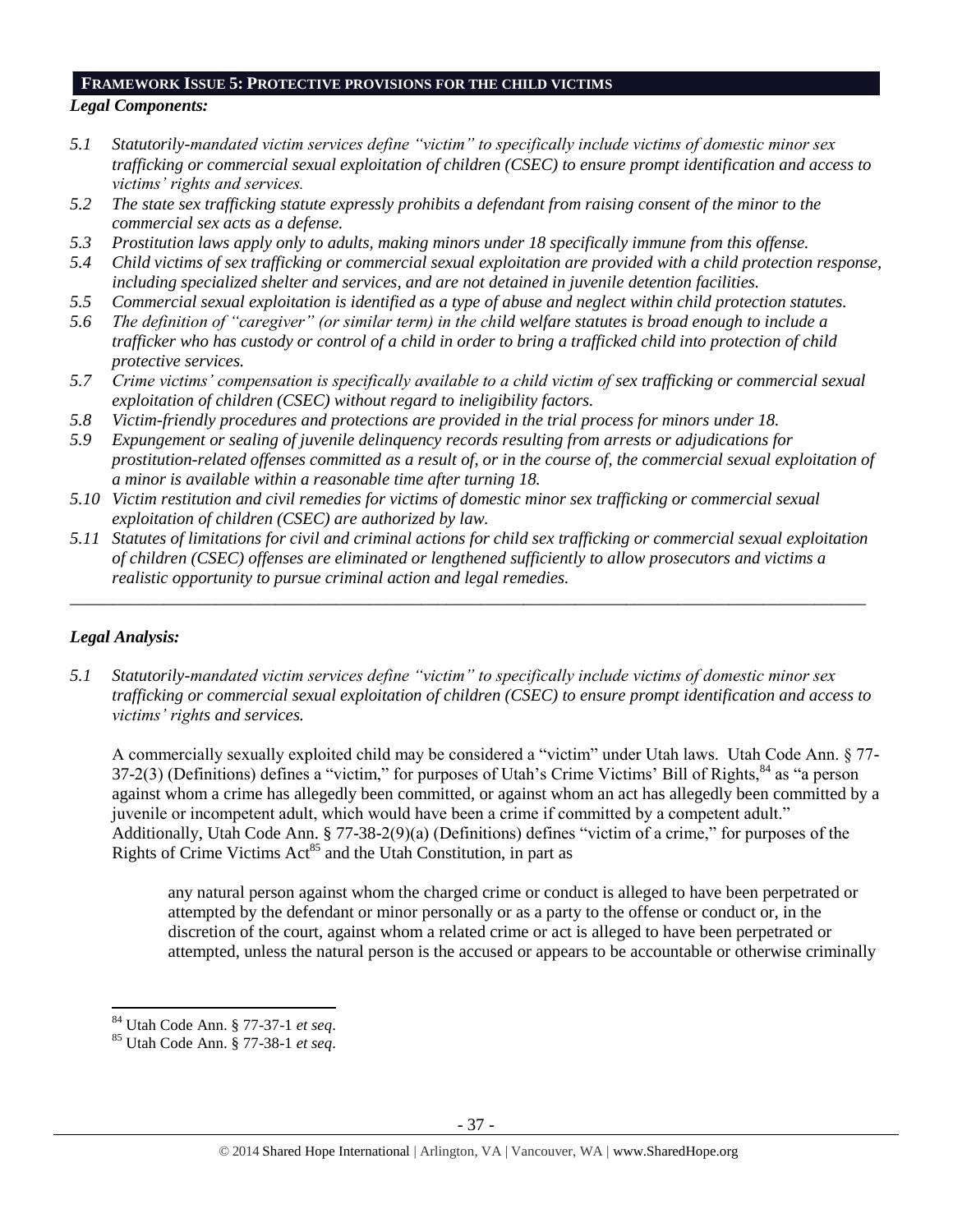<span id="page-37-0"></span>responsible for or criminally involved in the crime or conduct or a crime or act arising from the same conduct, criminal episode, or plan as the crime is defined under the laws of this state.

For purposes of receiving reparation awards, a "victim" is defined as including "a person who suffers bodily or psychological injury or death as a direct result of criminally injurious conduct<sup>86</sup> or of the production of pornography in violation of [Sexual exploitation of a minor—Offenses] if the person is a minor," but not "a person who participated in or observed the judicial proceedings against an offender unless otherwise provided by statute or rule." Utah Code Ann.  $\frac{63M}{7}$ -502(35)(a), (b).

<span id="page-37-1"></span>Lastly, the Crime Victims Restitution Act<sup>87</sup> defines "victim" as "any person whom the court determines has suffered pecuniary damages<sup>88</sup> as a result of the defendant's criminal activities." Utah Code Ann.  $\S 77-38a-$ 102(14)(a). The definition does not include "a codefendant or accomplice." Utah Code Ann. § 77-38a- $102(14)(b)$ .

## *5.2 The state sex trafficking statute expressly prohibits a defendant from raising consent of the minor to the commercial sex acts as a defense.*

Neither Utah Code Ann. § 76-05-310 (Aggravated human trafficking and aggravated human smuggling— Penalties) nor § 76-10-1306(1)(b) and (3) (Aggravated exploitation of prostitution) expressly provide that the consent of a minor to a commercial sex act is immaterial to the crime. While not directly related to the victim's consent for Utah Code Ann. § 76-5-309 (Human trafficking and human smuggling—Penalties) and § 76-5-310 (Aggravated human trafficking and aggravated human smuggling—Penalties), it is a defense under Utah Code Ann. § 76-5-305(2) (Defenses), that the defendant "was acting under the reasonable belief that the custodian, guardian, legal guardian, custodial parent, or person acting in loco parentis to the victim would, if present, have consented to the actor's conduct."

In contrast, Utah Code Ann. § 76-5b-102(c) (Legislative determinations—Purpose of this chapter) expresses, as part of the Utah Legislature's determination and purpose of Utah's Sexual Exploitation Act,<sup>89</sup> that "a minor cannot intelligently and knowingly consent to sexual exploitation."

5.2.1 Recommendation: Amend Utah Code Ann. § 76-5-305 (Defenses), to clarify that consent is not a defense to Utah Code Ann. § 76-5-310 (Aggravated human trafficking and aggravated human smuggling—Penalties) if the victim is a minor. Amend Utah Code Ann. § 76-10-1306(1)(b) and

 $\overline{\phantom{a}}$ <sup>86</sup> Utah Code Ann. § 63M-7-502(10) defines "criminally injurious conduct"

conduct that:

(v) does not arise out of the ownership, maintenance, or use of a motor vehicle, aircraft, or water craft, unless the conduct is intended to cause bodily injury or death, or is conduct which is or would be punishable under Title 76, Chapter 5, Offenses Against the Person [including human trafficking under § 76-5-308], or as any offense chargeable as driving under the influence of alcohol or drugs.

<sup>(</sup>i) is or would be subject to prosecution in this state under Section 76-1-201 [Jurisdiction of offenses]; (ii) occurs or is attempted;

<sup>(</sup>iii) causes, or poses a substantial threat of causing, bodily injury or death;

<sup>(</sup>iv) is punishable by fine, imprisonment, or death if the person engaging in the conduct possessed the capacity to commit the conduct; and

<sup>87</sup> Utah Code Ann. § 77-38a-101 *et seq*.

<sup>88</sup> *See supra* note [39.](#page-19-0)

<sup>89</sup> Utah Code Ann. § 76-5b-201 *et seq*.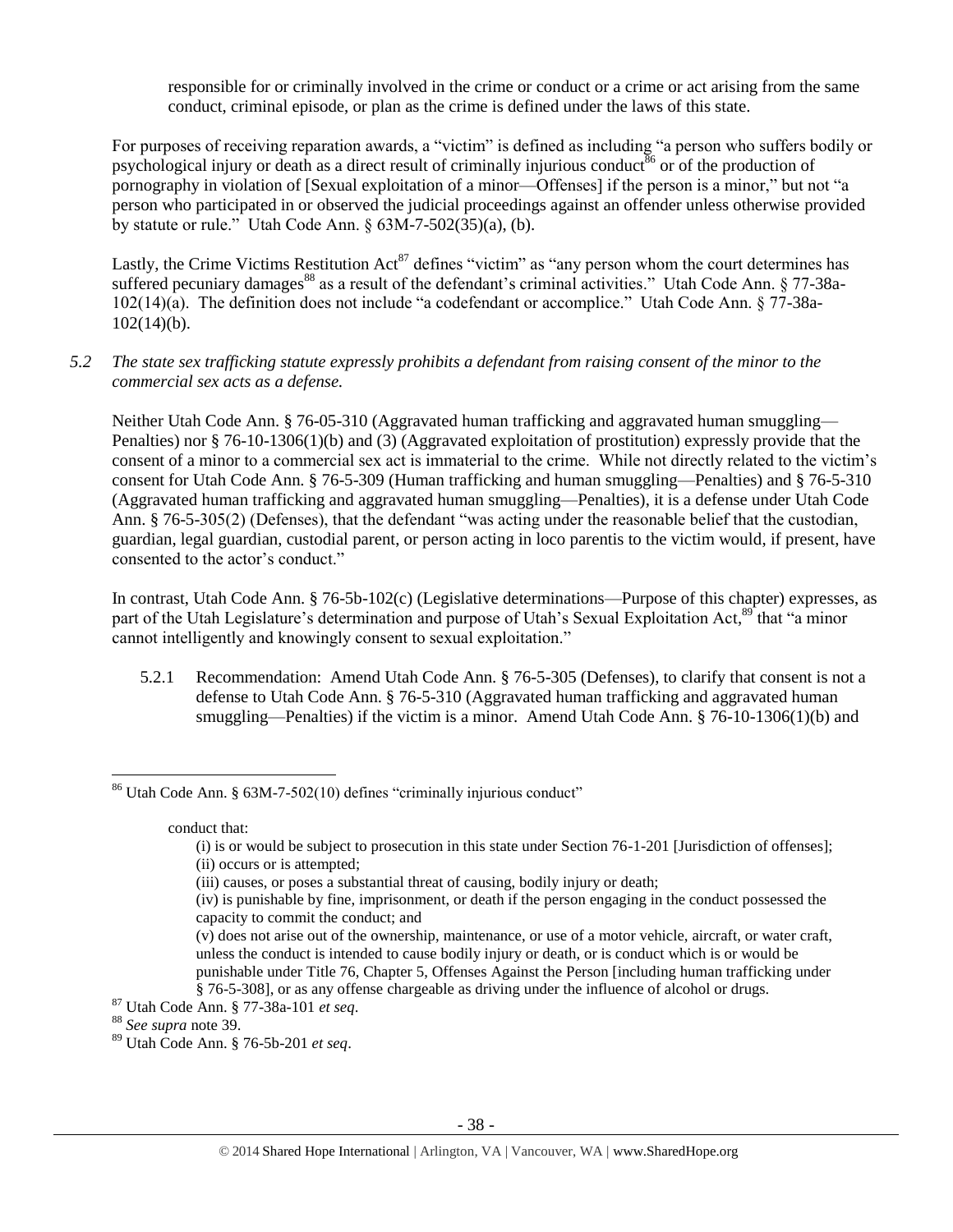(3) (Aggravated exploitation of prostitution) to clearly prohibit the use of the defense of consent when the victim is a minor under 18 years of age.

*5.3 Prostitution laws apply only to adults, making minors under 18 specifically immune from this offense.*

Utah Code Ann. § 76-10-1302(1) (Prostitution) is age-neutral, stating that

An individual is guilty of prostitution when the individual:

(a) engages in any sexual activity<sup>90</sup> with another individual for a fee;

(b) is an inmate<sup>91</sup> of a house of prostitution;<sup>92</sup> or

<span id="page-38-0"></span>(c) loiters in or within view of any public place for the purpose of being hired to engage in sexual activity.

While minors are not immune from prosecution, under Utah Code Ann.  $\S 76-10-1302(3)$ ,  $93$  they are not subject to delinquency proceedings until they have been referred to the Division of Child and Family Services by a law enforcement officer for a second offense. Provision of services in lieu of delinquency proceedings is mandatory for the first offense. Utah Code Ann. § 76-10-1302(3)(d).

Pursuant to Utah Code Ann. § 76-10-1302(3),

 $\overline{\phantom{a}}$ 

(b) Upon encountering a child engaged in prostitution or sexual solicitation, a law enforcement officer shall:

(i) conduct an investigation;

(ii) refer the child to the division;

(iii) if an arrest is made, bring the child to a receiving center, if available; and

(iv) contact the child's parent or guardian, if practicable.

(c) If a law enforcement officer refers a child to the division under Subsection  $(3)(b)(ii)$ , the division shall:

(i) check the division's records to verify whether law enforcement referred the child to the division under Subsection  $(3)(b)(ii)$  on a prior occasion; and

(ii) provide the information described in Subsection  $(3)(c)(i)$  to the law enforcement officer. (d) If law enforcement has not referred the child to the division under Subsection  $(3)(b)(ii)$  on at least one prior occasion, the division shall provide services to the child under Title 62A, Chapter 4a. (e) If law enforcement has referred the child to the division under Subsection (3)(b)(ii) on at least one

prior occasion the child may be subject to delinquency proceedings under Title 161 62A, Chapter 7 and Section 78A-6-601 through Section 78A-6-704.

 $90$  For purposes of this statute, "sexual activity" is defined as "acts of masturbation, sexual intercourse, or any sexual act involving the genitals of one person and the mouth or anus of another person, regardless of the sex of either participant." Utah Code Ann. § 76-10-1301(5).

 $91$  For purposes of this statute, "inmate" is defined as "a person who engages in prostitution in or through the agency of a house of prostitution." Utah Code Ann. § 76-10-1301(3).

 $92$  For purposes of this statute, "house of prostitution" is defined as "a place where prostitution or promotion of prostitution is regularly carried on by one or more persons under the control, management, or supervision of another." Utah Code Ann. § 76-10-1301(2).

<sup>&</sup>lt;sup>93</sup> The text of Utah Code Ann. § 76-10-1302 included here and elsewhere in this report includes amendments made by the passage of House Bill 254 during the 2014 General Session of the Utah Legislature.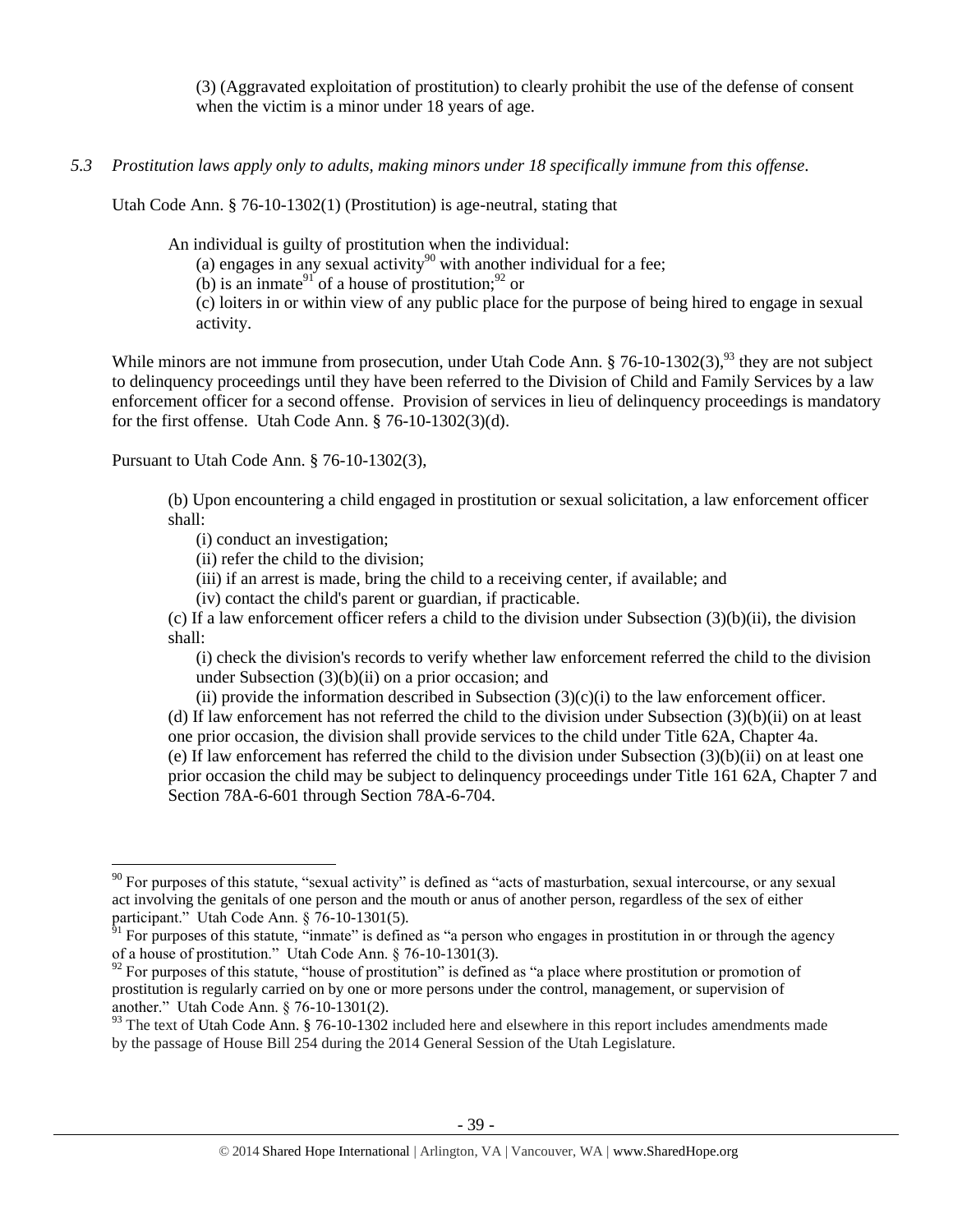- 5.3.1 Recommendation: Amend Utah Code Ann. § 76-10-1302 (Prostitution) to make minors under 18 immune from prosecution.
- *5.4 Child victims of sex trafficking or commercial sexual exploitation are provided with a child protection response, including specialized shelter and services, and are not detained in juvenile detention facilities.*

# **Child Identified as Abused/Neglected**

Pursuant to Utah Code Ann. § 78A-6-105(1),<sup>94</sup> a sexually exploited child is likely to be identified as abused or neglected. Utah does not specifically use the term "caregiver" in its child welfare statutes, and if a child is identified as abused or neglected under Utah Code Ann. § 78A-6-105(1), the definition of the person responsible for the child under Utah Code Ann. § 78A-6-105 and § 62A-4a-101<sup>95</sup> is not sufficiently broad to involve Child Protective Services in investigations where the child is in the custody or control of a non-family trafficker.

Utah provides some protective provisions to commercially sexually exploited children. While there is no mandated child protection response for commercially sexually exploited children that would prevent them from being detained in juvenile detention facilities, Utah laws do allow Child Protective Services and law enforcement to immediately remove children from abusive situations which may affect commercially sexually exploited children. Further, pursuant to Utah Code Ann. §  $62A-4a-105(1)(b)(x)$ , "The division shall . . . provide . . . services for minors who are victims of human trafficking or human smuggling . . . or who have engaged in prostitution or sexual solicitation...."<sup>96</sup>

- *I. Initial Custody:* 
	- a. Authority for initial custody

If initially identified as abused or neglected, a minor may be taken into protective custody under the Juvenile Court Act of 1996, Utah Code Ann. § 78A-6-106(2) (Search warrants and subpoenas—Authority to issue— Protective custody—Expedited hearing) which states,

A peace officer or child welfare worker may not enter the home of a child who is not under the jurisdiction of the court, remove a child from the child's home or school, or take a child into protective custody unless:

(a) there exist exigent circumstances sufficient to relieve the peace officer or child welfare worker of the requirement to obtain a warrant;

- (b) the peace officer or child welfare worker obtains a search warrant under Subsection (3);
- (c) the peace officer or child welfare worker obtains a court order after the parent or guardian of the child is given notice and an opportunity to be heard; or
- (d) the peace officer or child welfare worker obtains the consent of the child's parent or guardian.

 $\overline{\phantom{a}}$ <sup>94</sup> See *infra* section 5.5 for a full analysis of the definition of "abuse" as it relates to identification of sexually exploited children.

<sup>&</sup>lt;sup>95</sup> See *infra* section 5.6 for a full analysis of the definition of "caregiver."

<sup>&</sup>lt;sup>96</sup> The text of Utah Code Ann. § 62A-4a-105 included here and elsewhere in this report includes amendments made by the passage of House Bill 254 during the 2014 General Session of the Utah Legislature.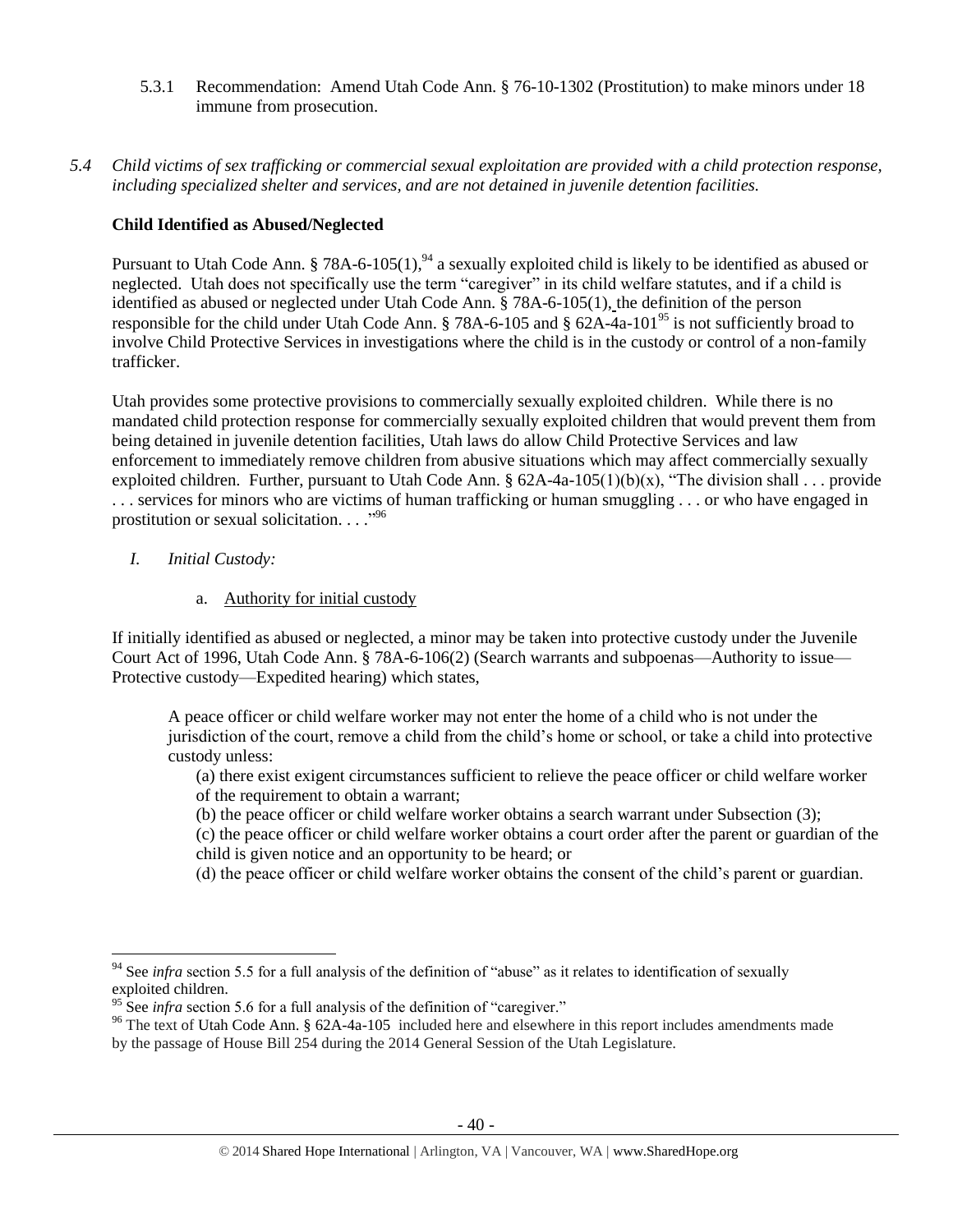Under the Utah Human Services Code, Child and Family Services Chapter, Utah Code Ann. § 62A-4a-202.1(1) (Entering home of a child—Taking a child into protective custody—Caseworker accompanied by peace officer—Preventive services—Shelter facility or emergency placement) states,

(1) A peace officer or child welfare worker may not:

(a) enter the home of a child who is not under the jurisdiction of the court, remove a child from the child's home or school, or take a child into protective custody<sup>97</sup> unless authorized under Subsection 78A-6-106(2)[Search warrants and subpoenas—Authority to issue—Protective custody—Expedited hearing]; or

(b) remove a child from the child's home or take a child into custody under this section solely on the basis of educational neglect, truancy, or failure to comply with a court order to attend school.

A minor victim who is suspected of committing a prostitution offense may also be taken into custody by law enforcement and delivered to the Department of Child and Family Services. Pursuant to Utah Code Ann. § 76- 10-1302(3)(b)(ii), "Upon encountering a child engaged in prostitution or sexual solicitation, a law enforcement officer shall . . . refer the child to the division." Pursuant to Utah Code Ann. § 76-10-1302(3)(c)(i), "If a law enforcement officer refers a child to the division under Subsection (3)(b)(ii), the division shall. . . check the division's records to verify whether law enforcement referred the child to the division under Subsection (3)(b)(ii) on a prior occasion," and pursuant to Utah Code Ann. § 76-10-1302(3)(d), "If law enforcement has not referred the child to the division under Subsection  $(3)(b)(ii)$  on at least one prior occasion, the division shall provide services to the child under Title 62A, Chapter 4a."

b. Placement:

A child taken into custody under Utah Code Ann. § 62A-4a-202.1 "may not be placed or kept in a secure detention facility pending court proceedings unless the child is detainable based on guidelines promulgated by the Division of Juvenile Justice Services." Utah Code Ann. § 62A-4a-202.1(4)(a). Additionally, unless the child requires physical restriction, a child who is removed from the custody of a parent or guardian must be "given temporary care in:

 $(i)$  a shelter facility;<sup>98</sup>

(ii) an emergency placement in accordance with Section 62A-4a-209 [Emergency placement]." Utah Code Ann. § 62A-4a-202.1(4)(b).

In determining where to place a child under Utah Code Ann. § 62A-4a-202.1(4)(b), "a noncustodial parent, relative, or friend, in accordance with Section 62A-4a-209 [Emergency Placement]" will receive priority. Utah Code Ann. § 62A-4a-202.1(4)(c).

*II. Process following initial custody:*

After taking a child into protective custody under Utah Code Ann. § 62A-4a-202.1, § 78A-6-106, or § 78A-6- 302 (Court-ordered protective custody of a child following petition filing—Grounds), the Division of Child and

 $\overline{\phantom{a}}$ <sup>97</sup> Utah Code Ann. § 62A-4a-101(20) defines "protective custody" as "the shelter of a child by the [Division of Child and Family Services] from the time the child is removed from the child's home until the earlier of: (a) the shelter hearing; or (b) the child's return home."

<sup>98 &</sup>quot;Shelter care" is defined as "the temporary care of a minor in a nonsecure facility." Utah Code Ann. § 62A-4a-101(26).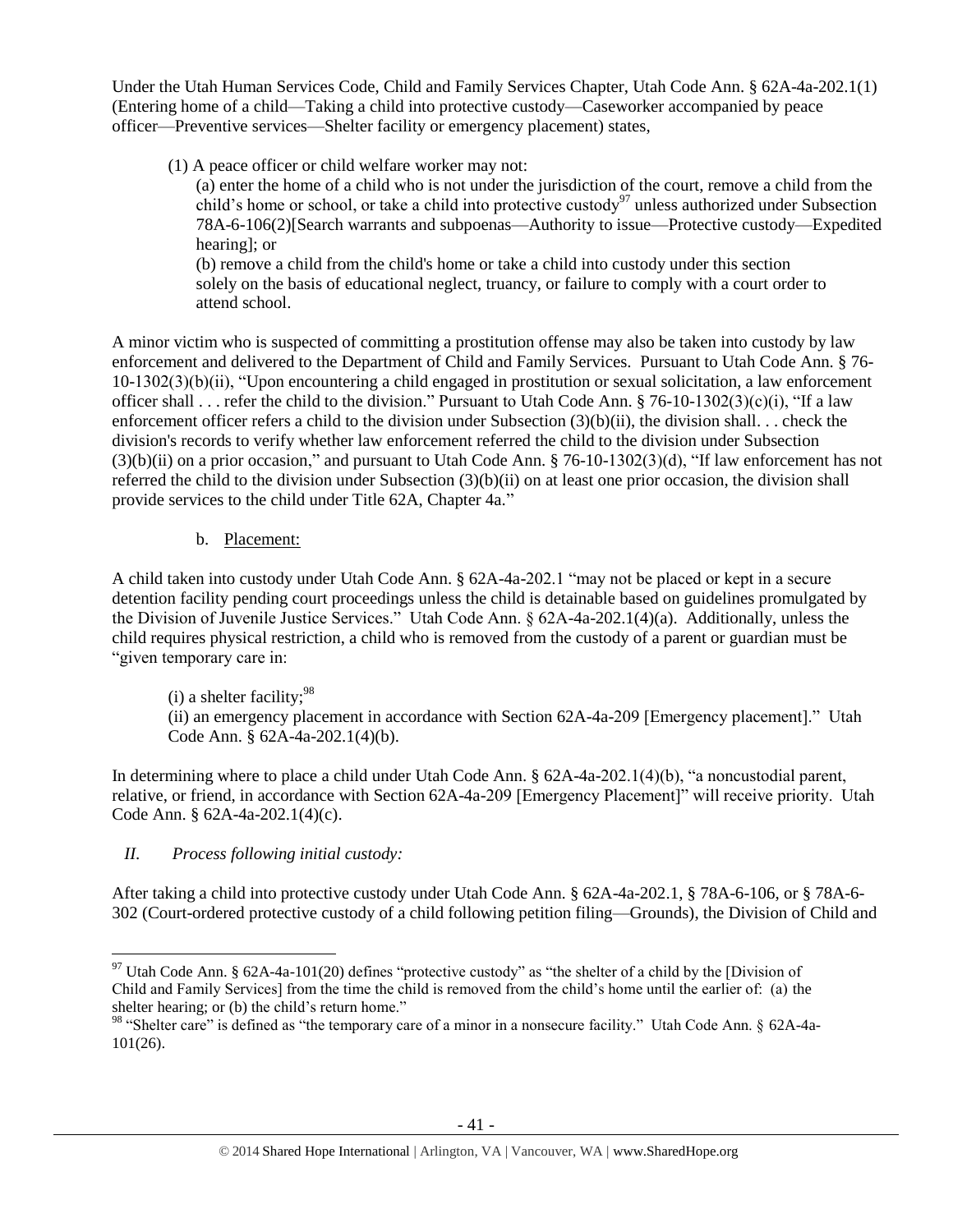Family Services ("DCFS") must "immediately initiate an investigation of the: (a) circumstances of the child; and (b) grounds upon which the decision to place the child into protective custody was made." Utah Code Ann. § 62A-4a-202.3(1). If appropriate, in any case involving sexual abuse, the DCFS must provide the child a medical examination within 24 hours of taking the child into custody. Utah Code Ann. § 62A-4a-202.3(2)(g).

# *III. Placement process pending adjudication/ investigation:*

The court is required to hold a shelter hearing within 72 hours of, among other things, the division taking a child into protective custody or removing a child or "emergency place under [Utah Code Ann. § 62A-4a-202.1(4)]." Utah Code Ann. § 78A-6-306(1)(a)–(c) (Shelter hearing). At the shelter hearing, the DCFS must tell the court, among other things, why the child "was removed from the parent's or guardian's custody . . . [and] the need, if any, for continued shelter." Utah Code Ann. § 78A-6-306(6)(a), (c). After the shelter hearing, pursuant to Utah Code Ann. § 78A-6-306(9)(a), the court must release the child from protective custody unless the court finds by a preponderance of the evidence any of the following:

(i) subject to Subsection  $(9)(b)(i)$ , there is a substantial danger to the physical health or safety of the child and the child's physical health or safety may not be protected without removing the child from the custody of the child's parent;

(ii) (A) the child is suffering emotional damage; and

(B) there are no reasonable means available by which the child's emotional health may be protected without removing the child from the custody of the child's parent;

(iii) there is a substantial risk that the child will suffer abuse or neglect if the child is not removed from the custody of the child's parents;

(iv) subject to Subsection (9)(b)(ii), the child or a minor residing in the same household has been, or is considered to be at substantial risk of being, physically abused, sexually abused, or sexually exploited by a:

(A) parent;

(B) member of the parent's household; or

(C) person known to the parent;

. . .

(xiii) the child's welfare is substantially endangered.

Utah Code Ann. § 78A-6-306(12) provides that "[i]n cases where actual sexual abuse, sexual exploitation, ... [or] severe abuse . . . are involved, neither the [DCFS] nor the court has any duty to make 'reasonable efforts' or to . . . attempt to maintain a child in the child's home, return a child to the child's home, provide reunification services, or attempt to rehabilitate the offending parent or parents." Furthermore, Utah Code Ann. § 78A-6- 306(15) states,

(15) If the court finds that continued removal and temporary custody are necessary for the protection of a child because harm may result to the child if the child were returned home, the court shall order continued removal regardless of:

(a) any error in the initial removal of the child;

(b) the failure of a party to comply with notice provisions; or

(c) any other procedural requirement of this chapter or Title 62A, Chapter 4a, Child and Family Services.

Pursuant to Utah Code Ann. § 78A-6-307(2) (Shelter hearing—Placement—DCFS custody), the court will make reasonable efforts at a shelter hearing to place the child with the child's parent. However, Utah Code Ann. § 78A-6-307(7) states,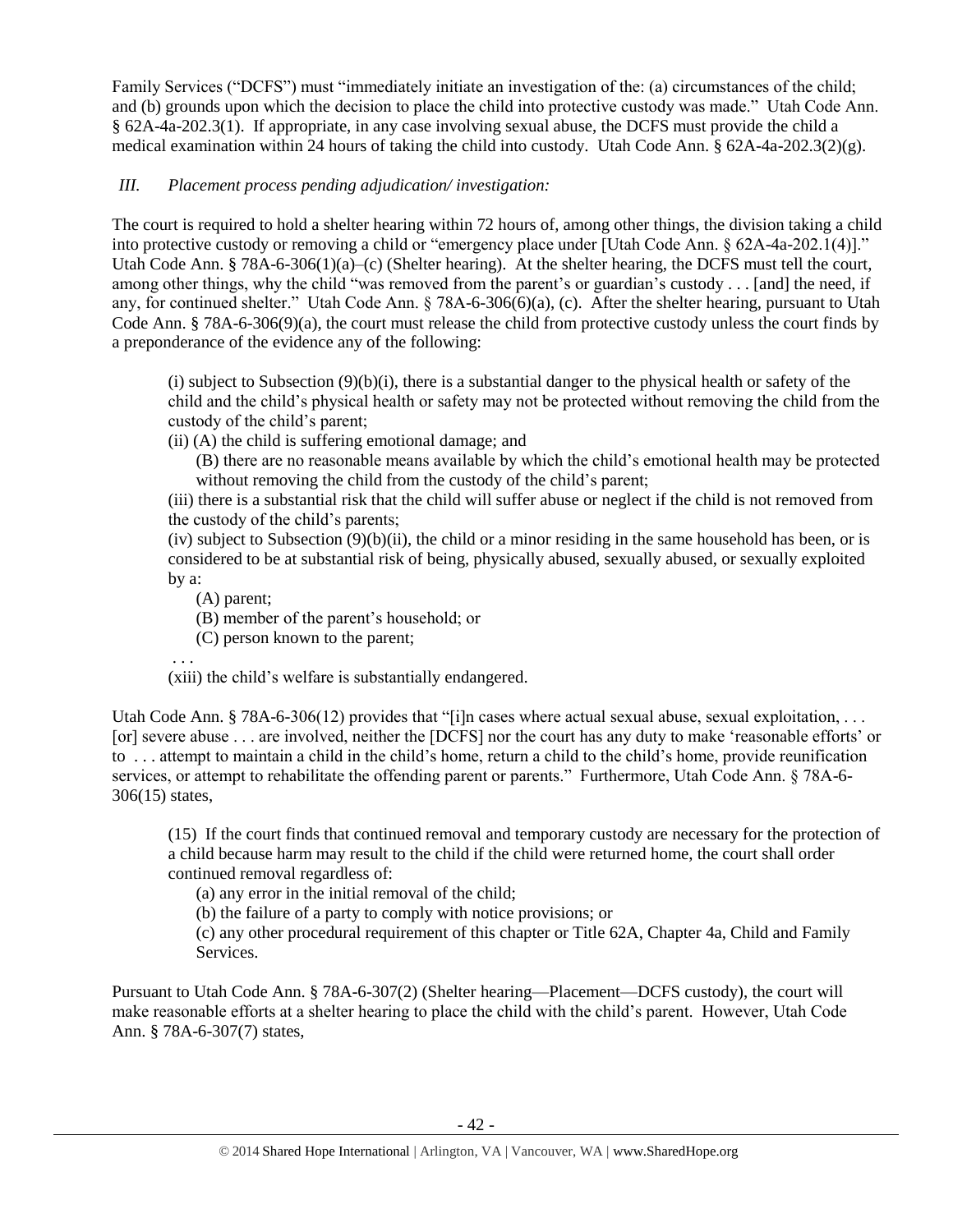(7) If, at the time of the shelter hearing, a child is removed from the custody of the child's parent and is not placed in the custody of the child's other parent, the court:

(a) shall, at that time, determine whether, subject to Subsections (18)(c) through (e), there is a relative of the child or a friend of a parent of the child who is able and willing to care for the child; [and] . . .

(d) may order that the child be placed in the custody of the division pending the determination under Subsection (7)(a).

# *IV. Adjudication:*

At a dispositional hearing, the court may order any disposition stated in Utah Code Ann. § 78A-6-117(2). Utah Code Ann. § 78A-6-312. Pursuant to Utah Code Ann. § 78A-6-117(2) (Adjudication of jurisdiction of juvenile court—Disposition of cases—Enumeration of possible court orders—Considerations of court—Obtaining DNA sample), "[u]pon adjudication the court may make" any of the listed dispositions, including "place the minor in state supervision . . . under the legal custody of: (A) the minor's parent or guardian; (B) the Division of Juvenile Services: or (C) the Division of Child and Family Services." Utah Code Ann. § 78A-6-117(2)(a)(ii).

Furthermore, "[t]the court may: (A) vest legal custody of the minor in the Division of Child and Family Services, Division of Juvenile Justice Services, or the Division of Substance Abuse and Mental Health; and (B) order the Department of Human Services to provide dispositional recommendations and services." Utah Code Ann. § 78A-6-117(2)(c)(i).

# *V. Outcomes*

Pursuant to Utah Code Ann. § 78A-6-312(1) the court can may also enter any of the following alternative orders at a dispositional hearing:

- (b) place the minor in the custody or guardianship of any:
	- (i) individual; or
	- (ii) public or private entity or agency; or
- (c) order:
	- (i) protective supervision;
	- (ii) family preservation;

(iii) subject to Subsection 78A-6-117(2)(n)(iii) [Adjudication of jurisdiction of juvenile court— Disposition of cases—Enumeration of possible court orders—Considerations of court—Obtaining DNA sample], medical or mental health treatment; or (iv) other services.

Furthermore, if at the dispositional hearing the court determines that continued removal is in the best interest of the minor, it must "(a) establish a primary permanency goal for the minor; and (b) determine whether, in view of the primary permanency goal, reunification services are appropriate for the minor and the minor's family . . . ." Utah Code Ann. § 78A-6-312(2). However, "[i]n cases where obvious sexual abuse, sexual exploitation, abandonment, severe abuse, or severe neglect are involved, neither the [DCFS] nor the court has any duty to make 'reasonable efforts' or to, in any other way, attempt to provide reunification services, or to attempt to rehabilitate the offending parent or parents." Utah Code Ann. § 78A-6-312(4).

If the court does not order reunification services at the dispositional hearing, a permanency hearing must be held within 30 days after the day on which the dispositional hearing ends. Utah Code Ann. § 78A-6-314(1)(b).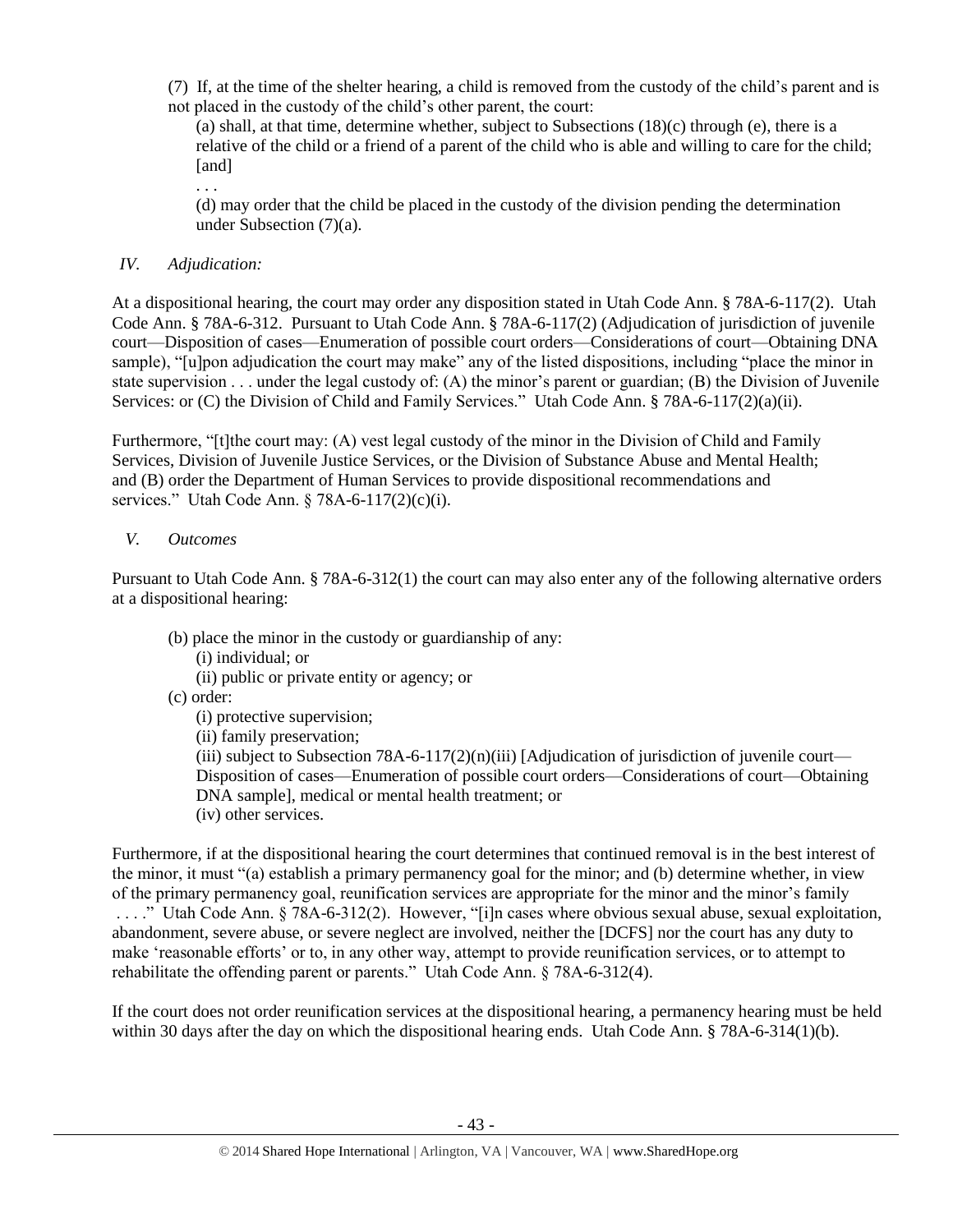## **Child Identified as Delinquent**

A child suspected of committing a prostitution offense may receive a protective response and access to services through child welfare. To the extent a minor victim is identified as having committed an offense other than prostitution or a status offense arising from the child's exploitation, it is possible for the minor to be taken into custody and detainedfor.

# *I. Initial Custody:*

# a. Authority for initial custody

A child suspected of prostitution may be arrested for prostitution, but must be referred to the Division of Child and Family Services. Pursuant to Utah Code Ann. § 76-10-1302(3), <sup>99</sup>

(b) Upon encountering a child engaged in prostitution or sexual solicitation, a law enforcement officer shall:

(i) conduct an investigation;

(ii) refer the child to the division;

(iii) if an arrest is made, bring the child to a receiving center, if available; and

(iv) contact the child's parent or guardian, if practicable.

(c) If a law enforcement officer refers a child to the division under Subsection  $(3)(b)(ii)$ , the division shall:

(i) check the division's records to verify whether law enforcement referred the child to the division under Subsection  $(3)(b)(ii)$  on a prior occasion; and

(ii) provide the information described in Subsection  $(3)(c)(i)$  to the law enforcement officer.

(d) If law enforcement has not referred the child to the division under Subsection  $(3)(b)(ii)$  on at least one prior occasion, the division shall provide services to the child under Title 62A, Chapter 4a. (e) If law enforcement has referred the child to the division under Subsection (3)(b)(ii) on at least one prior occasion the child may be subject to delinquency proceedings under Title 161 62A, Chapter 7 and Section 78A-6-601 through Section 78A-6-704.

If identified as committing an offense other than prostitution or a status offense, Utah Code Ann. § 78A-6- 112(1) (Minor taken into custody by peace officer, private citizen, or probation officer—Grounds—Notice requirements—Release or detention—Grounds for peace officer to take adult into custody) provides,

(1) A minor may be taken into custody by a peace officer without order of the court if: (a) in the presence of the officer the minor has violated a state law, federal law, local law, or municipal ordinance;

. . .

(d) there are reasonable grounds to believe the minor has run away or escaped from the minor's parents, guardian, or custodian; or

(e) there is reason to believe that the minor is:

(i) subject to the state's compulsory education law; and

(ii) absent from school without legitimate or valid excuse, subject to Section 53A-11-105 [Taking custody of a person believed to be a truant minor—Disposition—Receiving centers— Reports—Immunity from liability).

<sup>99</sup> *See supra* note [93.](#page-38-0)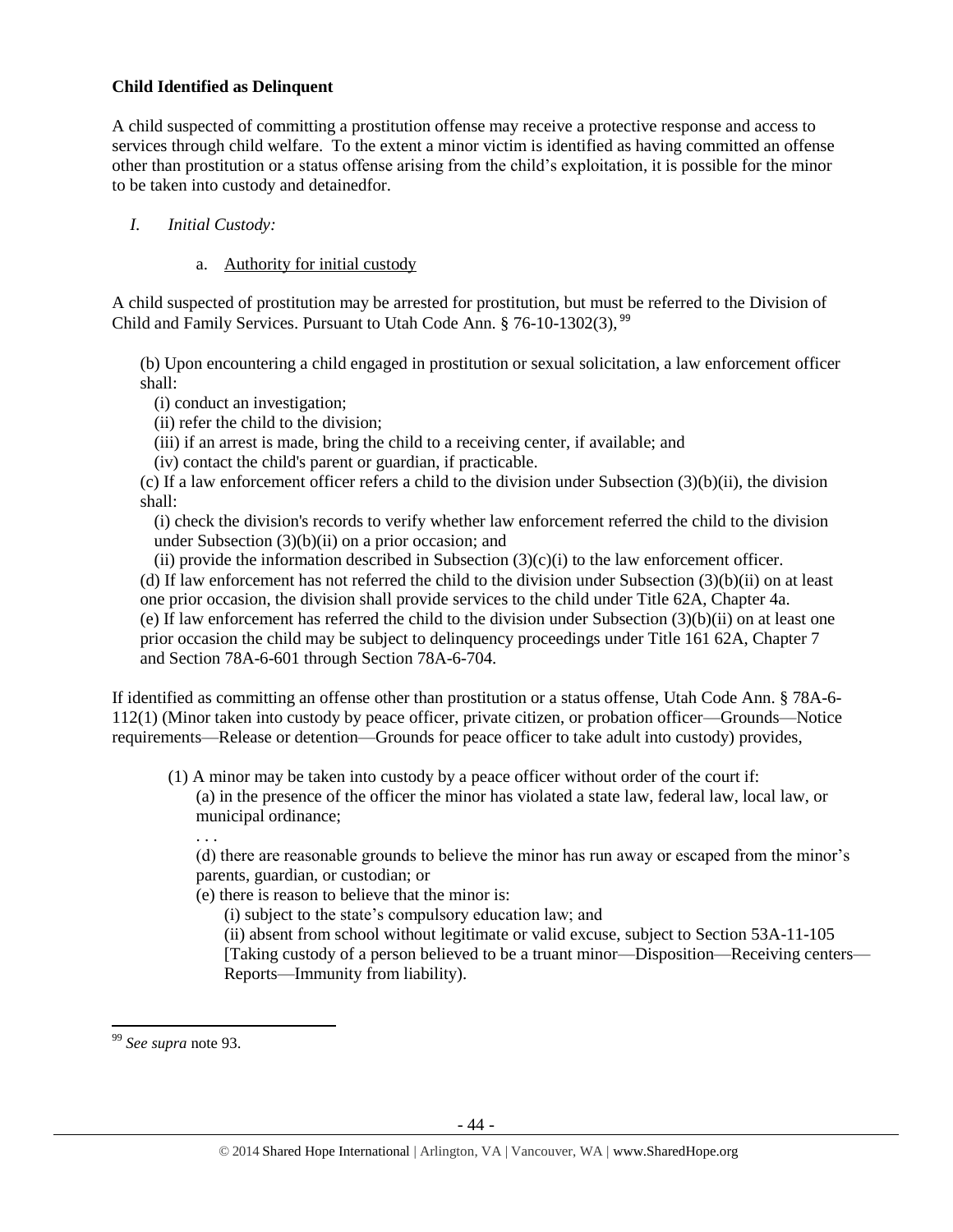# b. Placement:

A child engaged in prostitution or sexual solicitation, who has been arrested by a law enforcement officer, shall be brought to a receiving center, if available. Utah Code Ann. § 76-10-1302(3)(b). Pursuant to Utah Code Ann. § 76-10-1302(3),

(c) If a law enforcement officer refers a child to the division under Subsection  $(3)(b)(ii)$ , the division shall:

(i) check the division's records to verify whether law enforcement referred the child to the division under Subsection (3)(b)(ii) on a prior occasion; and

(ii) provide the information described in Subsection  $(3)(c)(i)$  to the law enforcement officer.

(d) If law enforcement has not referred the child to the division under Subsection (3)(b)(ii) on at least one prior occasion, the division shall provide services to the child under Title 62A, Chapter 4a.

Otherwise, upon arrival at the youth corrections facility, a staff member must immediately determine "whether to admit the minor to secure detention,<sup>100</sup> admit the minor to home detention, place the minor in a placement other than detention, or return the minor home." Utah Code Ann. § 78A-6-112(5)(b)(i). Pursuant to Utah Code Ann. § 78A-6-113(1) (Placement of minor in detention or shelter facility—Grounds—Detention hearings— Period of detention—Notice—Confinement for criminal proceedings—Bail laws applicable—Exception),

(a) A minor may not be placed or kept in a secure detention facility pending court proceedings unless it is unsafe for the public to leave the minor with the minor's parents, guardian, or custodian and the minor is detainable based on guidelines promulgated by the Division of Juvenile Justice Services. (b) A child who must be taken from the child's home but who does not require physical restriction shall be given temporary care in a shelter facility and may not be placed in a detention facility. (c) A child may not be placed or kept in a shelter facility pending court proceedings unless it is unsafe to leave the child with the child's parents, guardian, or custodian.

Additionally, "[a] child under 16 years of age may not be held in jail, lockup, or other place for adult detention except as provided by Section 62A-7-201 [Definitions] or unless certified as an adult pursuant to Section 78A-6-703 [Certification hearings—Juvenile court to hold preliminary hearing —Factors considered by juvenile court for waiver of jurisdiction to district court]." Utah Code Ann. § 78A-6-  $113(8)(a)$ .

# *II. Process following initial custody:*

 $\overline{a}$ 

When a child is arrested for committing a Class B misdemeanor<sup>101</sup> or below, the arresting officer must prepare a citation and submit it to the juvenile court within 5 days. Utah Code Ann. § 78A-6-603. Such citation shall require the juvenile to appear in court. Utah Code Ann. § 78A-6-603(10). When a child is arrested for committing a Class A misdemeanor or a felony, the arresting officer must file a formal referral with the juvenile court within 10 days of the child's arrest, unless the arrested child was taken to a detention facility, in which case, the arresting officer must file within 72 hours. Utah Code Ann.  $\S 78A-6-602(2)(a)$ .

<sup>&</sup>lt;sup>100</sup> Although Utah Code Ann. § 78A-6-105 (Definitions) does not define "secure detention," it defines "secure facility" as "any facility operated by or under contract with the Division of Juvenile Justice Services, that provides 24-hour supervision and confinement for youth offenders committed to the division for custody and rehabilitation." Utah Code Ann. § 78A-6-105(36). Utah Code Ann. § 62A-7-101(19), however, defines "secure detention" as "predisposition placement in a facility operated by or under contract with the division, for conduct by a child who is alleged to have committed a delinquent act."

<sup>101</sup> Prostitution is a Class B misdemeanor. Utah Code Ann. § 76-10-1302. *See supra* Section 5.3.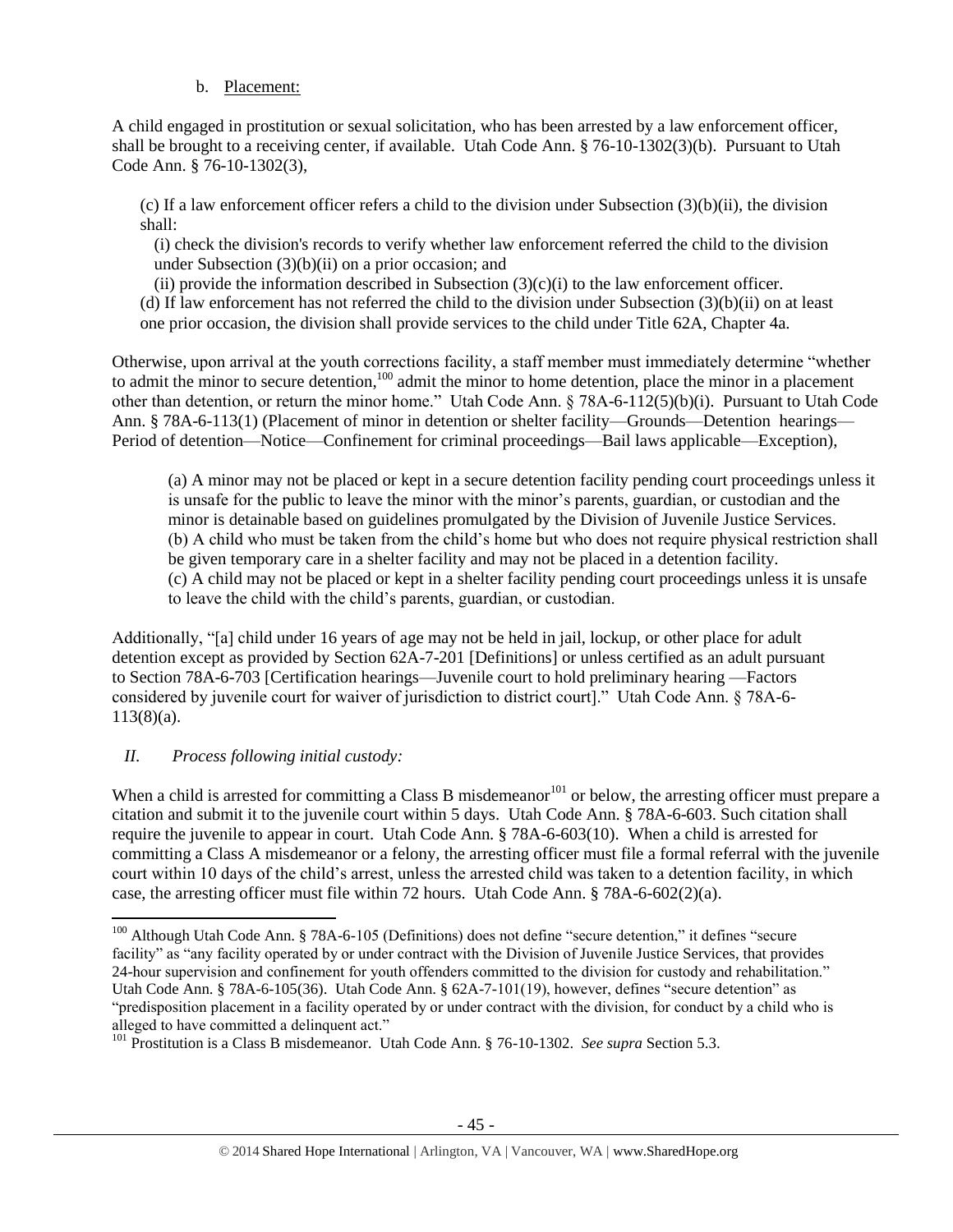Pursuant to Utah Code Ann. § 76-10-1302(3), which applies to instances where a law officer encounters a child engaged in prostitution or sexual solicitation,

(c) If a law enforcement officer refers a child to the division under Subsection  $(3)(b)(ii)$ , the division shall:

(i) check the division's records to verify whether law enforcement referred the child to the division under Subsection  $(3)(b)(ii)$  on a prior occasion; and

(ii) provide the information described in Subsection  $(3)(c)(i)$  to the law enforcement officer. (d) If law enforcement has not referred the child to the division under Subsection  $(3)(b)(ii)$  on at least one prior occasion, the division shall provide services to the child under Title 62A, Chapter 4a. (e) If law enforcement has referred the child to the division under Subsection (3)(b)(ii) on at least one prior occasion the child may be subject to delinquency proceedings under Title 161 62A, Chapter 7 and Section 78A-6-601 through Section 78A-6-704.

### *III. Placement process pending adjudication:*

In instances where a child is subject to delinquency proceedings and is detained on those charges, "a minor may not be held in a detention facility longer than 48 hours prior to a detention hearing, excluding weekends and holidays, unless the court has entered an order for continued detention." Utah Code Ann. § 78A-6-113(4)(a). If at the detention hearing the court determines that it would be unsafe to release the minor, the minor may continue to be held in that facility or a more appropriate facility. Utah Code Ann. § 78A-6-113(4)(d).

## *IV. Adjudication:*

After the detention hearing has been conducted, only the court has the authority to release the minor. Utah Code Ann. § 78A-6-113(4)(e)(i). Once a dispositional order has been entered, the minor may not be held in non-secure substitute care<sup>102</sup> or community-based placement for longer than 72 hours, unless the court determines that it is in the best interest of the minor that the period of detention be extended. Utah Code Ann. § 78A-6-113(5).

### V. *Outcomes*

Upon adjudication, Utah Code Ann. § 78A-6-117(2) (Adjudication of jurisdiction of juvenile court— Disposition of cases—Enumeration of possible court orders—Considerations of court—Obtaining DNA samples) allows the court to enter certain adjudicatory decrees, including placing the child on probation in the child's home; "place the minor in the legal custody of a relative or other suitable person, with or without probation or protective supervision;" "commit a minor to the Division of Juvenile Justice Services for secure confinement;" or "vest legal custody of an abused, neglected, or dependent minor in the Division of Child and

l <sup>102</sup> "Substitute care" is defined in Utah Code Ann. § 78A-6-113(5) by referring to Utah Code Ann. § 62A-4a-101(32), which defines the term as

<sup>(</sup>a) the placement of a minor in a family home, group care facility, or other placement outside the minor's own home, either at the request of a parent or other responsible relative, or upon court order, when it is determined that continuation of care in the minor's own home would be contrary to the minor's welfare;

<sup>(</sup>b) services provided for a minor awaiting placement; and

<sup>(</sup>c) the licensing and supervision of a substitute care facility.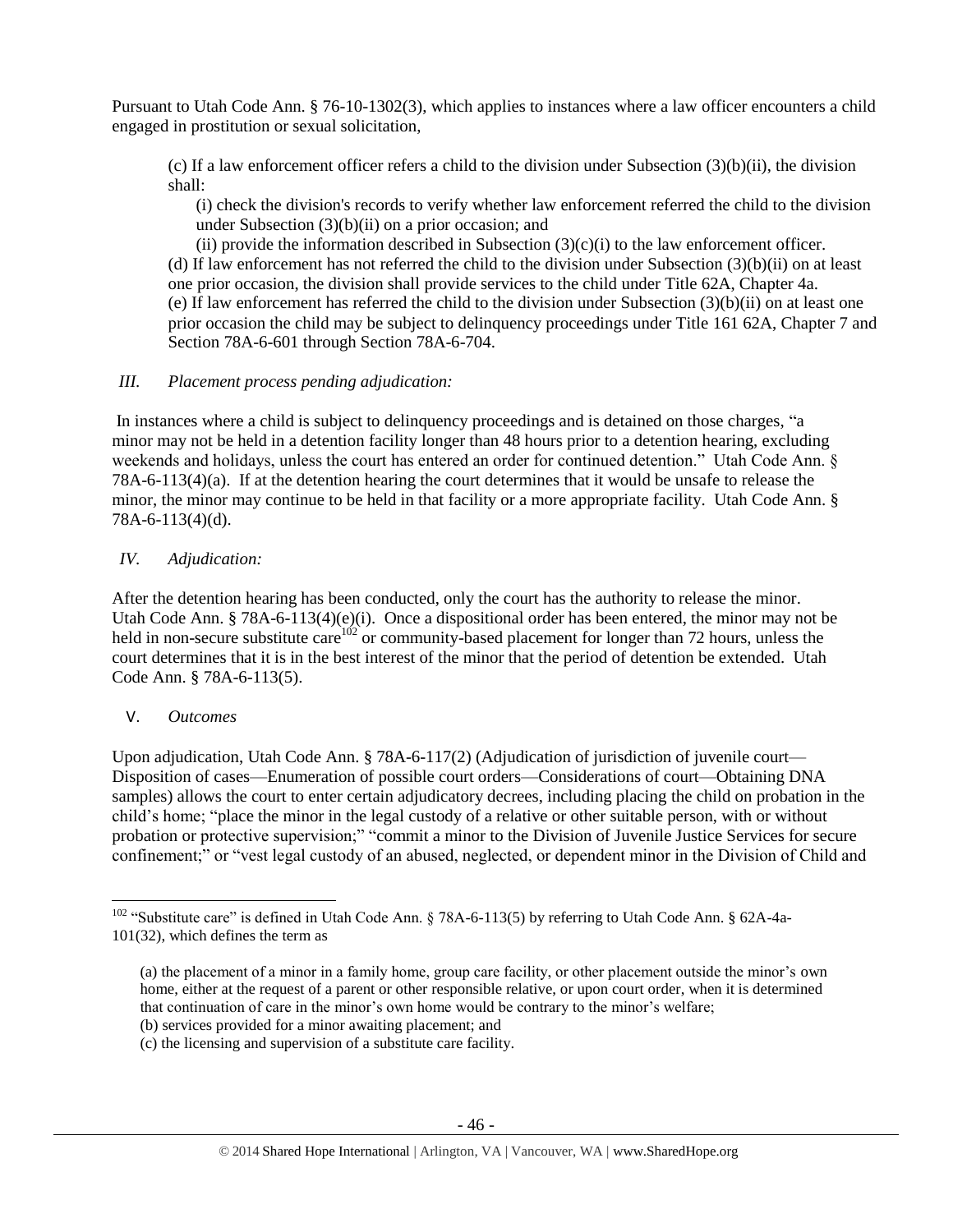Family Services or any other appropriate person in accordance with the requirements and procedures of Title 78A, Chapter 6, Part 3, Abuse, Neglect, and Dependency Proceedings."

The "court may commit a minor to the Division of Juvenile Justice Services for secure confinement" pursuant to Utah Code Ann. § 78A-6-117(2)(d)(i), but not if the minor is only under the jurisdiction of the court for "abuse, neglect or dependency." Utah Code Ann. § 78A-6-117(2)(d)(ii). Minors under the jurisdiction of the court for committing an act "which if committed by an adult would be a criminal offense" may be placed in "detention or an alternative to detention" for no more than 30 days. Utah Code Ann. § 78A-6-117(2)(f)(i), (2)(f)(ii).

5.4.1 Recommendation: Ensure all minor victims of Utah Code Ann. § 76-5-310 (Aggravated human trafficking and aggravated human smuggling—Penalties) are directed away from the juvenile justice system and into specialized services for sexually exploited children.

# *5.5 Commercial sexual exploitation is identified as a type of abuse and neglect within child protection statutes.*

For purposes of Utah's Juvenile Court Act of 1996, and for Utah's "Child and Family Services" chapter, which refers back to the Juvenile Court Act definition, commercial sexual exploitation is expressly identified as a type of abuse. However, the definition of commercial sexual exploitation used in Utah's child protection statutes only includes conduct criminalized under Utah Code Ann. § 76-5b-201 (Sexual exploitation of a minor— Offenses) and does not expressly include conduct prohibited under Utah Code Ann. § 76-5-310 (Aggravated human trafficking and aggravated human smuggling—Penalties) or Utah's other CSEC laws.

Specifically, Utah Code Ann. § 78A-6-105(1)<sup>103</sup> (Definitions) defines "abuse" as

- (i) nonaccidental harm of a child;
- (ii) threatened harm of a child;
- (iii) sexual exploitation;
- (iv) sexual abuse; or
- (v) that a child's natural parent:

(A) intentionally, knowingly, or recklessly causes the death of another parent of the child; (B) is identified by a law enforcement officer as the primary suspect in an investigation for intentionally, knowingly, or recklessly causing the death of another parent of the child; or (C) is being prosecuted for or has been convicted of intentionally, knowingly, or recklessly causing the death of another parent of the child.

Utah Code Ann. § 78A-6-105(40), then defines "sexual exploitation" as

# knowingly:

(a) employing, using, persuading, inducing, enticing, or coercing any child to:

(i) pose in the nude for the purpose of sexual arousal of any person; or

(ii) engage in any sexual or simulated sexual conduct for the purpose of photographing, filming, recording, or displaying in any way sexual or simulated sexual conduct;

(b) displaying, distributing, possessing for the purpose of distribution, or selling material depicting a child:

(i) in the nude, for the purpose of sexual arousal of any person; or

(ii) engaging in sexual or simulated sexual conduct; or

l <sup>103</sup> The text of Utah Code Ann. § 78A-6-105 included here and elsewhere in this report includes amendments made by the passage of Senate Bill 173 during the 2014 General Session of the Utah Legislature.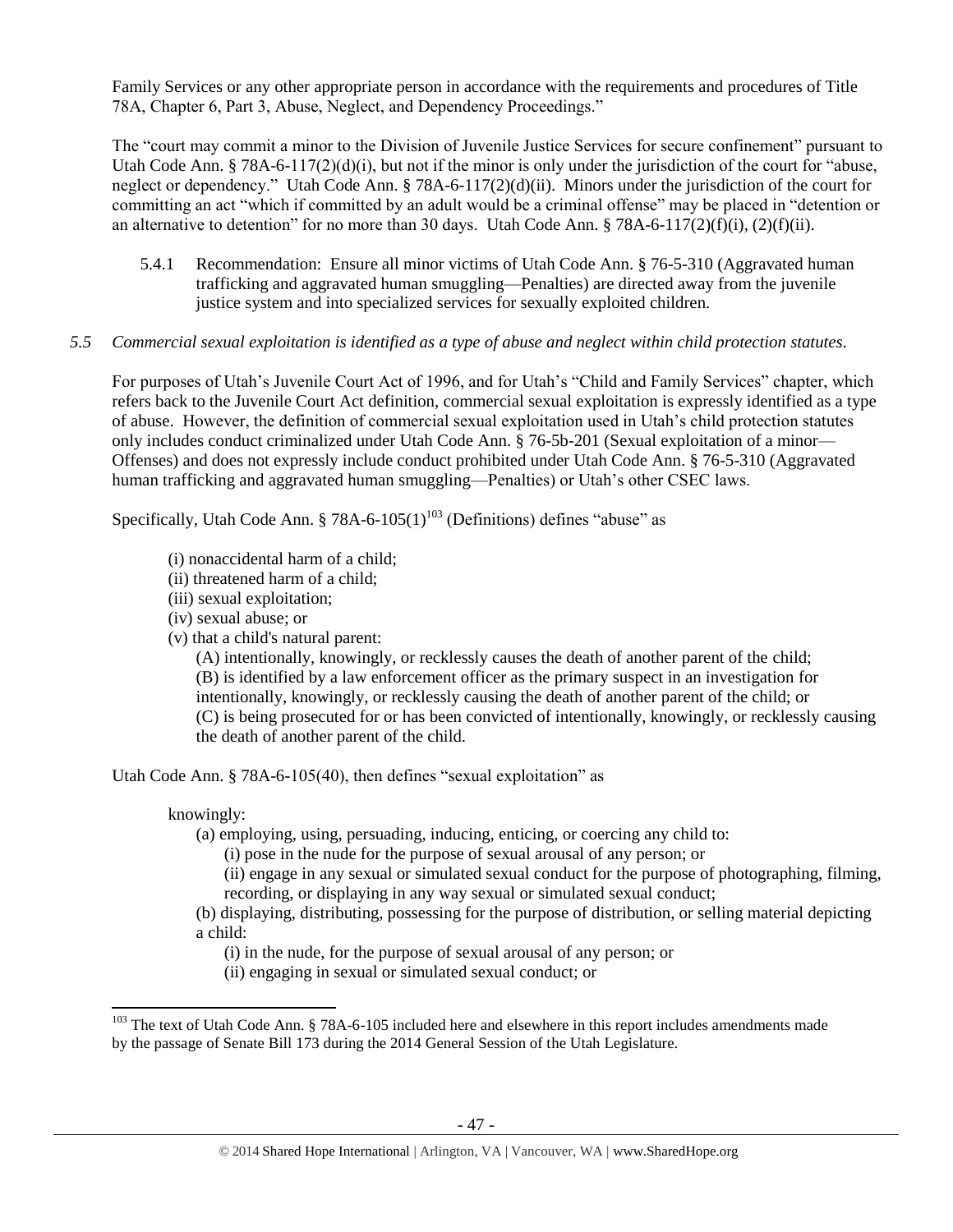(c) engaging in any conduct that would constitute an offense under Section 76-5b-201 [Sexual exploitation of a minor—Offenses], regardless of whether the person who engages in the conduct is actually charged with, or convicted of, the offense.

- 5.5.1 Recommendation: Amend Utah Code Ann. § 78A-6-105(1) (Definitions) to include violations of Utah Code Ann. § 76-5-308(1) (Human trafficking), Utah Code Ann. § 76-5-310(2) (Aggravated human trafficking and aggravated human smuggling—Penalties), Utah Code Ann. § 76-10- 1306(1)(b)[1] (Aggravated exploitation of prostitution), Utah Code Ann. § 76-5-404.1(4)(i) (Sexual abuse of a child— Aggravated sexual abuse of a child), Utah Code Ann. § 76-10-1303 (Patronizing a prostitute), and Utah Code Ann. § 76-10-1313 (Sexual solicitation—Penalty) in the definition of abuse.
- *5.6 The definition of "caregiver" (or similar term) in the child welfare statutes is broad enough to include a trafficker who has custody or control of a child in order to bring a trafficked child into the protection of child protective services.*

Utah's child protective statutes do not use the term "caregiver." Although, Utah's child protective statutes frequently refer to a child's parent, guardian, or custodian, these terms are not defined in Utah Code Ann. § 78A-6-105(21) (Definitions) of the Juvenile Court Act of 1996 or § 62A-4a-101 (Definitions) of the Utah Human Services Code. However, jurisdictional statutes appear to provide the Division broad authority to provide services to minor victims of sex trafficking and commercial sexual exploitation. Pursuant to Utah Code Ann. § 62A-4a-105(1)(b) (Division responsibilities),

(1) The division shall:

. . . .

- . . . .
- (b) provide the following services:

(x) services for minors who are victims of human trafficking or human smuggling as described in Sections 76-5-308 through 76-5-310 or who have engaged in prostitution or sexual solicitation as defined in Section 76-10-1302; and

(xi) training for staff and providers involved in the administration and delivery of services offered by the division in accordance with this chapter . . . .

*5.7 Crime victims' compensation is specifically available to a child victim of sex trafficking or commercial sexual exploitation of children (CSEC) without regard to ineligibility factors.*

The Utah Crime Victim Reparations and Assistance Board may award reparations to victims of criminally injurious conduct that occurred in Utah, or, if the claimant is a Utah resident, for criminally injurious conduct<sup>104</sup> that occurred outside of Utah if the location where the conduct occurred "does not provide a crime victims' compensation program." Utah Code Ann.  $\S 63M-7-509(1)(a)$ , (2),  $63M-7-506(1)(h)$ . For purposes of awarding victim reparations, a "victim" includes "a person who suffers bodily or psychological injury or death as a direct result of criminally injurious conduct or of the production of pornography in violation of Section 76- 5b-201 [Sexual exploitation of a minor—Offenses] if the person is a minor." Utah Code Ann. § 63M-7- 502(35)(a).

 $\overline{a}$ <sup>104</sup> See supra not[e 86](#page-37-0) for a definition of "criminally injurious conduct."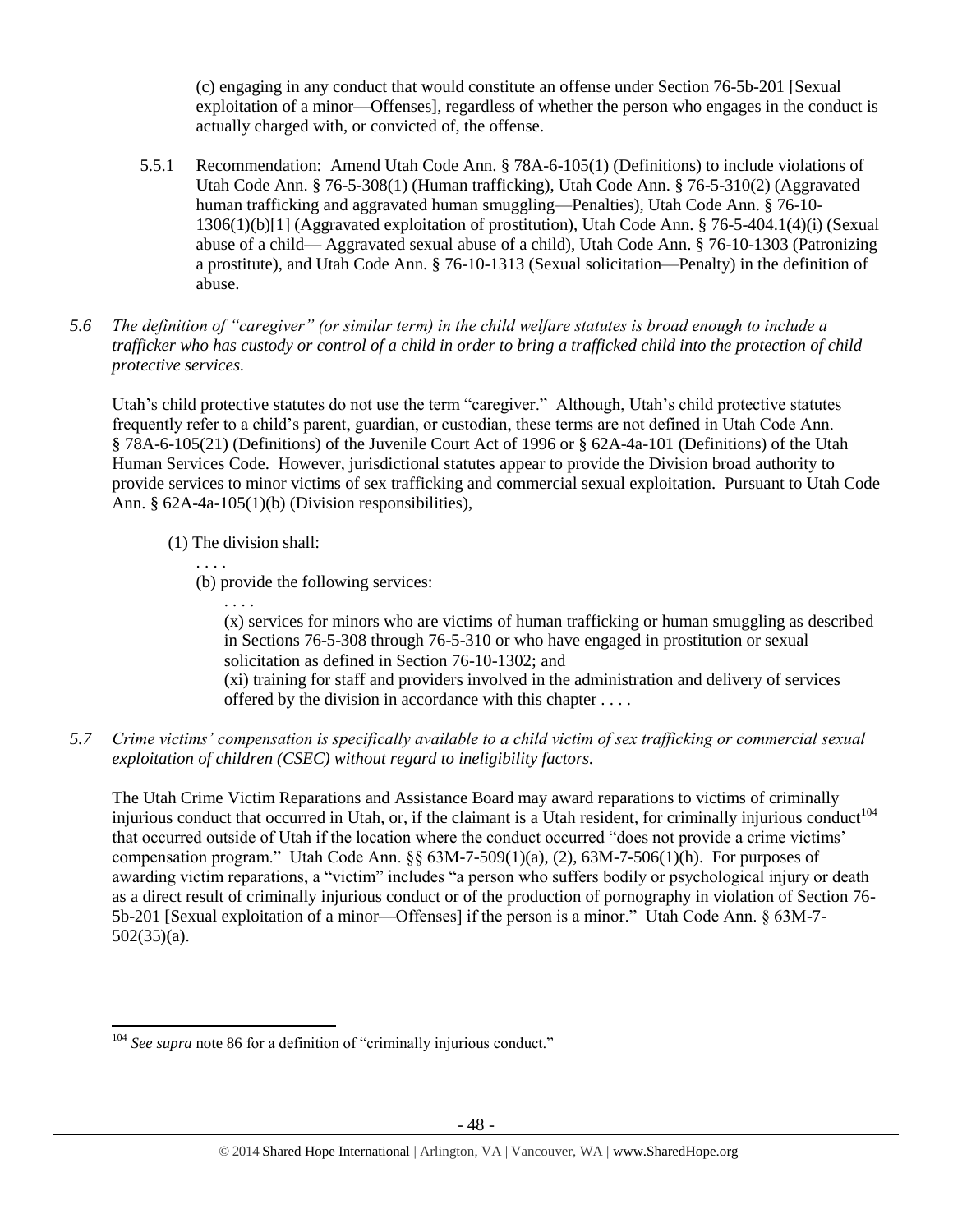The requirement under Utah Code Ann. §  $63M-7-502(9)(a)(iii)$  that the criminal conduct must "cause[], or pose[] a substantial threat of causing, bodily injury or death" to the victim, could prevent some domestic minor sex trafficking victims from being eligible to receive a reparations award.

Additionally, under Utah Code Ann. § 63M-7-509(4), (5)(a) (Grounds for eligibility), to be eligible to receive a reparations award, a victim must report the criminally injurious conduct to "law enforcement, or other federal or state investigative agencies," and "cooperate with the appropriate law enforcement agencies and prosecuting attorneys in their efforts to apprehend or convict the perpetrator of the alleged offense."

Even when a domestic minor sex trafficking victim qualifies as a victim under Utah Code Ann. § 63M-7- 502(35)(a), (b) and meets the eligibility requirements of Utah Code Ann. § 63M-7-509, several other requirements in Utah Code Ann. § 63M-7-510 (Ineligible persons—Fraudulent claims—Penalties) and Utah Code Ann. § 63M-7-512(1) (Reparations reduction) could present difficulties for domestic minor sex trafficking victims. Utah Code Ann. § 63M-7-510(1)(f) provides that "any convicted offender serving a sentence of imprisonment in any prison or jail or residing in any other correctional facility" is ineligible to receive a reparations award. Consequently, to the extent a domestic minor sex trafficking victim has been sentenced for a crime in connection with his or her exploitation, that victim may be ineligible to receive a reparations award. Similarly, under Utah Code Ann. § 63M-7-512(1), even an eligible victim's reparations award can be reduced or denied if:

(a) the economic loss upon which the claim is based has been or could be recouped from other persons, including collateral sources;

(b) the reparations officer considers the claim unreasonable because of the misconduct of the claimant or of a victim through whom the claimant claims; . . .

No provision of Utah's laws regarding reparation awards provides guidance as to when the reparations officer may consider a victim's claim "unreasonable" or exempt commercially sexually exploited child victims from the eligibility requirements or the award reduction factors. Moreover, under Utah Code Ann. § 63M-7- 511.5(1)(a) (Limitations of awards), most reparations awards cannot exceed \$25,000. In contrast, "claims involving homicide, attempted homicide, aggravated assault, or DUI offenses," provide victim reparation awards up to \$50,000. Utah Code Ann. § 63M-7-511.5(1)(b).

5.7.1 Recommendation: Amend Utah Code Ann. § 63M-7-509 (Grounds for eligibility) to specify that victims of Utah Code Ann. § 76-5-310 (Aggravated human trafficking and human smuggling— Penalties) are eligible victims. Amend Utah Code Ann. § 63M-7-510 (Ineligible persons— Fraudulent claims—Penalties) and § 63M-7-512(1) (Reparations reduction) to expressly exempt commercially sexually exploited children from the listed ineligibility and award reduction factors with a good cause exception from the requirement to cooperate with law enforcement.

# *5.8 Victim-friendly procedures and protections are provided in the trial process for minors under 18.*

. . . .

Utah Code Ann. § 77-37-3 (Bill of rights) affords victims and witnesses in criminal justice proceedings several rights, including the following:

(a) Victims and witnesses have a right to be informed as to the level of protection from intimidation and harm available to them, and from what sources, as they participate in criminal justice proceedings as designated by Section 76-8-508, regarding witness tampering, and Section 76-8-509, regarding threats against a victim. Law enforcement, prosecution, and corrections personnel have the duty to timely provide this information in a form which is useful to the victim.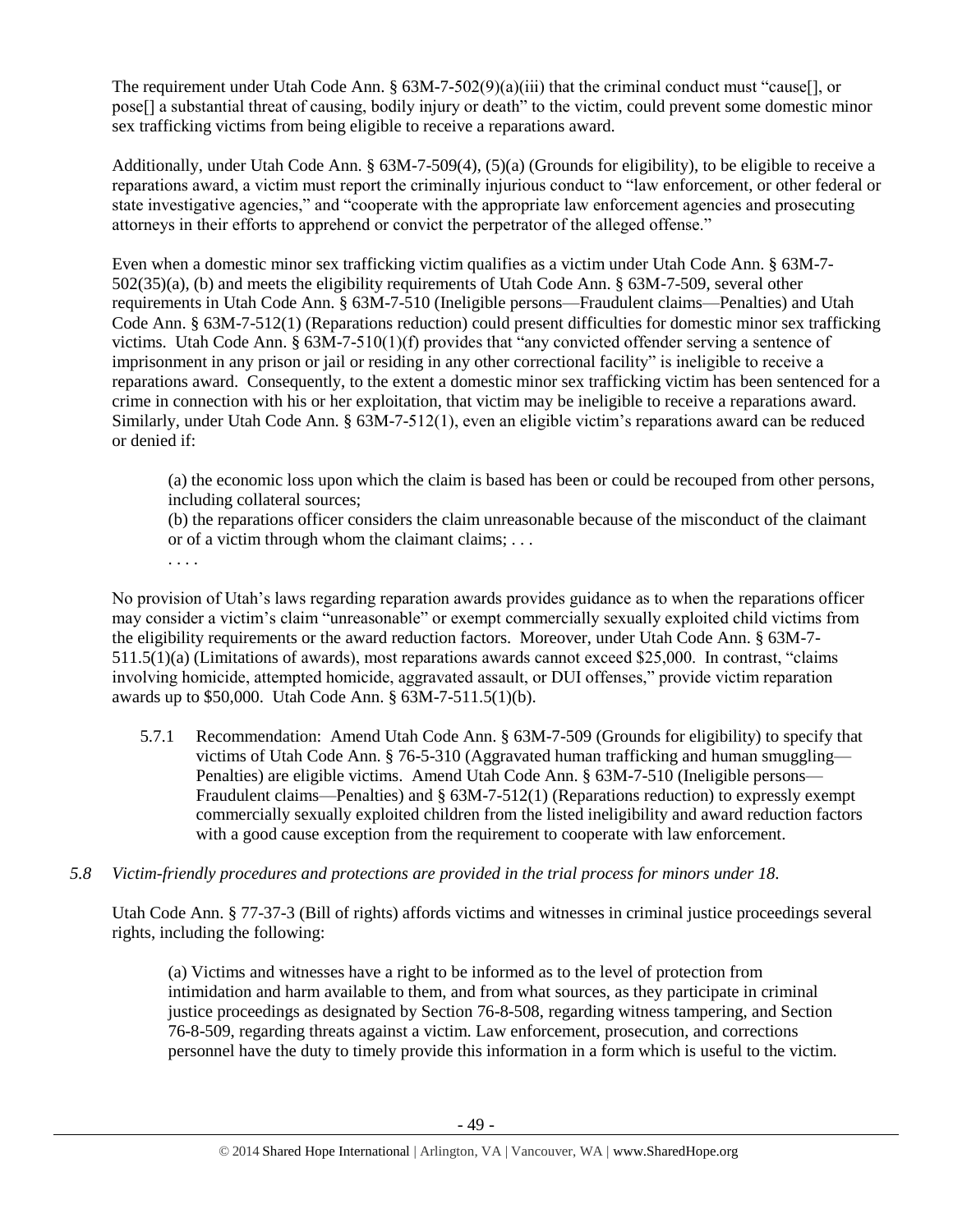. . . .

(d) Victims and witnesses should have a secure waiting area that does not require them to be in close proximity to defendants or the family and friends of defendants.

(e) Victims may seek restitution or reparations . . . .

(f) Victims and witnesses have a right to have any personal property returned . . . . Criminal justice agencies shall expeditiously return the property . . . .

(h) Victims and witnesses, particularly children, should have a speedy disposition of the entire criminal justice process. All involved public agencies shall establish policies and procedures to encourage speedy disposition of criminal cases.

. . . .

. . . .

Additionally, Utah Code Ann. § 77-37-4 (Additional rights—Children) affords additional rights to child<sup>105</sup> victims<sup>106</sup> and witnesses, specifically stating that

(1) Children have the right to protection from physical and emotional abuse during their involvement with the criminal justice process.

(2) Children are not responsible for inappropriate behavior adults commit against them and have the right not to be questioned, in any manner, nor to have allegations made implying this responsibility. Those who interview children have the responsibility to consider the interests of the child in this regard. (3) Child victims and witnesses have the right to have interviews relating to criminal procedure kept to a minimum. All agencies shall coordinate interviews and ensure that they are conducted by persons sensitive to the needs of children.

(4) Child victims have the right to be informed of available community resources that might assist them and how to gain access to those resources. Law enforcement and prosecutors have the duty to ensure that child victims are informed of community resources, including counseling prior to the court proceeding, and have those services available throughout the criminal justice process.

(5) Child victims have the right, once an investigation has been initiated by law enforcement or the Division of Child and Family Services, to have their investigative interviews that are conducted at a Children's Justice Center, including both video and audio recordings, protected. Except as provided . . . [within Utah Code Ann. § 77-37-4 (5)(b), (c)], interviews may not be distributed, released, or displayed to anyone without a court order.

. . . .

 $\overline{\phantom{a}}$ 

Additionally, Utah Code Ann. § 77-38-8 provides that when a defendant is charged with a felony offense involving kidnapping, human trafficking or human smuggling, sexual offenses, or aggravated exploitation of prostitution, the court may issue a no contact order as specified. A violation of this no contact order is a third degree felony.

(13)(a) When a defendant is charged with a felony crime under Sections 76–5–301 through 76–5–310 regarding kidnapping, human trafficking, and human smuggling; Sections 76–5–401 through 76–5–413 regarding sexual offenses; or Section 76–10–1306 regarding aggravated exploitation of prostitution, the

<sup>&</sup>lt;sup>105</sup> Utah Code Ann. § 77-37-2(1) defines "child" as "a person who is younger than 18 years of age, unless otherwise specified in statute. The rights to information as extended in this chapter also apply to the parents, custodian, or legal guardians of children."

<sup>&</sup>lt;sup>106</sup> Utah Code Ann. § 77-37-2(3) defines "victim" as "a person against whom a crime has allegedly been committed, or against whom an act has allegedly been committed by a juvenile or incompetent adult, which would have been a crime if committed by a competent adult."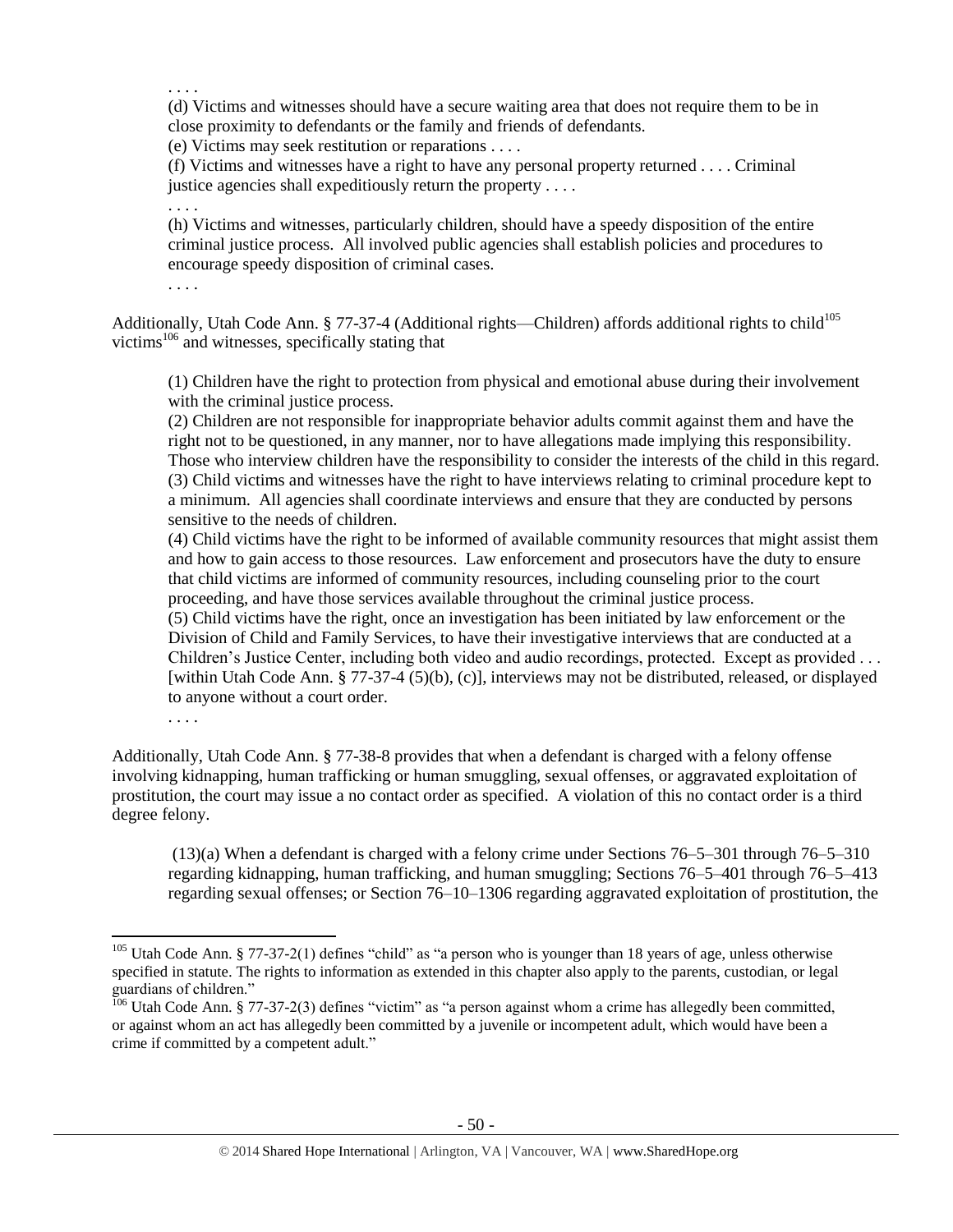court may, during any court hearing where the defendant is present, issue a pretrial criminal no contact order:

. . .

(b) Violation of a pretrial criminal no contact order issued pursuant to this section is a third degree felony. Utah Code Ann. § 77-38-8(13)(a)–(b).

Additionally, "in any criminal proceeding or juvenile court proceeding," the court may appoint an advisor to witnesses under the age of 14 to assist the witness "in understanding questions asked by counsel." Utah Code Ann. § 77-38-8(1), (2)(a). Utah Code Ann. § 77-38-8(1) also states that the person examining or crossexamining the child witness shall use "age-appropriate language."

Utah law does not, however, expressly authorize the court to appoint a guardian ad litem for a child victim or witness in a criminal proceeding. However, for purposes of the Juvenile Court Act of 1996, $107$  the court "may appoint an attorney guardian ad litem to represent the best interest of a minor involved in any case before the court." Utah Code Ann. § 78A-6-902(1)(a)(i).

Children who are under the age of 14 and are victim witnesses in criminal prosecutions involving sexual or physical abuse may be allowed to give testimony outside the courtroom. Utah R. Crim. P. 15.5(a), (b). In cases of child abuse or a sexual offense against a child, Utah R. Crim. P. 15.5(a) (Out of court statement and testimony of child victims or child witnesses of sexual or physical abuse—Conditions of admissibility) allows out of court oral statements of victims or witnesses under the age of 14 that were "recorded prior to the filing of an information or indictment" to be admitted as evidence in court if certain requirements are met.<sup>108</sup>

Additionally, in cases involving child abuse or a sexual offense against a child (e.g., Utah Code Ann. § 76-5-  $404.1(4)^{109}$  (Sexual abuse of a child—Aggravated sexual abuse of a child)), but not involving Utah Code Ann. § 76-5-310 (Aggravated human trafficking and aggravated human smuggling—Penalties) or Utah's other CSEC laws,<sup>110</sup> the court may order the testimony of a child under "14 years of age to be taken in a room other than the court room, and be televised by closed circuit equipment to be viewed by the jury in the court room." Utah R. Crim. P. Rule 15.5(b). Pursuant to Utah R. Crim. P. 15.5(b)(1), when a child under 14 years of age provides testimony via closed-circuit television,

l

- (3) the recording is visual and aural and is recorded on film, videotape or other electronic means;
- (4) the recording is accurate and has not been altered;
- (5) each voice in the recording is identified;

<sup>107</sup> Utah Code Ann. § 78A-6-101 *et seq*.

<sup>&</sup>lt;sup>108</sup> Pursuant to Utah R. Crim. P. 15.5(a), a child's recorded out of court oral statement may be admissible in court if

<sup>(1)</sup> the child is available to testify and to be cross-examined at trial, either in person or as provided by law, or the child is unavailable to testify at trial, but the defendant had a previous opportunity to cross-examine the child concerning the recorded statement, such that the defendant's rights of confrontation are not violated;

<sup>(2)</sup> no attorney for either party is in the child's presence when the statement is recorded;

<sup>(6)</sup> the person conducting the interview of the child in the recording is present at the proceeding and is available to testify and be cross-examined by either party;

<sup>(7)</sup> the defendant and his attorney are provided an opportunity to view the recording before it is shown to the court or jury; and

<sup>(8)</sup> the court views the recording before it is shown to the jury and determines that it is sufficiently reliable and trustworthy and that the interest of justice will best be served by admission of the statement into evidence.

<sup>109</sup> *See supra* not[e 5.](#page-3-0)

<sup>110</sup> *See supra* Section 1.2 for Utah's statutes.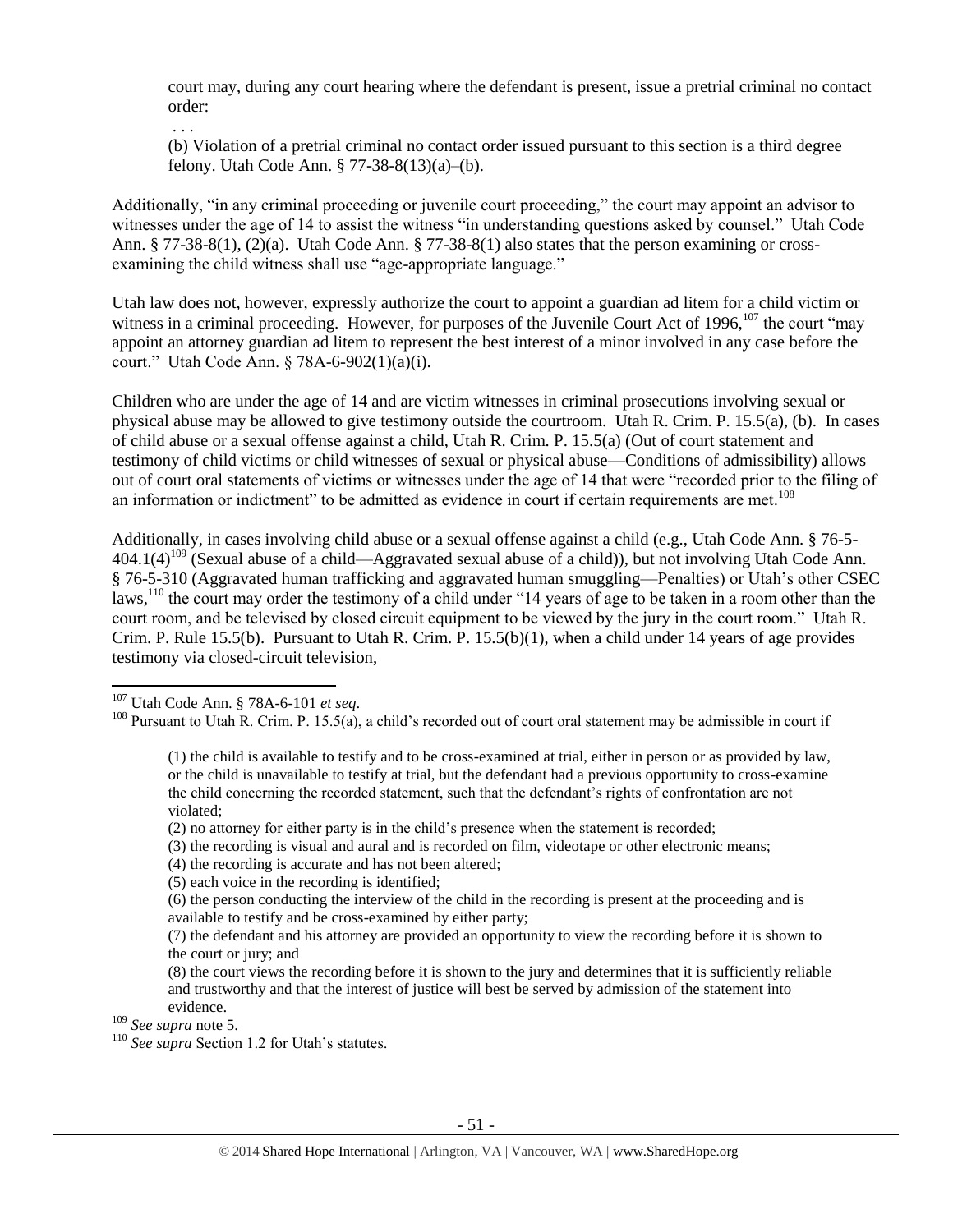(1) Only the judge, attorneys for each party and the testifying child (if any), persons needed to operate the recording equipment and a counselor or therapist whose presence contributes to the welfare and emotional well-being of the child may be in the room during the child's testimony. A defendant who consents to be hidden from the child's view may also be present unless the court determines that the child will suffer serious emotional or mental strain if required to testify in the defendant's presence, or that the child's testimony will be inherently unreliable if required to testify in the defendant's presence. If the court makes that determination, or if the defendant consents:

(A) the defendant may not be present during the child's testimony;

(B) the court shall ensure that the child cannot hear or see the defendant;

(C) the court shall advise the child prior to his testimony that the defendant is present at the trial and may listen to the child's testimony;

(D) the defendant shall be permitted to observe and hear the child's testimony, and the court shall ensure that the defendant has a means of two-way telephonic communication with his attorney during the child's testimony; and

(E) the conditions of a normal court proceeding shall be approximated as nearly as possible.

While not limited in application to child victims, Utah R. Evid. 412(a), (b) (Admissibility of alleged victim's sexual behavior or alleged sexual predisposition) applies in "any criminal proceeding involving alleged sexual misconduct" and prohibits the admission of evidence "offered to prove that any alleged victim engaged in other sexual behavior" or "offered to prove any alleged victim's sexual predisposition," except,

The following evidence is admissible, if otherwise admissible under these rules:

(1) evidence of specific instances of sexual behavior by the alleged victim offered to prove that a person other than the accused was the source of the semen, injury, or other physical evidence;

(2) evidence of specific instances of sexual behavior by the alleged victim with respect to the

person accused of the sexual misconduct offered:

(A) by the accused to prove consent; or

(B) by the prosecution; and

(3) evidence the exclusion of which would violate the constitutional rights of the defendant.

# *5.9 Expungement or sealing of juvenile delinquency records resulting from arrests or adjudications for prostitutionrelated offenses committed as a result of, or in the course of, the commercial sexual exploitation of a minor is available within a reasonable time after turning 18.*

Utah Code Ann. § 78A-6-1105(1)(a) (Expungement of juvenile court record—Petition—Procedure) allows a person adjudicated under the Juvenile Court Act of 1996 to

petition the court for the expungement of the person's juvenile court record and any related records in the custody of a state agency, if:

(i) the person has reached the age of 18 years of age; and

(ii) one year has elapsed from the date of termination of the continuing jurisdiction of the juvenile court, or if the person was committed to a secure youth corrections facility, one year from the date of the person's unconditional release from the custody of the Division of Juvenile Justice Services.

However, the court may waive either of these requirements when it deems it appropriate. Utah Code Ann.  $§$  78A-6-1105(1)(b). A hearing is held on the request and, pursuant to Utah Code Ann. § 78A-6-1105(2)(c),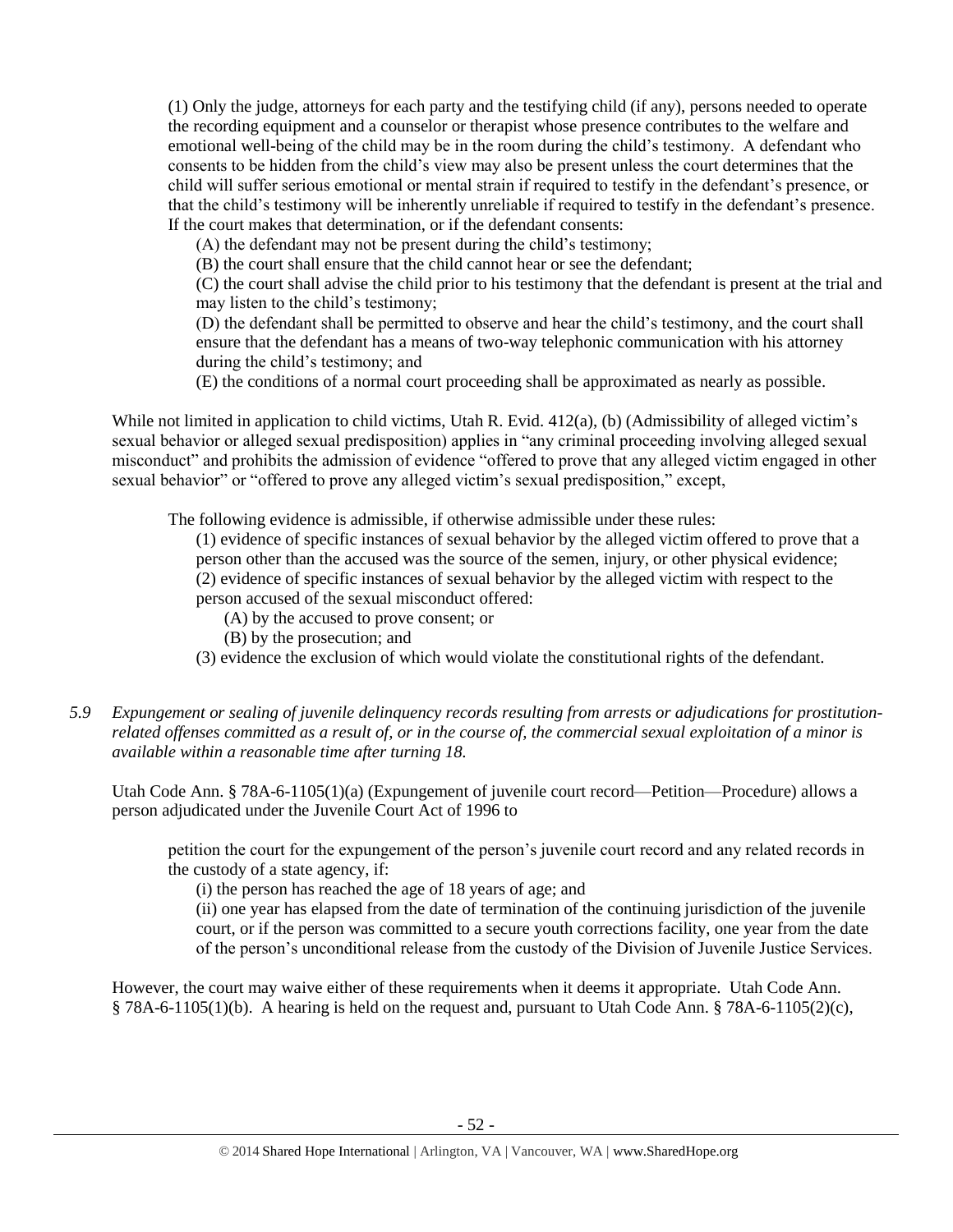The court may order sealed all petitioner's records under the control of juvenile court of any of petitioner's records under the control of any other agency or official pertaining to the petitioner's adjudicated juvenile court cases, including relevant related records contained in the Management Information System created by Section 62A-4a-1003 [Management information system— Requirements—Contents—Purpose—Access] and the Licensing Information System created by Section 62A-4a-1005 [Supported finding of a severe type of child abuse or neglect], if the court finds that:

(i) the petitioner has not, since the termination of the court's jurisdiction or his unconditional

release from the Division of Juvenile Justice Services, been convicted of a:

(A) felony; or

(B) misdemeanor involving moral turpitude;

(ii) no proceeding involving a felony or misdemeanor is pending or being instituted against the petitioner; and

(iii) a judgment for restitution entered by the court on the conviction for which the expungement is sought has been satisfied.

If however, the petitioner's juvenile court records consist "solely of nonjudicial adjustments as provided in Section 78A-6-602 [Petition—Preliminary inquiry—Nonjudicial adjustments—Formal referral—Citation— Failure to appear]," the juvenile may only petition the court for expungement after turning 18 years old and only if they have "completed the conditions of the nonjudicial adjustments," in which case the court shall, without a hearing, order the records relating to the petitioner's nonjudicial adjustments to be sealed. Utah Code Ann. § 78A-6-1105(6).

Once the court orders the person's records sealed, the person's case will "be considered never to have occurred and the petitioner may properly reply accordingly upon any inquiry in the matter. Inspection of the records may thereafter only be permitted by the court upon petition by the person who is the subject of the records, and only to persons named in the petition." Utah Code Ann. § 78A-6-1105(4).

*5.10 Victim restitution and civil remedies for victims of domestic minor sex trafficking or commercial sexual exploitation of children (CSEC) are authorized by law.* 

Victims of crimes in Utah may be eligible to receive restitution from their offender pursuant to Utah's Crime Victims Restitution Act.<sup>111</sup> Specifically, Utah Code Ann. § 77-38a-301 (Restitution—Convicted defendant may be required to pay) authorizes the court to order "a convicted defendant to make restitution." Convicted offenders who caused pecuniary damages are subject to mandatory restitution. Utah Code Ann. § 77-38a-302(1) (Restitution criteria), states in part, "When a defendant is convicted of criminal activity that has resulted in pecuniary damages, in addition to any other sentence it may impose, the court shall order that the defendant make restitution to victims<sup>112</sup> of crime as provided in this chapter, or for conduct for which the defendant has agreed to make restitution as part of a plea disposition." In determining restitution, the court shall determine "court-ordered restitution,"<sup>113</sup> and "complete restitution"<sup>114</sup> using the criteria provided in subsection (5). Utah Code Ann. § 77-38a-302(1), (2).

<sup>111</sup> *See supra* not[e 87.](#page-37-1)

<sup>&</sup>lt;sup>112</sup> "Victim" is defined as "any person whom the court determines has suffered pecuniary damages as a result of the defendant's criminal activities" and it "may not include a codefendant or accomplice." Utah Code Ann. § 77-38a-102(14).

<sup>&</sup>lt;sup>113</sup> Utah Code Ann. § 77-38a-302(2)(b) defines "court-ordered restitution" as "the restitution the court having criminal jurisdiction orders the defendant to pay as a part of the criminal sentence at the time of sentencing or within one year after sentencing."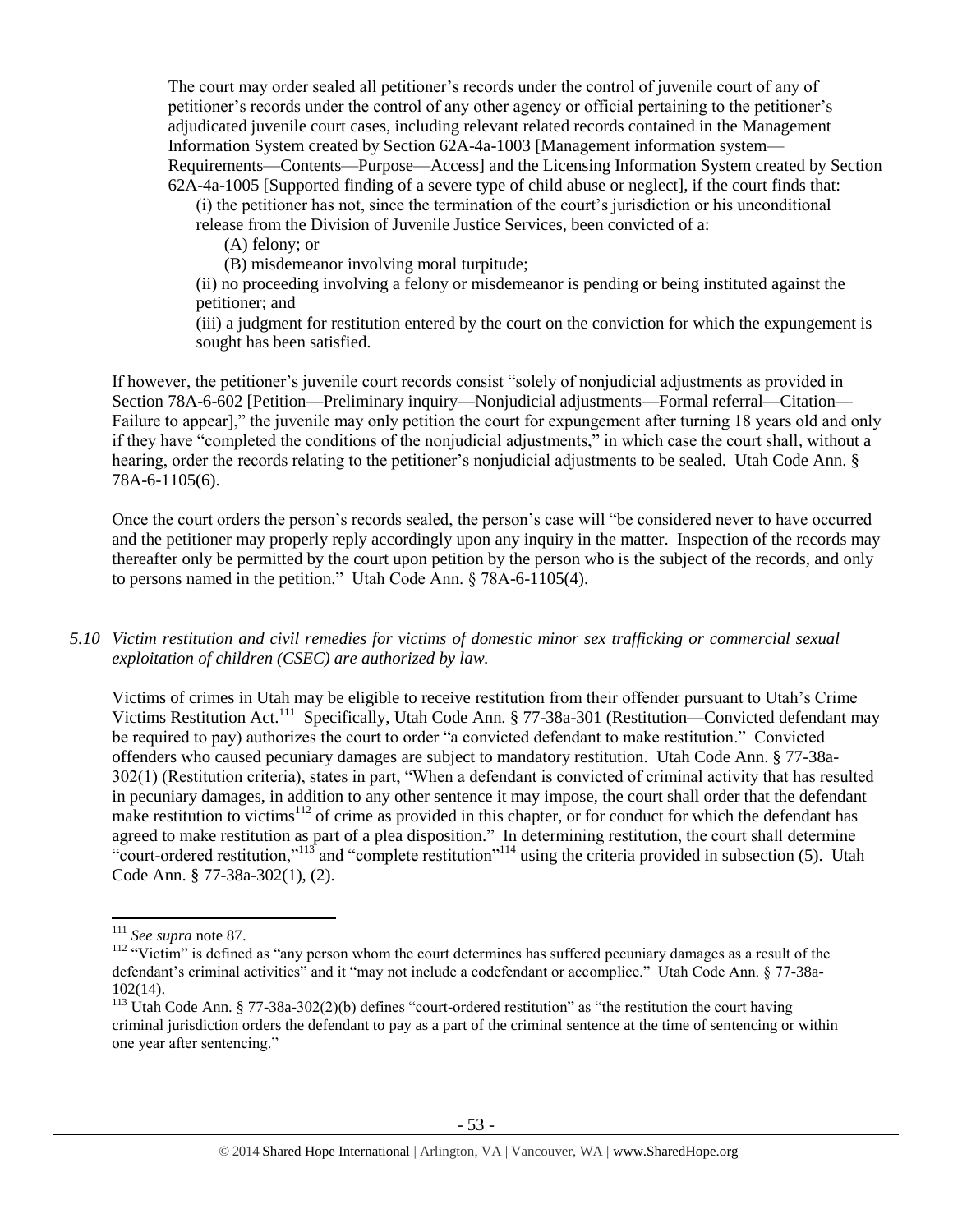Restitution is also provided under Utah Code Ann. § 24-3-103,<sup>115</sup> which states,

(1) When the prosecuting attorney determines that property no longer needs to be held as evidence, the prosecuting attorney may:

(a) petition the court to apply any property that is money towards restitution, fines, fees, or monetary judgments owed by the owner of the property;

For purposes of the Crime Victims Restitution Act,<sup>116</sup> a "victim" is defined as "any person whom the court determines has suffered pecuniary damages as a result of the defendant's criminal activities," who is not "a codefendant or accomplice." Utah Code Ann. § 77-38a-102(14). Pursuant to Utah Code Ann. § 77-38a-102(6), a victim's pecuniary damages include

all demonstrable economic injury, whether or not yet incurred, which a person could recover in a civil action arising out of the facts or events constituting the defendant's criminal activities and includes the fair market value of property taken, destroyed, broken, or otherwise harmed, and losses including lost earnings and medical expenses, but excludes punitive or exemplary damages and pain and suffering.

Pursuant to Utah Code Ann. § 77-38a-302(5)(b), the court considers a number of factors in determining the amount of complete restitution, several of which are as follows:

(i) the cost of the damage or loss if the offense resulted in damage to or loss or destruction of property of a victim of the offense;

(ii) the cost of necessary medical and related professional services and devices relating to physical or mental health care, including nonmedical care and treatment rendered in accordance with a method of healing recognized by the law of the place of treatment;

(iii) the cost of necessary physical and occupational therapy and rehabilitation;

(iv) the income lost by the victim as a result of the offense if the offense resulted in bodily injury to a victim as a result of the offense if the offense resulted in bodily injury to a victim;

. . . .

In determining court-ordered restitution, pursuant to Utah Code Ann. § 77-38a-302(5)(c), the court shall consider the factors listed in Utah Code Ann. § 77-38a-302(5)(b), as well as the following factors:

(i) the financial resources of the defendant and the burden that payment of restitution will impose, with regard to the other obligations of the defendant;

(ii) the ability of the defendant to pay restitution on an installment basis or on other conditions to be fixed by the court;

(iii) the rehabilitative effect on the defendant of the payment of restitution and the method of payment; and

(iv) other circumstances which the court determines may make restitution inappropriate.

 $\overline{\phantom{a}}$ 

<sup>&</sup>lt;sup>114</sup> Utah Code Ann. § 77-38a-302(2)(a) defines "complete restitution" as the "restitution necessary to compensate a victim for all losses caused by the defendant."

<sup>&</sup>lt;sup>115</sup> The text of Utah Code Ann. § 24-3-303 included here and elsewhere in this report includes amendments made by the passage of House Bill 384 during the session of the 60th Utah Legislature.

<sup>116</sup> *See supra* not[e 87.](#page-37-1)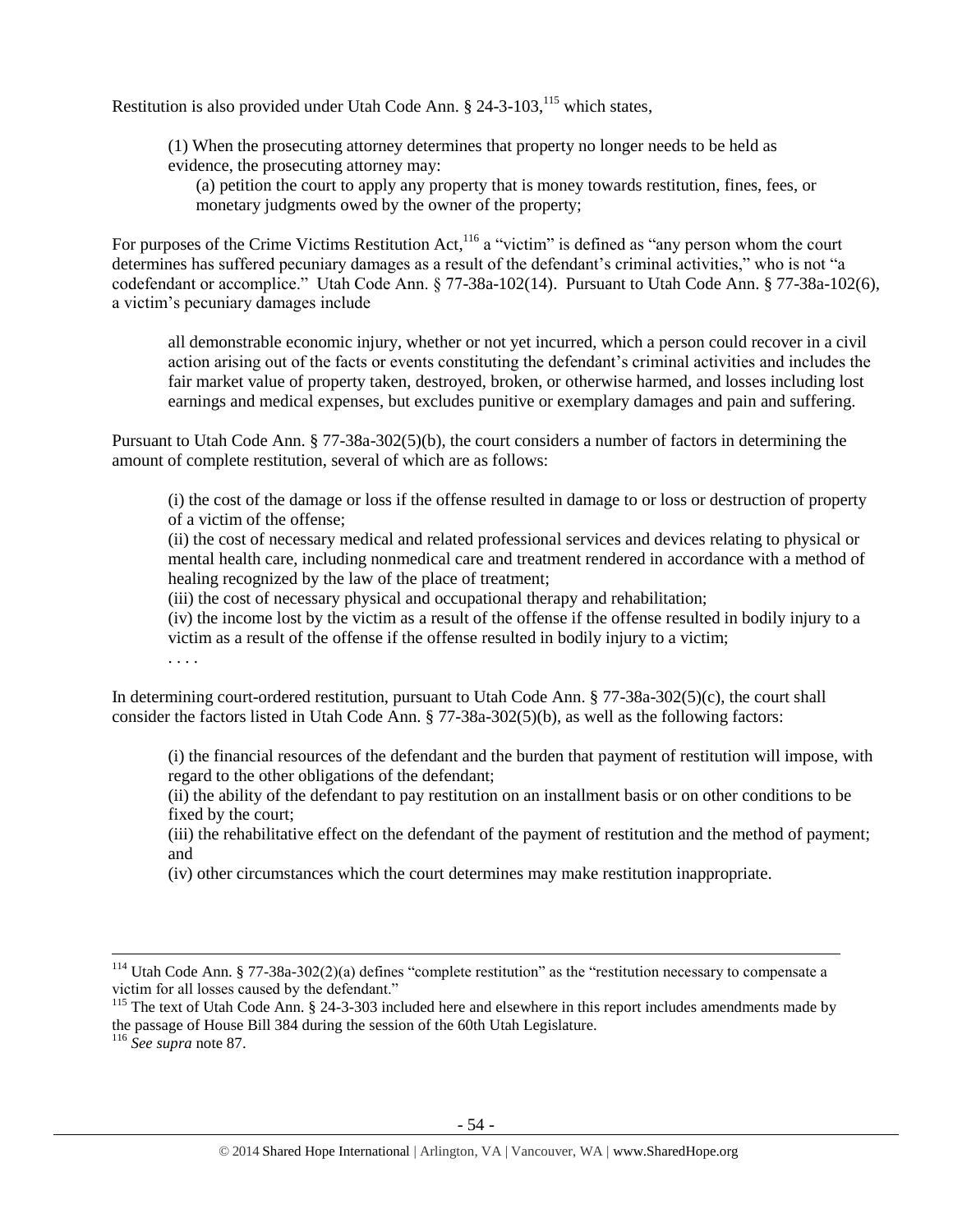Victims of human trafficking, aggravated human trafficking, human smuggling and aggravated human smuggling may file a civil action against the offender under Utah Code Ann.  $\S 77-38-15(1)^{117}$  (Civil action against human traffickers and human smugglers). In making a finding for the victim, the court has the discrepancy of awarding different types of damages. Utah Code Ann. § 77-38-15 states,

(2) (a) The court may award actual damages, compensatory damages, punitive damages, injunctive relief, or any other appropriate relief.

<span id="page-54-0"></span>(b) The court may award treble damages on proof of actual damages if the court finds that the person's acts were willful and malicious.

(3) In an action under this section, the court shall award a prevailing victim reasonable attorney fees and costs.

. . .

(6) The court shall offset damages awarded to the victim under this section by any restitution paid to the victim under Title 77, Chapter 38a, Crime Victims Restitution Act.

(9) This section does not preclude any other remedy available to the victim under the laws of this state or under federal law.

Victims who are injured under Utah Code Ann. § 76-10-1603<sup>118</sup> (Unlawful acts) are expressly afforded the right to "sue . . . and recover twice the damages [that the victim] sustains." Utah Code Ann. § 76-10-1605(1). Evidence that the defendant has been ordered to pay or has paid restitution based on a criminal court ruling is inadmissible in any civil action based on the same facts or events. Utah Code Ann. § 77-38a-403(1).

*5.11 Statutes of limitations for civil and criminal actions for child sex trafficking or commercial sexual exploitation of children (CSEC) offenses are eliminated or lengthened sufficiently to allow prosecutors and victims a realistic opportunity to pursue criminal action and legal remedies.*

Under Utah Code Ann. § 76-1-301(2)(n), (o), (r), and (s) (Offenses for which prosecution may be commenced at any time), offenses including the "sexual abuse of a child; aggravated sexual abuse of a child;…aggravated human trafficking or aggravated human smuggling in violation of Utah Code Ann. § 76–5–310; and aggravated exploitation of prostitution involving a child, under Utah Code Ann. § 76–10–1306<sup>119</sup>" may be brought at any time. Prosecutions of most other felonies must be commenced within 4 years of the commission of the crime. Utah Code Ann. § 76-1-302(1)(a). Prosecutions for misdemeanors generally must commence within 2 years of the commission of the crime. Utah Code Ann. § 76-1-302(1)(b).

For civil actions arising out of the sexual abuse of a child, Utah Code Ann. § 78B-2-308(2) (Civil actions for sexual abuse of a child) specifies,

(2) A person shall file a civil action for intentional or negligent sexual abuse<sup>120</sup> suffered as a child:<sup>121</sup> (a) within four years after the person attains the age of 18 years; or (b) if a person discovers sexual abuse only after attaining the age of 18 years, that person may bring a civil action for such sexual abuse within four years after discovery of the sexual abuse, whichever period expires later.

- <sup>118</sup> *See supra* Section 3.1 for the substantive provisions of Utah Code Ann. § 76-10-1603.
- <sup>119</sup> *Id.*

 $117$  The text of Utah Code Ann. § 77-38-15 included here and elsewhere in this report includes enactments made by the passage of House Bill 254 during the 2014 General Session of the Utah Legislature.

<sup>&</sup>lt;sup>120</sup> "Sexual Abuse" is defined as "acts or attempted acts of sexual intercourse, sodomy, or molestation directed towards a child." Utah Code Ann.  $\S$  78B-2-308(1)(g).

<sup>&</sup>lt;sup>121</sup> A "child" includes any person under the age of 18. Utah Code Ann.  $\S 78B-2-308(1)(a)$ .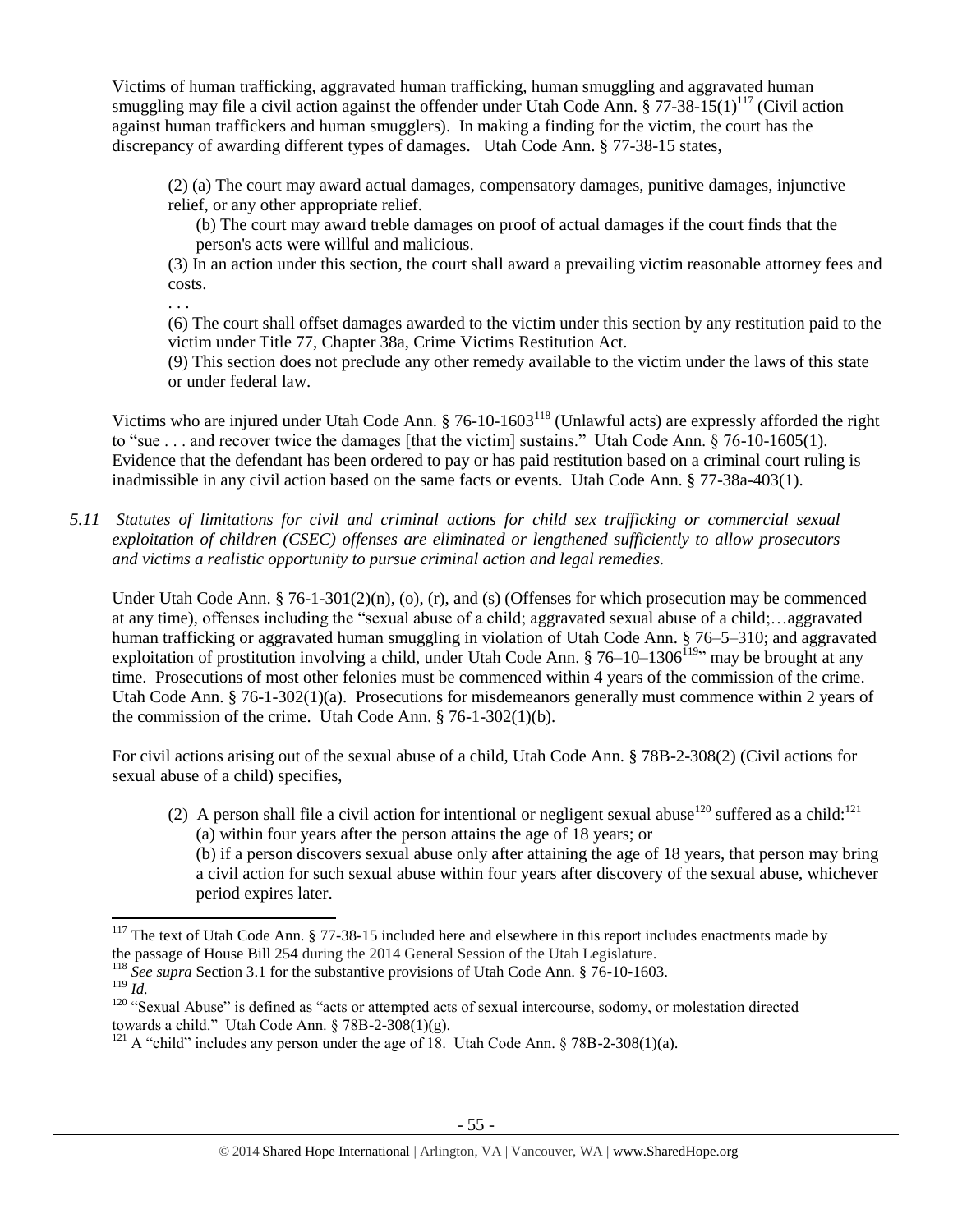However, until the child attains the age of majority, all statutes of limitations for civil causes of actions, "other than for the recovery of real property may not run." Utah Code Ann. § 78B-2-108. A 3 year statute of limitations applies to victims seeking to bring damages claims for violations of Utah Code Ann. § 76-10-1603 (Unlawful acts). Utah Code Ann. § 76-10-1605(9) (Remedies of person injured by a pattern of unlawful activity—Double damages—Costs, including attorney fees—Arbitration—Agency—Burden of proof—Actions by attorney general or county attorney—Dismissal—Statute of limitations—Authorized orders of district court).

Concerning the offenses of human trafficking, aggravated human trafficking, human smuggling and aggravated human smuggling, a 10 year statute of limitations applies to filing a civil action against the offender under Utah Code Ann.  $\frac{8}{9}$  77-38-15(4).<sup>122</sup> Utah Code Ann.  $\frac{8}{9}$  77-38-15 specifies,

- (4) An action under this section shall be commenced no later than 10 years after the latter of: (a) the day on which the victim was freed from the human trafficking or human smuggling situation;
	- (b) the day on which the victim attains 18 years of age; or

(c) if the victim was unable to bring an action due to a disability, the day on which the victim's disability ends.

(5) The time period described in Subsection (4) is tolled during a period of time when the victim fails to bring an action due to the person:

(a) inducing the victim to delay filing the action;

(b) preventing the victim from filing the action; or

(c) threatening and causing duress upon the victim in order to prevent the victim from filing the action.

<sup>122</sup> *See supra* not[e 117.](#page-54-0)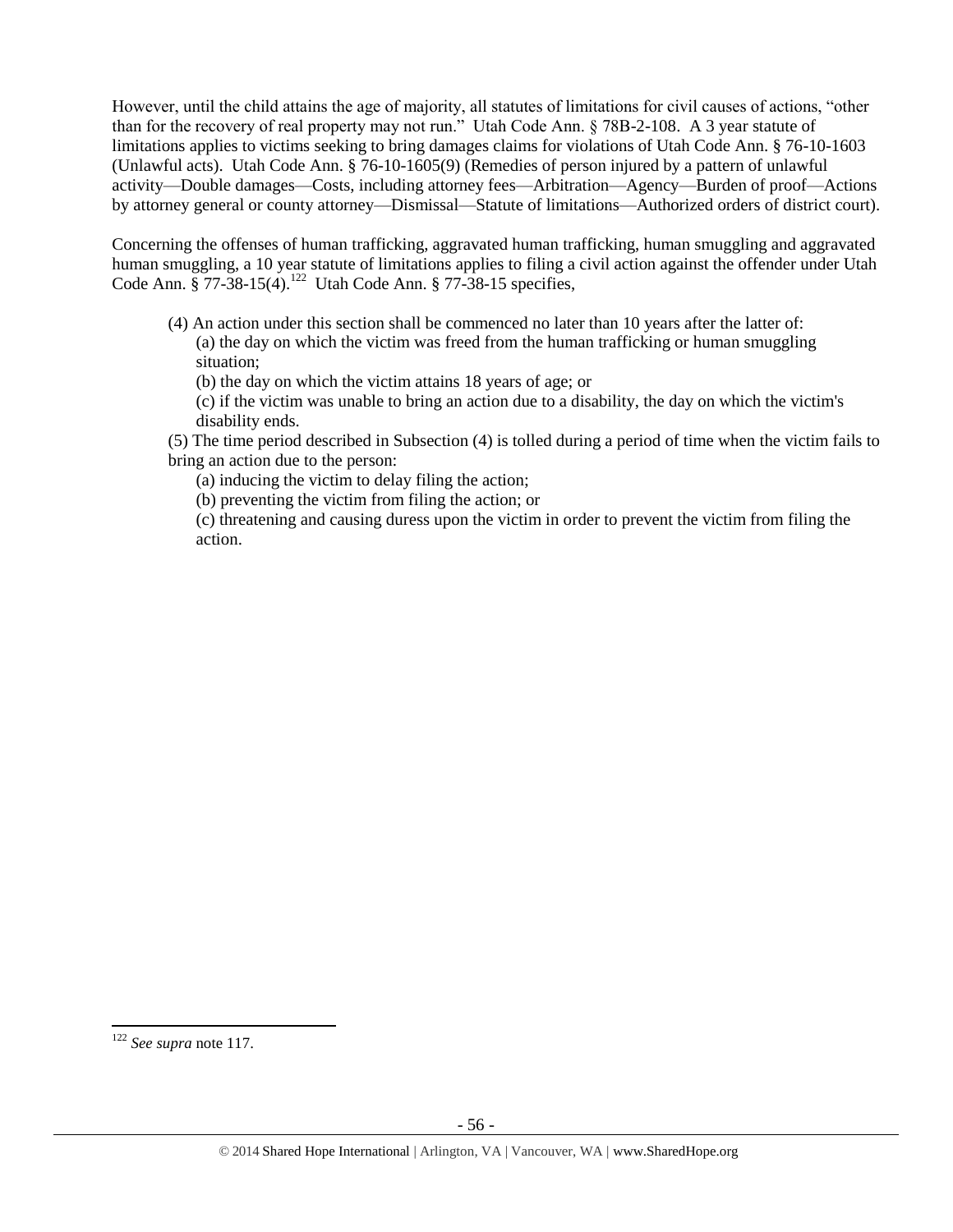#### **FRAMEWORK ISSUE 6: CRIMINAL JUSTICE TOOLS FOR INVESTIGATION AND PROSECUTIONS**

## *Legal Components:*

- *6.1 Training on human trafficking and domestic minor sex trafficking for law enforcement is statutorily mandated or authorized.*
- *6.2 Single party consent to audiotaping is permitted in law enforcement investigations.*
- *6.3 Wiretapping is an available tool to investigate domestic minor sex trafficking.*
- *6.4 Using a law enforcement decoy posing as a minor to investigate buying or selling of commercial sex acts is not a defense to soliciting, purchasing, or selling sex with a minor.*
- *6.5 Using the Internet to investigate buyers and traffickers is a permissible investigative technique.*
- *6.6 Law enforcement and child welfare agencies are mandated to promptly report missing and recovered children. \_\_\_\_\_\_\_\_\_\_\_\_\_\_\_\_\_\_\_\_\_\_\_\_\_\_\_\_\_\_\_\_\_\_\_\_\_\_\_\_\_\_\_\_\_\_\_\_\_\_\_\_\_\_\_\_\_\_\_\_\_\_\_\_\_\_\_\_\_\_\_\_\_\_\_\_\_\_\_\_\_\_\_\_\_\_\_\_\_\_\_\_\_\_*

# *Legal Analysis:*

*6.1 Training on human trafficking and domestic minor sex trafficking for law enforcement is statutorily mandated or authorized.*

While Utah's Peace Officer Training and Certification Act<sup>123</sup> requires law enforcement officers in Utah to complete a basic training course and authorizes individual municipalities to adopt higher minimum training standards, nothing expressly authorizes law enforcement in Utah to complete training on human trafficking or domestic minor sex trafficking. Utah Code Ann. §§ 53-6-205(1), 53-6-207.

- 6.1.1 Recommendation: Enact a law mandating or authorizing training, or development of training materials for law enforcement officers on domestic minor sex trafficking.
- *6.2 Single party consent to audiotaping is permitted in law enforcement investigations.*

Single-party consent to audiotaping is permissible under Utah Code Ann. § 77-23a-4(7)(a)-(b) (Offenses—Criminal and civil—Lawful interception):

(a) A person acting under color of law may intercept a wire, electronic, or oral communication if that person is a party to the communication or one of the parties to the communication has given prior consent to the interception.

(b) A person not acting under color of law may intercept a wire, electronic, or oral communication if that person is a party to the communication or one of the parties to the communication has given prior consent to the interception, unless the communication is intercepted for the purpose of committing any criminal or tortious act in violation of state or federal laws.

*6.3 Wiretapping is an available tool to investigate domestic minor sex trafficking.* 

Utah Code Ann. § 77-23a-8(1) (Court order to authorize or approve interception—Procedure) allows "the attorney general of the state [among others] . . . [to] authorize an application to a judge . . . for an order for an interception of wire, electronic, or oral communications by any law enforcement agency of the state, the federal

<sup>123</sup> Utah Code Ann. § 53-6-201 *et seq*.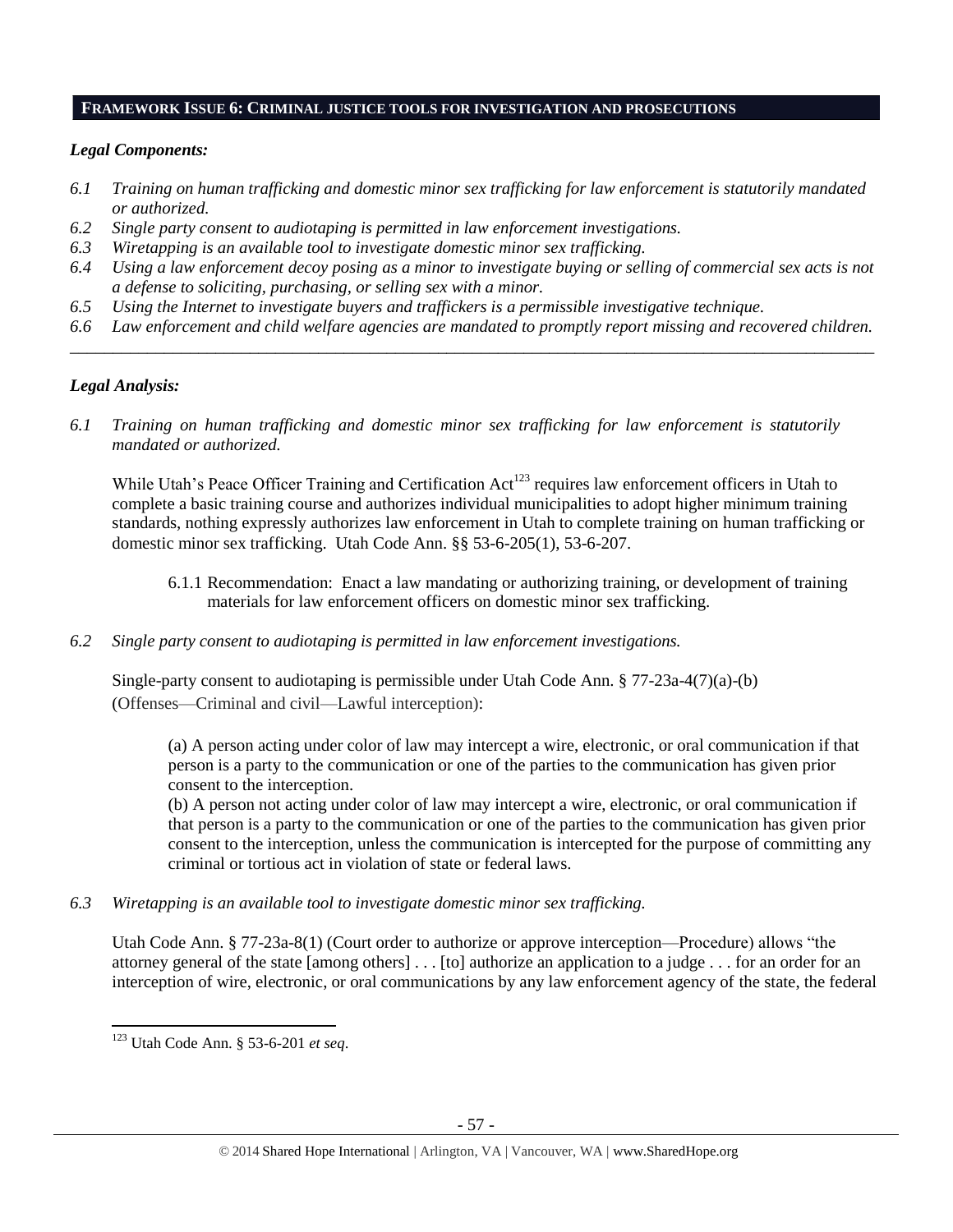government or of any political subdivision of the state that is responsible for investigating the type of offense for which the application is made." Pursuant to Utah Code Ann. § 77–23a–8(2),

The judge may grant the order . . . when the interception sought may provide or has provided evidence of the commission of:

(f) . . . . (iv) human trafficking or human smuggling, Section 76-5-308; or (v) aggravated human trafficking or aggravated human smuggling, Section 76-5-310; . . . . (ii) exploiting prostitution, Section 76-10-1305; (jj) aggravated exploitation of prostitution, Section 76-10-1306; . . . . (mm) violations of the Pattern of Unlawful Activity Act and the offenses listed under the definition of unlawful activity in the act, including the offenses not punishable by a maximum term of imprisonment of more than one year when those offenses are investigated as predicates for the offenses prohibited by the act, Section 76-10-1602; . . .

*6.4 Using a law enforcement decoy posing as a minor to investigate buying or selling of commercial sex acts is not a defense to soliciting, purchasing, or selling sex with a minor.*

No provision in Utah law expressly authorizes the use of a decoy by law enforcement in investigations of prostitution or sex trafficking.

However, under Utah Code Ann. § 76-2-303(1) (Entrapment),

. . . .

Entrapment occurs when a peace officer or a person directed by or acting in cooperation with the officer induces the commission of an offense in order to obtain evidence of the commission for prosecution by methods creating substantial risk that the offense would be committed by one not otherwise ready to commit it. Conduct merely affording a person an opportunity to commit an offense does not constitute entrapment.

Although it is unclear whether the defense of entrapment under Utah Code Ann. § 76-2-303 would be available in a case involving the commercial sexual exploitation of a child, this defense should only be available to the extent that a law enforcement decoy "induces the commission of an offense" by a defendant who was not otherwise predisposed to commit the offense. Utah Code Ann. § 76-2-303(1).

Furthermore, Utah Code Ann. § 76-4-401(3) provides that "[i]t is not a defense to the crime of enticing a minor . . . or an attempt to commit this offense, that a law enforcement officer or undercover operative who is working with law enforcement agency was involved in the detection or investigation of the offense." Furthermore, the use of the phrase "or another person the actor believes to be a minor," implies that under Utah law it is permissible for officers to pose as minors to investigate buyers and traffickers of commercial sex act with minors. Utah Code Ann. § 76-4-401(2)(b)(i).

6.4.1 Recommendation: Amend Utah Code Ann. § 76-5-308 (Human trafficking), § 76-5-309 (Human trafficking and human smuggling—Penalties), and § 76-5-310 (Aggravated human trafficking and aggravated human smuggling—Penalties) to include provisions that explicitly permit the use of a decoy to investigate minor sex trafficking and CSEC related crimes.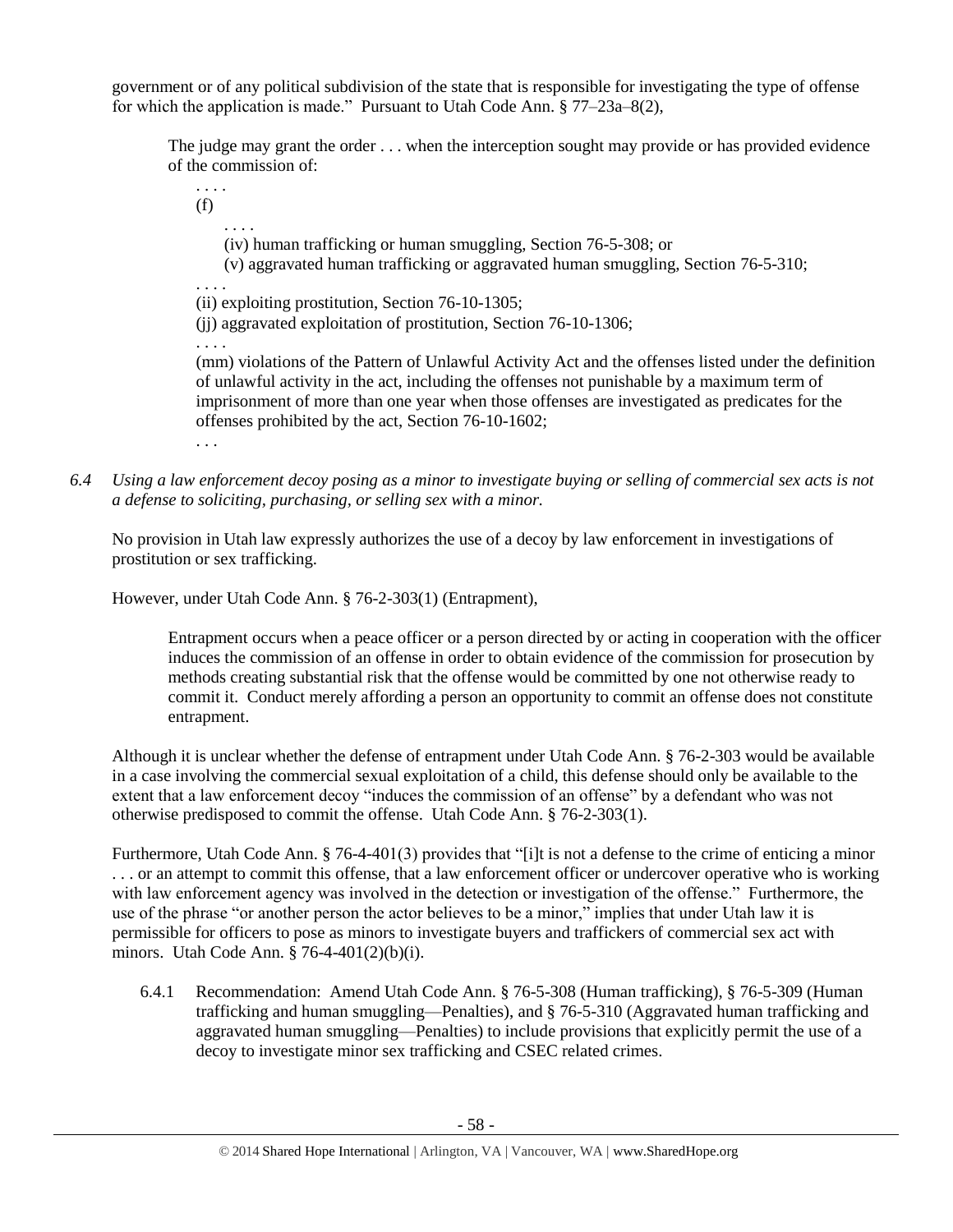# *6.5 Using the Internet to investigate buyers and traffickers is a permissible investigative technique.*

The use of the Internet to investigate buyers and traffickers appears to be a permissible investigative technique under Utah law. Utah Code Ann. § 76-4-401(2) (Enticing a minor—Elements—Penalties) states,

(a) A person commits enticement of a minor when the person knowingly uses the Internet or text messaging to solicit, seduce, lure, or entice a minor, or to attempt to solicit, seduce, lure, or entice a minor, or another person that the actor believes to be a minor to engage in any sexual activity which is a violation of state criminal law.

(b) A person commits enticement of a minor when the person knowingly uses the Internet or text messaging to:

(i) initiate contact with a minor or a person the actor believes to be a minor; and

(ii) subsequently to the action under Subsection  $(2)(b)(i)$ , by any electronic or written means, solicits, seduces, lures, or entices, or attempts to solicit, seduce, lure, or entice the minor or a person the actor believes to be the minor to engage in any sexual activity which is a violation of state criminal law.

Utah Code Ann. § 76-4-401(3) further provides that "it is not a defense to the crime of enticing a minor  $\dots$  or an attempt to commit this offense, that a law enforcement officer or undercover operative who is working with law enforcement agency was involved in the detection or investigation of the offense." Furthermore, the use of the phrase "or another person the actor believes to be a minor," implies that under Utah law it is permissible for officers to pose as minors to investigate buyers and traffickers of commercial sex act with minors.

## *6.6 Law enforcement and child welfare agencies are mandated to promptly report missing and recovered children.*

Utah Code Ann. § 53-10-203 (Missing persons—Reports—Notification) provides a series of steps that must be taken when law enforcement receives a report of a missing person. First, each law enforcement agency involved in the investigation of a missing person<sup>124</sup> must inform the division<sup>125</sup> about the missing person. Utah Code Ann. § 53-10-203(1). The division then must inform the state registrar of Vital Statistics and the FBI National Crime Information Center of the missing persons report and provide the state registrar with "information concerning the identity of the missing person." Utah Code Ann. § 53-10-203(2). Once the missing person is discovered, the division must notify the "state registrar and any school that it has previously informed of the person's disappearance." Utah Code Ann. § 53-10-203(4). Lastly, the division is required to immediately notify law enforcement "[u]pon notification by the state registrar or school personnel that a request for a birth certificate, school record, or other information concerning a missing person has been made, or that an investigation is needed in accordance with Section 53A-11-503 . . . ." Utah Code Ann. § 53-10-203(6).

Furthermore, Utah Code Ann. § 26-2-27(2) (Identifying birth certificates of missing persons—Procedures) provides,

 $\overline{\phantom{a}}$ 

<sup>&</sup>lt;sup>124</sup> Utah Code Ann. § 53-10-102(15) (Definitions), defines "missing child" as "any person under the age of 18 years who is missing from the person's home environment or a temporary placement facility for any reason and whose location cannot be determined by the person responsible for the child's care."

<sup>&</sup>lt;sup>125</sup> Utah Code Ann. § 53-10-102(12) (Definitions), defines "division" as the Criminal Investigations and Technical Services Division of the Department of Public Safety, established in Section 53-10-103 [Division—Creation— Director appointment and qualifications].